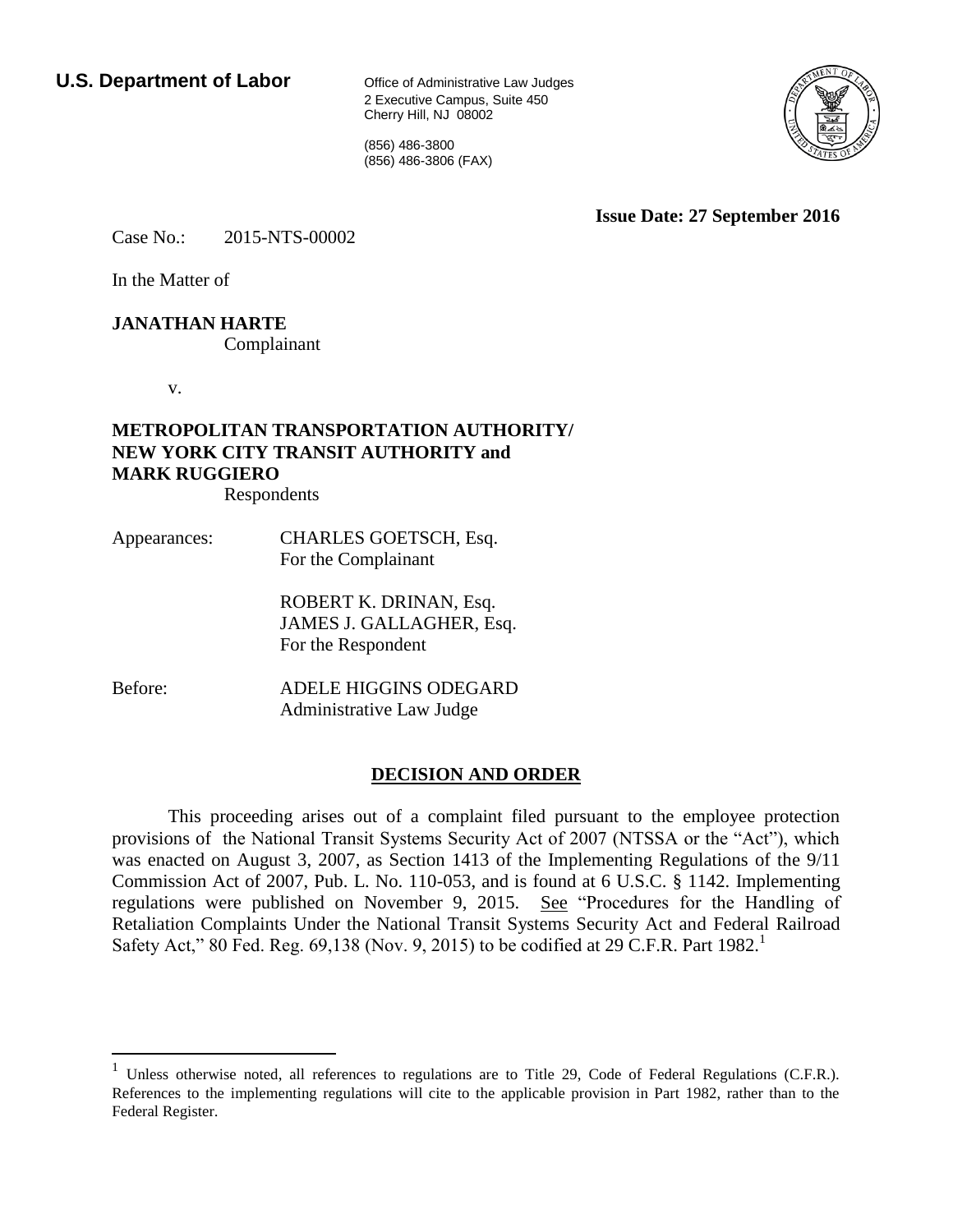#### Procedural History

On October 12, 2012, the Complainant filed a complaint, under the NTSSA, with the Occupational Safety and Health Administration (OSHA), the U.S. Department of Labor against the Respondents, the New York City Transit Authority (NYCTA) and superintendent Marc Ruggiero. The Complainant alleged that Respondent Ruggiero threatened to remove the Complainant from overtime consideration in retaliation for raising concerns over the operability of a drill press during a safety inspection. See CX  $12<sup>2,3</sup>$  In addition, the Complainant averred that Respondent Ruggiero enacted a number of unpopular safety regulations at the Linden Shop after the incident and attributed these changes to the Complainant's actions during the safety inspection in an attempt to paint him in a negative light among his co-workers. Id. On November 15, 2012, the parties received correspondence from the Secretary of Labor, acting through the OSHA Regional Administrator, indicating that it planned to investigate the matter. See CX 17, 18. Upon conducting the investigation, the Regional Administrator determined the following: the Complainant's complaint was timely; the Complainant filed an additional complaint reasonably related to his initial complaint, rendering it an amendment to the initial complaint; the parties are subject to the Act; and the Complainant engaged in protected activity under 6 U.S.C. § 1142. See Secretary"s Findings, dated March 19, 2015 ("OSHA Findings"). The OSHA Findings also recommended, among other things, that compensatory damages of \$2,500 and punitive damages of \$50,000 be awarded. Id.

Consequently, on April 6, 2015, the Respondents timely objected to the OSHA determination and requested a hearing before an administrative law judge (ALJ). The case was forwarded to the Office of Administrative Law Judges (OALJ) and subsequently assigned to me. I issued a notice of hearing on April 28, 2015. On January 14, 2016, through counsel, the Respondents filed a Motion for Summary Decision. The Complainant filed a response to the Respondents" Motion for Summary Decision on January 29, 2016. On March 8, 2016, the Assistant Secretary of Labor for Occupational Safety and Health filed an Amicus Curiae Brief Opposing Respondents" Motion for Summary Decision. I issued an Order on March 22, 2016, granting in part and denying in part the Respondents" Motion for Summary Decision. I found that there were issues of material fact regarding whether the Complainant engaged in protected activity pursuant to 6 U.S.C.  $\S$  1142(a)(1)(A) and (b)(1)(A). See Order of Mar. 22, 2016, at 10. In addition, I found that the NTSSA"s election of remedies provision afforded the Complainant the opportunity to seek relief under the NTSSA. Id. at 11-12. Finally, I determined that based on the facts of record, no rational trier of fact could find that the Complainant"s complaint of perceived mistreatment by Respondent Ruggiero or the Complainant's co-workers constituted protected activity under 6 U.S.C. § 1142(a)(3). Id. at 13.

The hearing was held before me in New York, New York on March 29, 2016. During the hearing, the parties had full opportunity to present evidence and argument. The decision that follows is based upon an analysis of the record, the arguments of the parties, and applicable law.

<sup>&</sup>lt;sup>2</sup> The following abbreviations are used in his Decision: "CX" refers to Complainant's Exhibits; "RX" refers to Respondent's Exhibits; and "T." refers to the transcript of the March 29, 2016 hearing session.

 $3 \text{ C} \text{X}$  12 is the Complainant's detailed narrative of his complaint against the Respondents dated August 15, 2012. The Complainant formally filed a complaint against the Respondents with OSHA on October 12, 2012, to which he attached this narrative.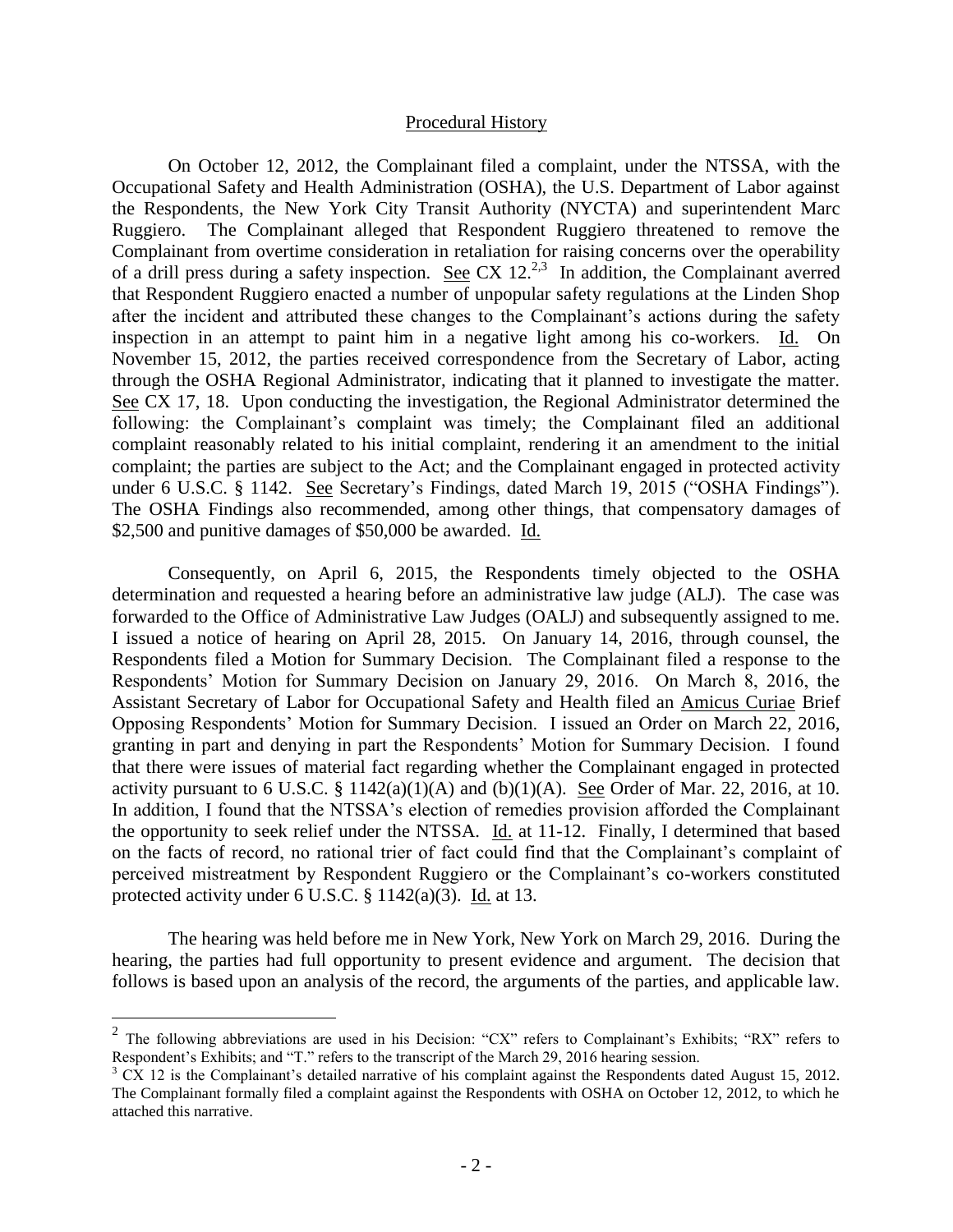I have considered the entire record, including the parties" briefs, the documentary evidence, and the hearing testimony.

## Applicable Law

In pertinent part, the Act provides that a public transportation agency may not "discharge, demote, suspend, reprimand, or in any other way discriminate against an employee," if such action is due "in whole or in part, to the employee's lawful, good faith act done, or perceived by the employer to have been done or about to be done to provide information, directly cause information to be provided, or otherwise directly assist in any investigation regarding any conduct which the employee reasonably believes constitutes a violation of any Federal law, rule, or regulation relating to public transportation safety or security…." 6 U.S.C. § 1142(a)(1); <u>see</u> also  $\S$  1982.102(a)(1). Moreover, the Act further states that a public transportation agency shall not "discharge, demote, suspend, reprimand, or in any other way discriminate against an employee for reporting a hazardous safety or security condition." 6 U.S.C. § 1142(b)(1)(A); see also § 1982.102(a)(2).

The Act provides that the burdens of proof set forth at 6 U.S.C.  $\S$  1142(c)(2) apply. Under the governing regulation, the complainant bears the burden initial burden, and must show "by a preponderance of the evidence that protected activity was a contributing factor in the adverse action alleged in the complaint." § 1982.109(a). The burden then shifts to the respondent, who must demonstrate "by clear and convincing evidence that it would have taken the same adverse action in the absence of any protected activity." § 1982.109(b).

Under the Act, a prevailing employee shall be entitled to all relief necessary to make the employee whole. See 6 U.S.C. § 1142(d)(1). Specific elements of damages provided in the Act include reinstatement with the same seniority status that the employee would have had but for the discrimination; backpay with interest; and compensatory damages, including compensation for special damages sustained as a result of the discrimination, including litigation costs, expert witness fees, and reasonable attorney fees. See 6 U.S.C. § 1142(d)(2)(A-C). Punitive damages in an amount up to  $$250,000$  may also be awarded. See 6 U.S.C. § 1142(d)(3).

# The Parties' Contentions

As set forth in their post-hearing briefs, the parties' positions are as follows:

# **Complainant**

- The NTSSA applies to employee workplace safety. See Complainant's Brief, at 1.
- The Complainant suffered an adverse action. See Complainant's Brief, at 3.
- The Complainant is entitled to compensatory and punitive damages. See Complainant's Brief, at 5.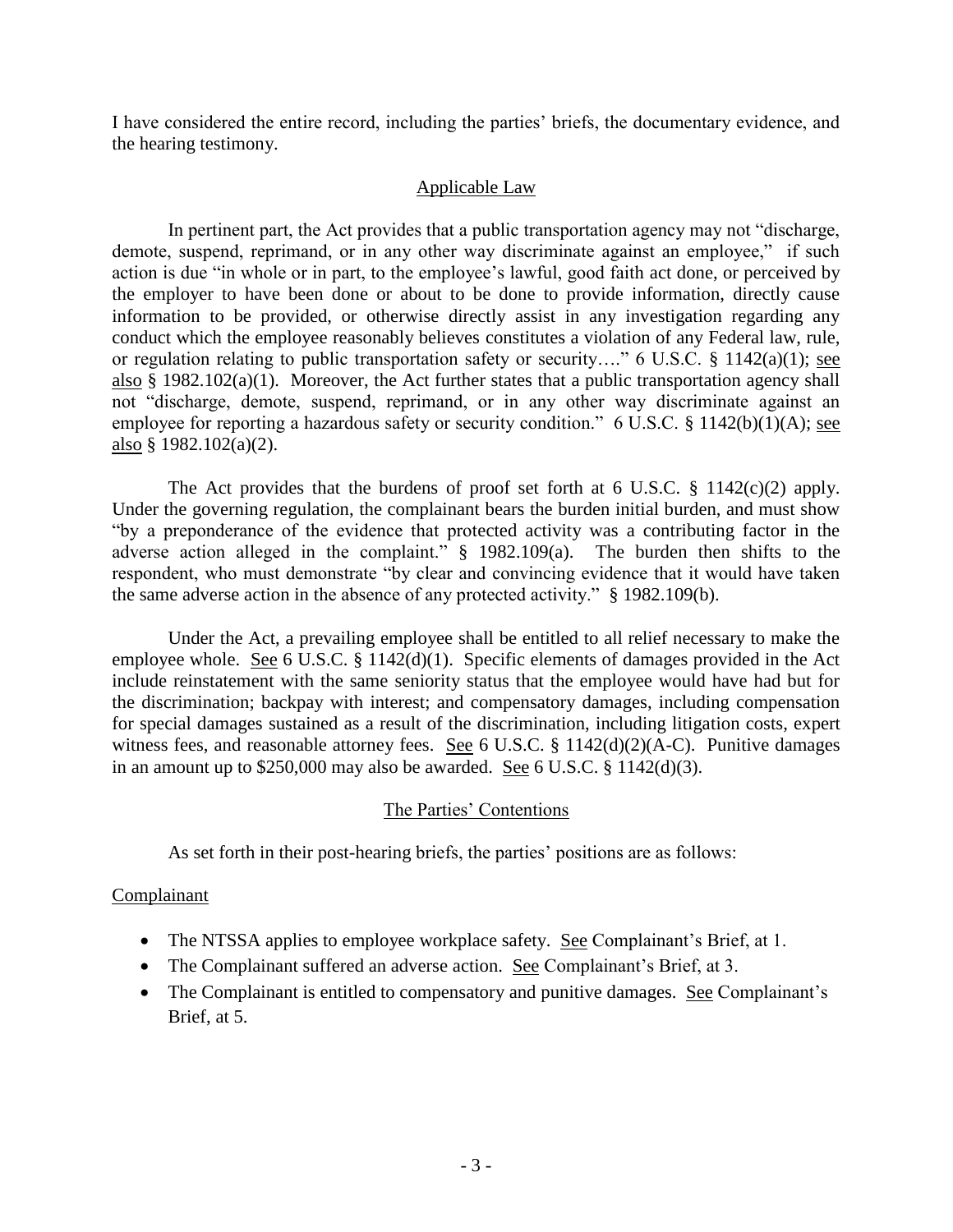# Respondent

- The Complainant has failed to establish through credible testimony and documentary evidence that he suffered any adverse action. See Respondent's Brief, at 8.
- The Complainant did not engage in protected activity under the NTSSA when he turned on a drill press. See Respondent"s Brief, at 11.
- The Complainant has failed to establish that he is entitled to compensatory damages of any kind. See Respondent"s Brief, at 20.
- The Complainant has failed to establish that he is entitled to punitive damages because the Complainant"s testimony, even if fully credited, fails to establish that the Respondents acted with callous disregard or intentionally violated federal law. See Respondent"s Brief, at 23.

### Issues

The following issues are presented for adjudication:

- Whether the Complainant engaged in protected activity under 6 U.S.C. § 1142(a)(1)(A) and/or  $(b)(1)(A)$ .
- Whether Respondent Ruggiero hostilely reacted to the Complainant's act of turning on the drill press.
- Whether the Complainant suffered adverse actions when Respondent Ruggiero allegedly threatened to place him at the rack and/or take away his overtime, and made negative comments about the Complainant's actions to the Complainant's co-workers.
- In the event the Complainant establishes that the Respondent violated the Act, the appropriate remedies.

# Stipulated Facts

At the hearing, the parties agreed to stipulate to generally the same facts as presented in their respective amended pre-hearing statements (T. 6). However, the parties indicated that they did not wish to stipulate to the fourth item on the Complainant's list, that the Complainant reported various alleged workplace safety hazards at the Linden Shop to Respondent Ruggiero (T. 7). The remaining facts were stipulated to and they are as follows:

- 1. Respondent NYCTA is a public transportation agency subject to the NTSSA, 6 U.S.C. § 1142.
- 2. The Complainant is an employee of Respondent NYCTA.
- 3. The Linden Shop has two main functions: fabrication of track panels, switches and other track related items in the Shop; and fleet operations, which involve the trucks that distribute material for track jobs.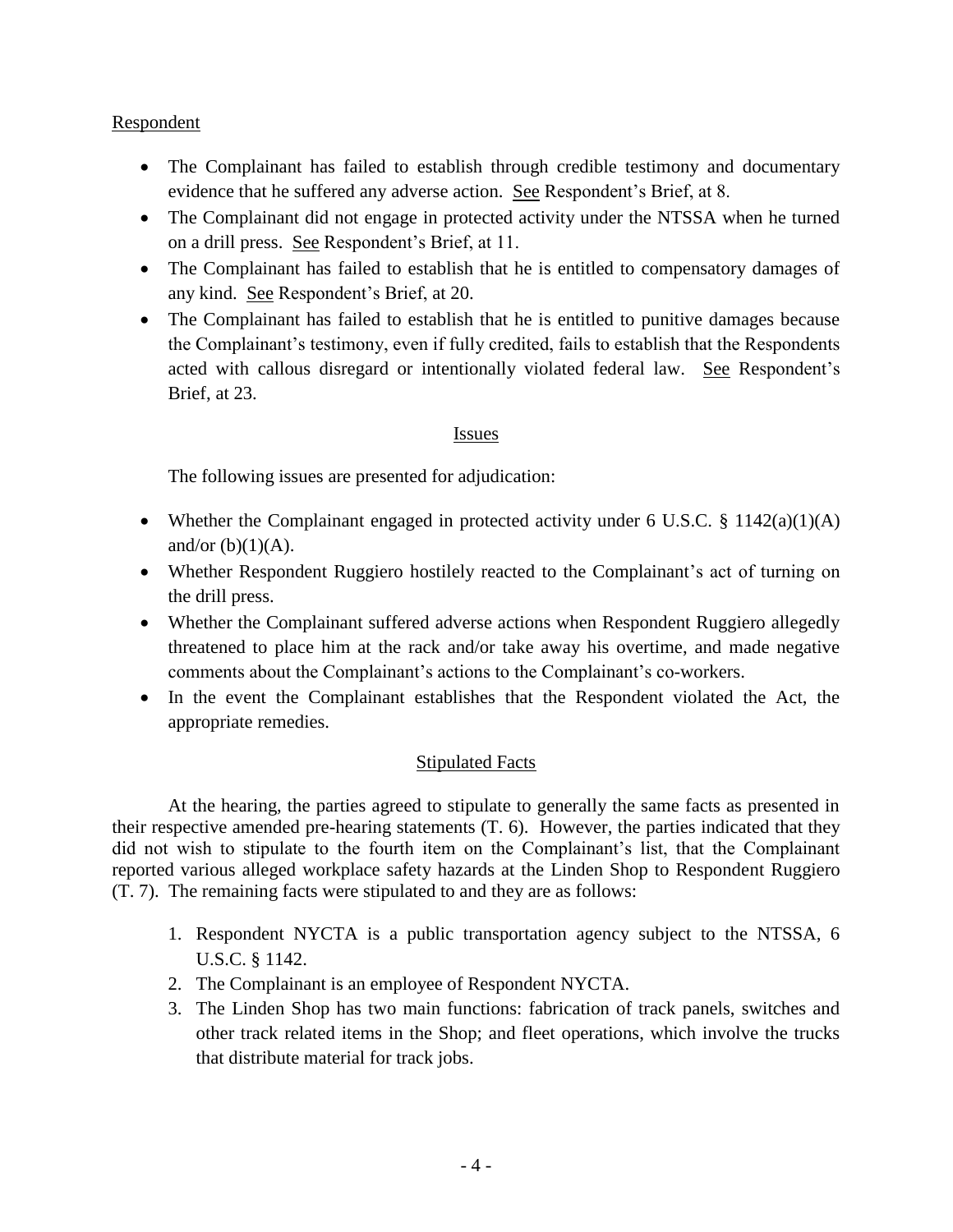- 4. In June 2012, the Complainant filed a complaint with the New York State Department of Labor"s Public Employee Safety and Health (PESH) regulatory agency regarding various workplace safety hazards at the Linden Shop.
- 5. As a result of the Complainant"s complaint, on August 9, 2012, two PESH inspectors, Kwo Lam and Iris Rivera, visited the Linden Shop to conduct a health and safety inspection. They arrived at approximately 7 A.M.
- 6. The inspection began at approximately 9 A.M.
- 7. The Complainant was present for part of the inspection.
- 8. Also present during the inspection were Respondent NYCTA"s management officials, including Respondent Ruggiero, and TWU Local 100 union officials.
- 9. The PESH inspection proceeded through various areas in the Shop.
- 10. At approximately 2 p.m., the Complainant, Respondent Ruggiero, and the PESH inspectors and the other individuals present stopped at a device called a drill press.
- 11. At the drill press, there was a discussion regarding the operability of the drill press between the Complainant, Respondent Ruggiero, and one of the PESH inspectors, Mr. Lam.
- 12. The drill press is the location at which the Complainant alleged Respondent Ruggiero made a threatening remark toward him, and that remark forms the basis of the Complainant's claim of retaliation.
- 13. At some point shortly after the discussion at the drill press, the Complainant left the inspection to work his four hours of pre-scheduled overtime in the fabrication shop.
- 14. On October 12, 2012, OSHA received Complainant's NTSSA complaint, which was referred by PESH on September 27, 2012.

See Complainant's Amended Pre-hearing Statement, at 2-3. I find the evidence of record supports these stipulations.

# Documents Submitted by the Parties

At the hearing, the parties provided me with a binder labeled "Complainant's Exhibits 1-21" containing their joint exhibits (T. 5). The parties agreed to the admissibility of most of the 21 exhibits, but not necessarily to the truth of the contents of those exhibits (T. 6). The exhibits are listed below:

- NTSSA Statute Text. Complainant's Exhibit (CX) 1.
- NYCTA Anti-harassment Policy. CX 2.
- NYCTA Safety Policy. CX 3.
- Complainant's List of Linden Shop Safety Complaints. CX 4. \*\*
- Complainant's June 28, 2012 Safety Complaint to PESH. CX 5. \*\*
- July 13, 2012 PESH Notice of Safety Hazard. CX 6.
- August 9, 2012 Inspection Sign-in Sheet. CX 7. \*
- Photo of Drill Press. CX 8. \*
- August 10, 2012 Lam/Rivera Inspection Field Notes. CX 9.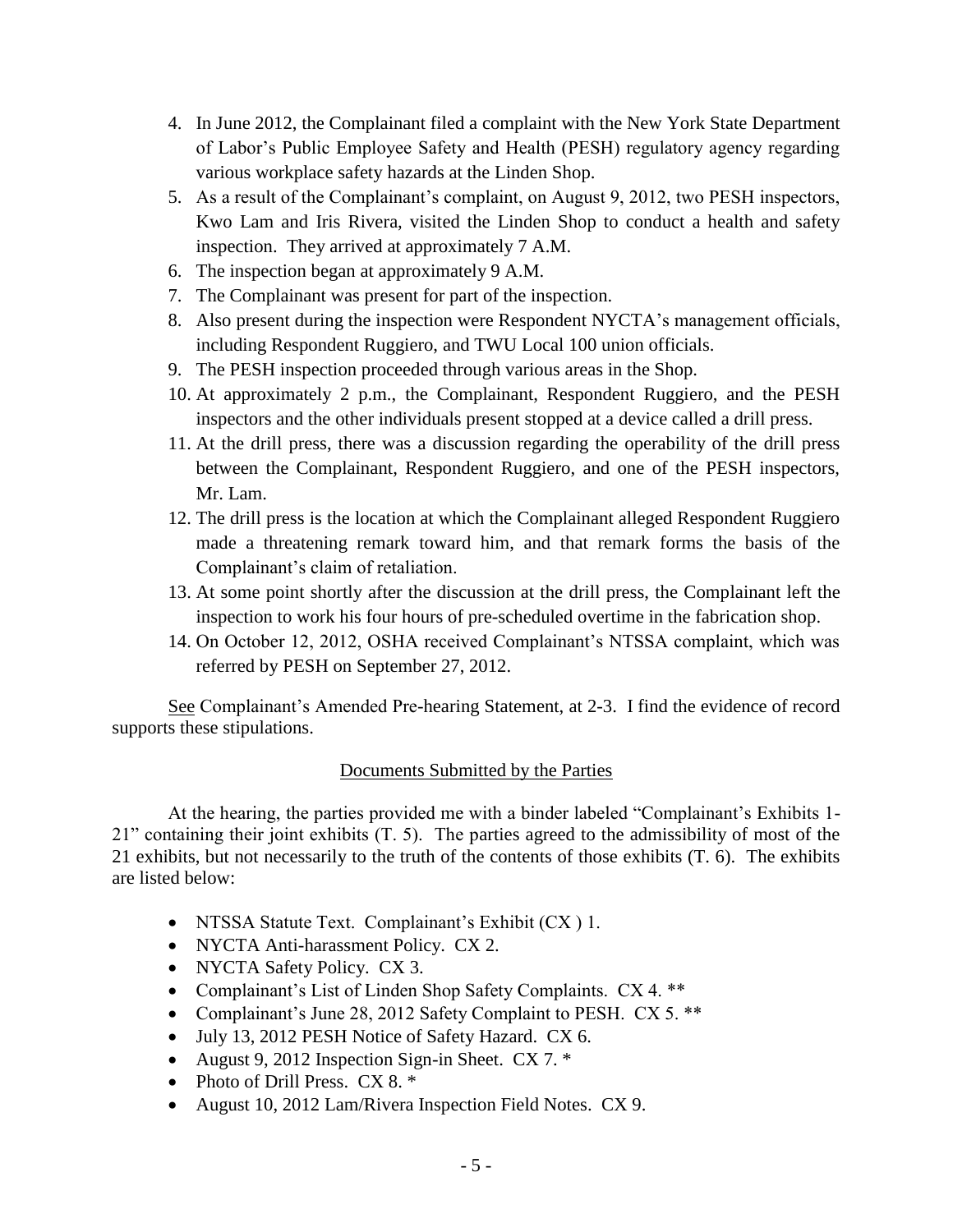- March 19, 2015 OSHA Findings (limited to factual recitation at bottom of page 2 to top of page 3, only for the purpose of establishing notice to NYCTA and NYCTA notice thereto). CX 10.
- August 9, 2012 Memo from Complainant to Blazejewicz. CX 11. \*\*
- August 15, 2012 Complainant's Complaint to New York State Department of Labor.  $CX 12.$ \*\*
- August 9, 2012 PESH Inspection Narrative. CX 13. \*\*
- May 29, 2013 PESH Notice that Complainant's Complaint is Sustained. CX 14.
- September 27, 2012 Referral Request. CX 15. \*
- September 27, 2012 PESH Referral Letter to OSHA. CX 16. \*
- November 15, 2012 OSHA Letter to Complainant. CX 17. \*
- November 15, 2012 OSHA Letter to Respondent NYCTA. CX 18. \*
- Complainant Bonus Sheet. CX 19.
- Deposition Transcript of New York Department of Labor PESH Inspector Kwo Lam. CX 20.
- Deposition Transcript of New York Department of Labor PESH Inspector Iris Rivera. CX 21.
- Collective Bargaining Agreement. CX 22. (T. 187).
- Listing of Eight Occasions that Complainant Worked on Case. ALJ 1. (T. 187)

\* Denotes that the parties agree to admissibility

\*\*Denotes that the parties agree as to admissibility to show that certain events occurred, but not for the truth of its contents

# Summary of the Testimonial Evidence From Hearing

### Iris Rivera

Iris Rivera, a public employee safety and health inspector with the New York State Department of Labor, described PESH"s jurisdiction as covering state and city employees and its purpose as ensuring that the working environment for a state or city agency is safe from physical hazards. Although PESH falls under OSHA guidelines and enforces OSHA's regulations, the Federal OSHA oversees private sector working environment safety, while PESH does the same for the public sector, Ms. Rivera stated. On August 9, 2012, the day of the Linden Shop inspection, Ms. Rivera identified herself, fellow investigator Kwo Lam, Respondent Ruggiero, and the Complainant as attendees at the inspection. Ms. Rivera testified that the inspection was unannounced and that Respondent Ruggiero repeatedly asked her and Mr. Lam to introduce themselves and explain why they were on site. During the walkthrough, Mr. Lam informed Respondent Ruggiero that union members were permitted to join them and that he and Ms. Rivera could look around the work area freely, even if certain areas were not mentioned in the complaint (T. 11-19).

Upon reaching the drill press at around 2 P.M., Ms. Rivera noted that it lacked a protective guard, which she alluded to in her narrative regarding the inspection at CX 13. She did not know of its inoperability prior to the inspection. Reading from her report, Ms. Rivera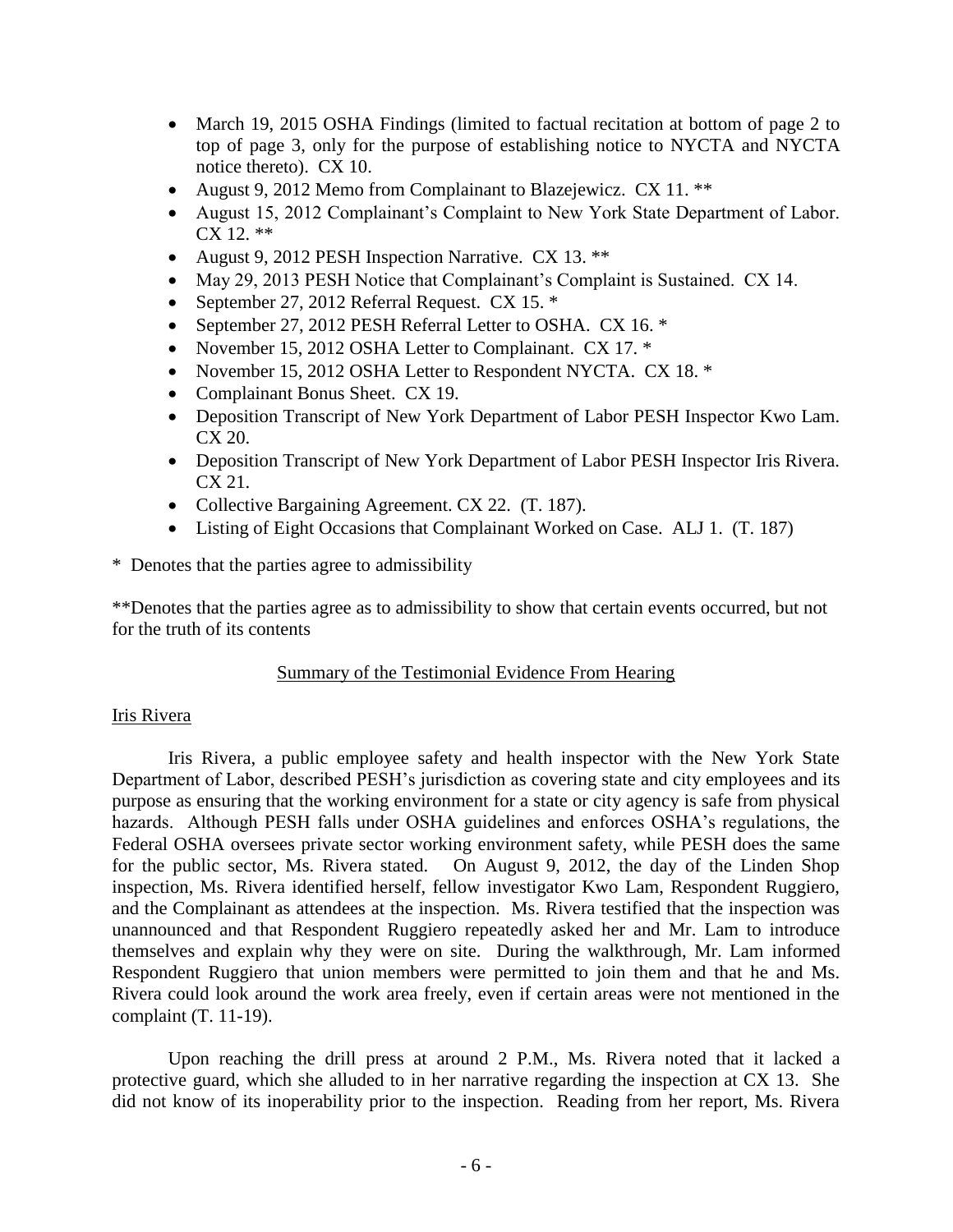indicated that regulation 29 C.F.R. § 1910.212(a)(3)(ii) is a federal OSHA regulation that PESH has authority to enforce. During the walkthrough, Ms. Rivera recalled, Respondent Ruggiero told the attendees that the drill press was not in operation in response to a question posed by Mr. Lam; but the Complainant indicated otherwise, stating that his members had used it, and he demonstrated its operability. Ms. Rivera recollected that Respondent Ruggiero responded to the Complainant by stating: "Really? You"re going to do this to me? I am taking you off the rack," and she described his manner as upset, harsh and not in jest. Ms. Rivera construed Respondent Ruggiero"s words as a retaliatory threat to the Complainant based on his tone and because his words came in response to the Complainant's assertion that the drill press was actually operational, contrary to Respondent Ruggiero's statement, even though she was unfamiliar with the term "rack" (T. 20-23, 47-48).

Once she noticed the lack of a cover guard on the drill press, Ms. Rivera"s immediate concern went to employee safety and the possibility that an employee could suffer a puncture wound if he or she used the drill press without a safety guard. She believed the drill press should have been locked out or tagged out, and not plugged in given its condition. Asked to recall the Complainant"s reaction to Respondent Ruggiero"s response, Ms. Rivera remarked that the Complainant appeared embarrassed and she advised the Complainant that if Respondent Ruggiero retaliated against him in the future, he could contact her office. As to her own reaction, Ms. Rivera claimed she was shocked and had never seen such an exchange, especially compared to other incidents that she termed a "gray area." In contrast, Ms. Rivera characterized Respondent Ruggiero's reaction as immediate and "a bit threatening." Mr. Lam then made sure the drill press was unplugged and informed Respondent Ruggiero to post a sign indicating its inoperability. At the conclusion of the inspection, Mr. Lam advised Respondent Ruggiero of the whistleblower protection policy, as reported in the investigation narrative at CX 13, to ensure no retaliatory action would be taken after the inspectors left, according to Ms. Rivera. Ms. Rivera testified that, upon the investigators" departure, Respondent Ruggiero was told he could not change an employee"s shift or work location in retaliation and she perceived that he did not take the warning seriously. Finally, Ms. Rivera stated that she and Mr. Lam customarily advised attendees as to the retaliation policy at the closing conference, but given the events that transpired at the drill press, they wanted to particularly ensure that they conveyed this information at this closing conference (T. 23-26, 48, 53, 55, 59).

Upon returning from the inspection and after she and Mr. Lam conveyed to their supervisor, Raynard Caines, what had transpired, Mr. Caines instructed them to create a field note about the drill press incident, according to Ms. Rivera. This field note appears at CX 9 and refers to the statement made from Respondent Ruggiero to the Complainant at the drill press regarding overtime. Complainant's counsel then directed Ms. Rivera's attention to CX 14, a PESH letter from Mr. Caines to the Complainant. Ms. Rivera indicated that this letter confirmed to the Complainant that his complaint was sustained. Finally, Ms. Rivera said that she did not disagree in any significant way with Mr. Lam"s statements at his deposition (T. 25-28).

On cross-examination, Ms. Rivera confirmed that, consistent with PESH policy, PESH did not forewarn the Respondents of its inspection, but did notify Steve St. Hill, a union representative, prior to the inspection. Union representatives Paul Navarro and Mr. St. Hill, Safety Officer of the Maintenance and Way Division Gene Jerome, and the Complainant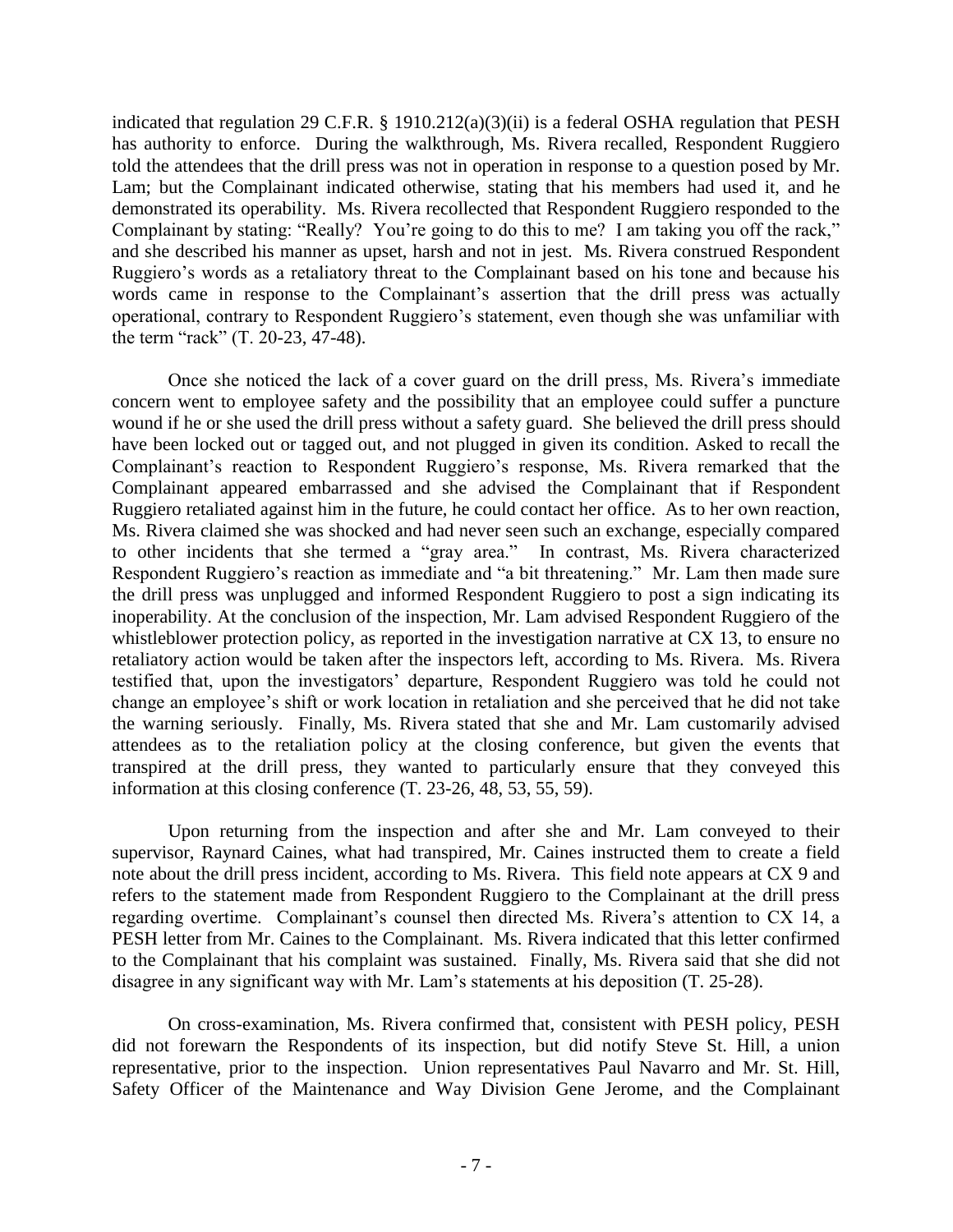attended the inspection, she testified. Ms. Rivera stated that, after receiving a call from Respondent Ruggiero, Safety and Health Administrator Jeffrey Johns joined the inspection after it had started and she wrote his name on the attendance sheet at CX 7 to record his participation (T. 30-39).

According to Ms. Rivera, the Complainant remained with the group for the entire walkthrough until the closing conference. Ms. Rivera testified that, later in the walkthrough, Respondent Ruggiero became upset with Mr. Johns regarding the condition of a coffee machine, which was not rated as industrial and featured a makeshift wooden wire, rendering it a potential shock hazard. However, Ms. Rivera stated that the only threatening comment made by Respondent Ruggiero to the Complainant occurred at the drill press. At the closing conference, according to Ms. Rivera, she and Mr. Lam instructed Respondent Ruggiero to address the safety issues raised during the inspection. In May 2013, Ms. Rivera and PESH issued a report as to the drill press incident and gave notification of its findings to Respondent NYCTA at that time. Given the number of complaints listed in the Complainant's complaint, Ms. Rivera considered this inspection a major one (T. 49-53).

### The Complainant

The Complainant stated that while working in the fabrication facility at Linden Shop, he noticed an exorbitant number of safety hazards and violations in the shop, including bird feces, electrical hazards, broken outlets, exposed wires that were still running, fire hazards, and strewn cable throughout the facility. In response, the Complainant communicated these safety concerns to Respondent Ruggiero, but the Complainant testified that Respondent Ruggiero would not cooperate with him. The hazards remained uncorrected after a number of monthly safety inspections. In June 2012, the Complainant filed complaints with OSHA and PESH in connection with these unaddressed safety issues. In response, PESH conducted a safety inspection on August 9, 2012, attended by the Complainant, Respondent Ruggiero, Mr. Lam, Ms. Rivera, Mr. Navarro, Mr. St. Hill, and Mr. Johns. (T. 62-68).

On the day of the inspection, Mr. St. Hill advised the Complainant, who was working his 6 A.M. to 2 P.M. shift in the welding section, that the PESH inspectors had arrived and instructed the Complainant to meet them downstairs, taking him away from his assigned work for the day. Once the group had congregated, the Complainant recalled Respondent Ruggiero phoning Mr. Jerome to advise him that the inspectors had arrived and ask him to appear, which he did. Mr. Johns also joined the inspection two or three hours into the tour at Respondent Ruggiero"s request, after the drill press stop. Prior to this inspection, the Complainant testified to going on one walkthrough with Mr. Johns, who the Complainant characterized as not taking safety seriously (T. 130-35).

The Complainant testified that Respondent Ruggiero was upset that the Complainant attended the inspection and asked the PESH inspectors if the Complainant needed to be present, to which Mr. Lam responded that he wanted the Complainant present. As the walkthrough commenced, the Complainant asserted, Respondent Ruggiero told passing employees that the inspection was due to the Complainant"s complaint and attributed the potential shut down of the facility to the Complainant. When the inspection reached the garage building, Respondent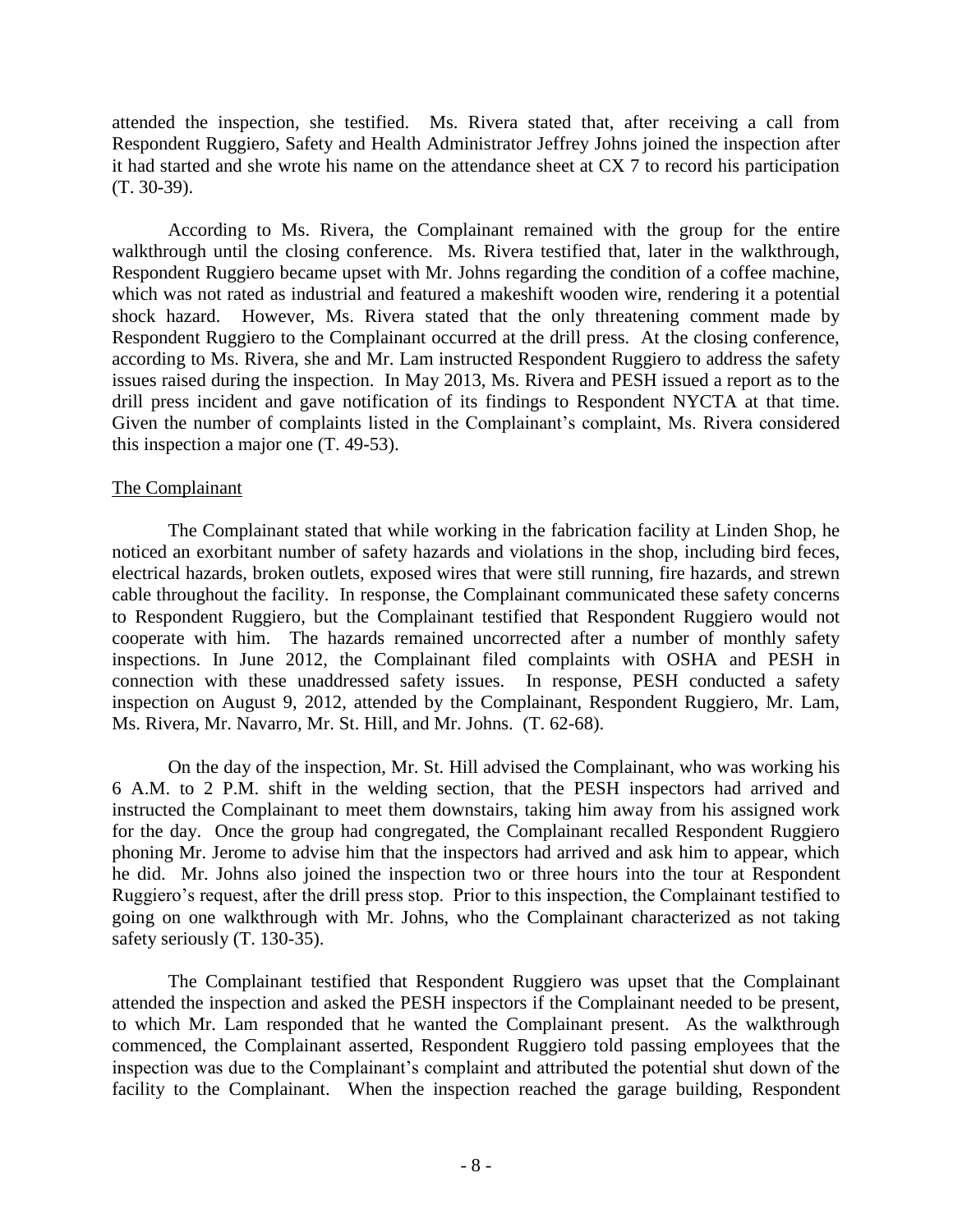Ruggiero confronted the Complainant about not wearing his personal protection equipment ("PPE"), jabbing his forefinger at the Complainant, according to the Complainant (T. 62-71, 113).

The inspection made its way to the fabrication shop and approached the drill press around 1 P.M., where a previous incident had occurred that was supposed to render the drill press out of service, the Complainant testified. The Complainant stated that he witnessed co-workers using the drill press just prior to the inspection. During the inspection, the Complainant recalled that the drill press was not plugged in, but hardwired to a circuit breaker, and in the "on" position. The Complainant also recollected that the safety guard was missing. Mr. Lam asked Respondent Ruggiero whether the drill press was operational, to which Respondent Ruggiero replied that it does not work and that employees know not to use the drill press, the Complainant stated. As the Complainant thought otherwise, he informed the PESH investigators that the drill press was indeed operational, which the Complainant demonstrated by turning on the machine. According to the Complainant, Respondent Ruggiero turned off the drill press and became "incredibly upset and [he] just blew up," his race reddening and finger gesturing. The Complainant recollected that Respondent Ruggiero told him: "You are going to do this to me? Really? Really? You are going to do this to me in front of them? I"ll take you, and I"ll put you on the rack. I"ll take you off the overtime list." The PESH inspectors took note of his reaction immediately. The Complainant characterized Respondent Ruggiero"s threat as a weapon used against him, but acknowledged that Respondent Ruggiero did not follow through on this threat (T. 71-75, 136, 139-41).

The Complainant described the rack as a demanding type of work compared to other tasks in the shop and testified that he took Respondent Ruggiero"s threat very seriously. The Complainant asserted that Respondent Ruggiero, the superintendent of the facility, had the power to assign Complainant to a different job and affect his overtime earnings. In order to contest his loss of overtime, the Complainant would have had to slog through the protracted grievance process. As the inspection progressed, Respondent Ruggiero indicated that he would not compensate the Complainant at his overtime rate after 2 P.M. The Complainant was scheduled to work overtime at the rack starting at 2 P.M., which requires six to eight people in a gang, not the usual four, because production expectations were higher than normal during overtime. Mr. St. Hill assured the Complainant that he and his partner would thoroughly conduct the remainder of the inspection, so the Complainant departed from the inspection. Complainant's counsel then showed the Complainant CX 11, which the Complainant testified he created to keep Jack Blazejewicz, the union chairman, as well as the Department of Labor, apprised of the inspection (T. 75-78, 108-09).

The day after the inspection, the Complainant became aware of a meeting between Respondent Ruggiero and his foremen. Upon the meeting"s conclusion, the Complainant observed that the foremen immediately confronted shop employees, advising them that they would lose certain privileges as a result of the Complainant's complaint. As a result, the Complainant noticed an immediate change in his relationships with his co-workers. He perceived, on a daily basis, that his co-workers lost trust in him and associated him with the loss of their work privileges. For example, the Complainant asserted that supervisor John Keiva suggested, in front of the Complainant's co-workers, that the Complainant should be tarred and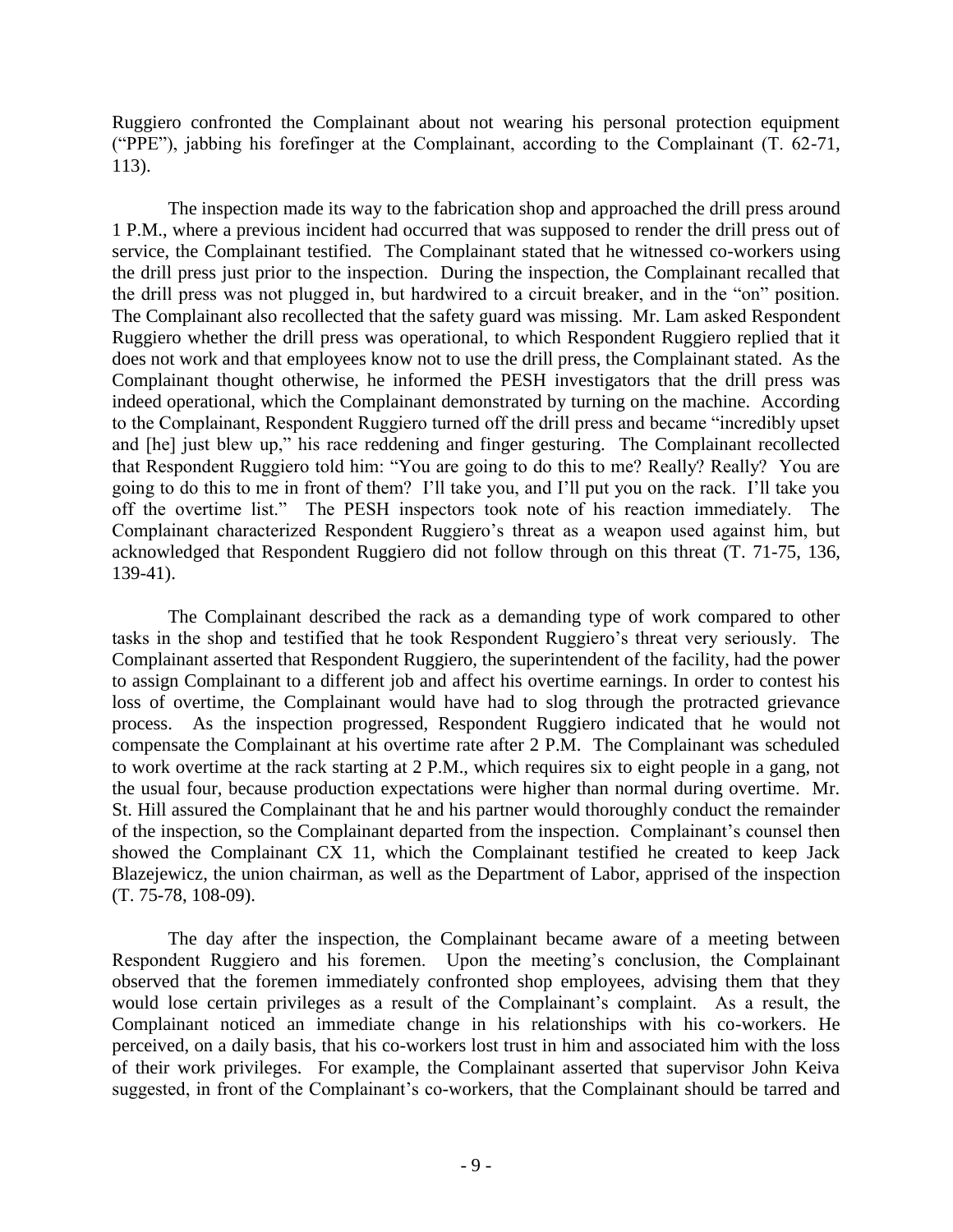feathered for his actions. Complainant's counsel showed Complainant CX 15, the September 27, 2012 Voluntary Information Complaint Referral Request. The Complainant testified that the Department of Labor and the PESH investigators prompted the transmission of this letter and recommended that OSHA investigate the matter. As a result of CX 15, PESH sent a referral letter to OSHA (T. 79-86).

As a result of pursuing his whistleblower complaint, the Complainant estimated that he lost \$2,208 in wages, at \$276 per day over eight days. The Complainant stated that he spent six workdays on this matter and had to use his personal and vacation days to do so. The other two days, which consisted of the OSHA interview in part, were scheduled on the Complainant's off day. The Complainant testified that his work week consisted of Sundays through Thursdays. The Complainant testified that he endured stress as a result of the events of August 9, 2012, including fears of being taken out of service for speaking out. When asked to elaborate on his complaint at CX 11, the Complainant explained that he was labeled a troublemaker by coworkers as a result of his actions because word travels fast in the shop. The Complainant stated that he brought his complaint because Respondent NYCTA leads by intimidation, does not take safety concerns seriously, and will retaliate against those who bring safety concerns to the forefront such that others will lose trust in that person, as happened to the Complainant. Finally, the Complainant explained that he hoped that this adjudication would help others speak up about their rights without fear of intimidation (T. 88-94, 152-53).

As to the history between the Complainant and Respondent Ruggiero, the Complainant, in his capacity as vice chairman of the union, once conducted a safety meeting with Ronnie Smith, the general superintendent at the time. The Complainant found Mr. Smith to be receptive to his safety concerns. According to the Complainant, he asked Respondent Ruggiero to attend the meeting, then politely requested that Respondent Ruggiero leave early in the meeting to speak with Mr. Smith alone. The Complainant perceived that Respondent Ruggiero was upset at his request. Between 2010 and 2012, the Complainant testified, he did not make efforts to address safety concerns because it was not with in his purview. The Complainant stated that by 2012, after becoming better acquainted with safety protocol, he felt the union steward let safety concerns linger because of his desire not to confront Respondent Ruggiero, who was the general superintendent at that time. The Complainant reiterated his view that Respondent NYCTA has a culture of ignoring safety issues and asserted that he was aware of some safety issues at the Linden Shop between 2010 and 2012. The Complainant testified that he knew something was wrong with the drill press prior to the inspection and first found out about it through Respondent Ruggiero (T. 110-17, 137).

Regarding prior issues at the Linden Shop, the Complainant estimated that he filed about 45 grievances, some relating to overtime, but mainly due to his treatment after the inspection and the lack of training provided to him. Employer's counsel characterized the Complainant's grievances as an objection to long-held overtime policies. The Complainant conceded that no one else filed grievances regarding overtime. However, the Complainant claimed that other coworkers expressed satisfaction that he filed these grievances and that he filed them because he felt these practices were not consistent with the collective bargaining agreement (T. 141-147).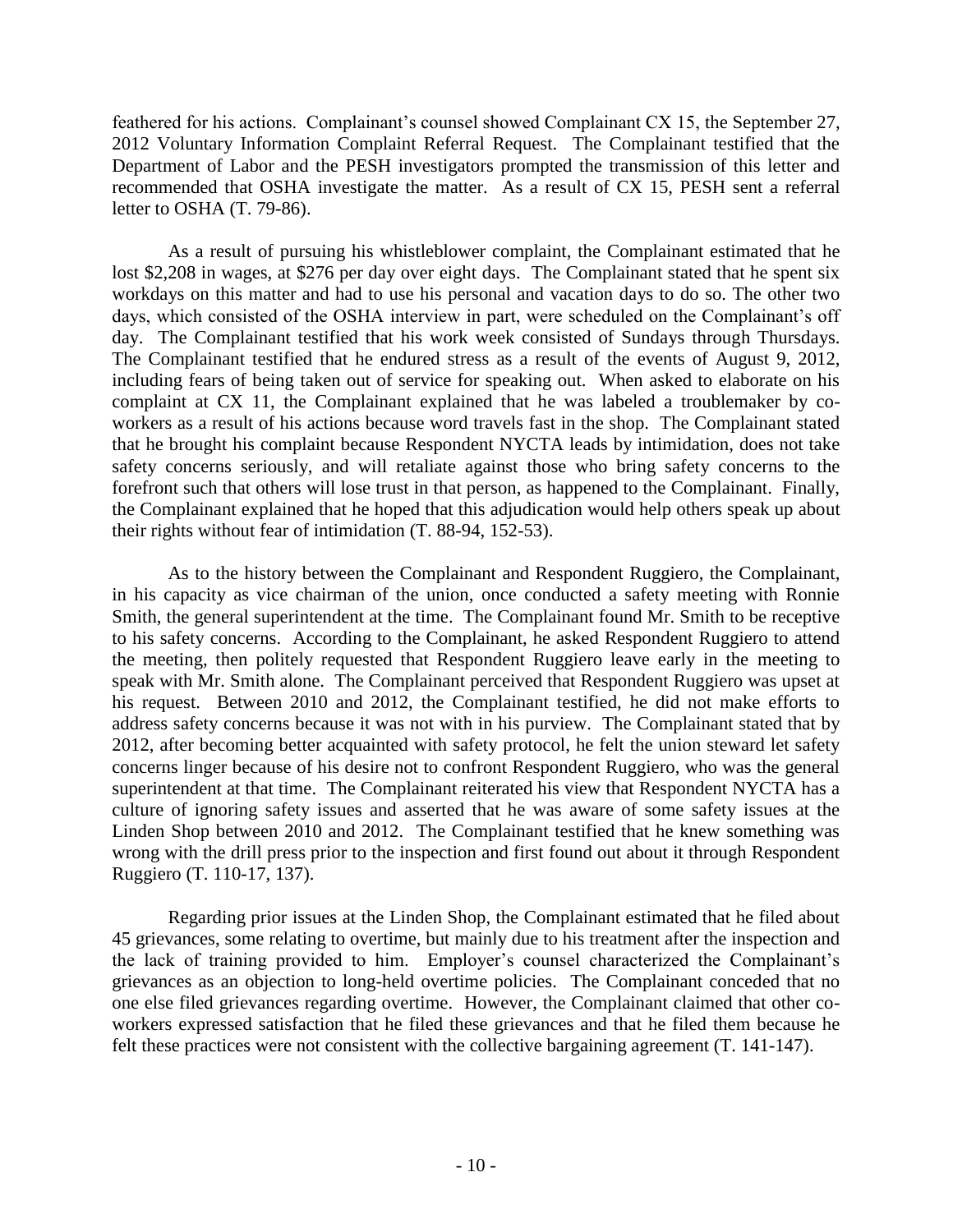#### Respondent Ruggiero

Respondent Ruggiero testified that he served as Superintendent at the Linden Shop from 2007 to November 2012 and knew that reporting a safety hazard constituted protected activity to which management could not retaliate. During the first half of 2012, Respondent Ruggiero was the lone superintendent on site and the Complainant sent him emails regarding various safety issues. Respondent Ruggiero testified that on his arrival to work on August 9, 2012, he was taken by surprise when he learned that PESH would be conducting an inspection that day. According to him, the PESH inspectors informed Respondent Ruggiero that the Complainant initiated the safety complaint that brought them to the Linden Shop that morning. Respondent Ruggiero believed that having the Complainant attend the walkthrough would discriminate against the Respondents and asked the PESH investigators to exclude the Complainant from the walkthrough, which they did not do (T. 155-162).

When the walkthrough reached the drill press, Respondent Ruggiero acknowledged that the drill press did not have a safety guard, did not have a lock-out or tag-out notice, and was plugged into the outlet. Upon Mr. Lam asking Respondent Ruggiero whether the drill press was operational, Respondent Ruggiero answered that it was not, based on the information he had at that time. This prompted the Complainant to tell the PESH inspectors that the drill press did work and he turned on the drill press, according to Respondent Ruggiero. Respondent Ruggiero could not remember what he told the Complainant in response, but maintained that whatever he said was inadvertent. Respondent Ruggiero testified that he was upset that he received misinformation from his subordinates regarding the operability of the drill press. Upon Complainant's counsel showing Respondent Ruggiero CX 13, the investigation narrative, he recalled that the PESH investigators informed him about the retaliation policy at the inspection"s closing conference. CX 9 reflects comments from PESH investigators that Respondent Ruggiero made threats against the Complainant during the inspection, which Respondent Ruggiero denied and suggested that the PESH investigators misunderstood the situation. Respondent Ruggiero also confirmed that he conducted a meeting with his foremen the day after the inspection (T. 163-66).

For the six to eight months he served as the lone superintendent, Respondent Ruggiero testified, he performed the work of three superintendents, engaging in administrative work that kept him from overseeing the field. Among his responsibilities included workplace safety and he worked with safety manager Mr. Johns, who Respondent Ruggiero regarded as very diligent and smart. Respondent Ruggiero lauded Mr. Johns" safety record and expressed his satisfaction with Mr. Johns' performance. Respondent Ruggiero disagreed with the Complainant's characterization that Mr. Johns did not take safety seriously, stating that he could not recall any safety incidents under Mr. Johns' watch and that he changed eyewash stations, and put up exit and pipe signs, both of which had been long overdue. As part of Mr. Johns" position, he would participate in safety walkthroughs, fill out paperwork, discuss his findings with Respondent Ruggiero, and they would prioritize which issues needed fixing. Respondent Ruggiero was satisfied with Mr. Johns" performance as to these tasks. As a manager, Respondent Ruggiero characterized his style as in keeping with the rules of the company, treating everybody the same, and putting safety above all else. Respondent Ruggiero denied threating employees who made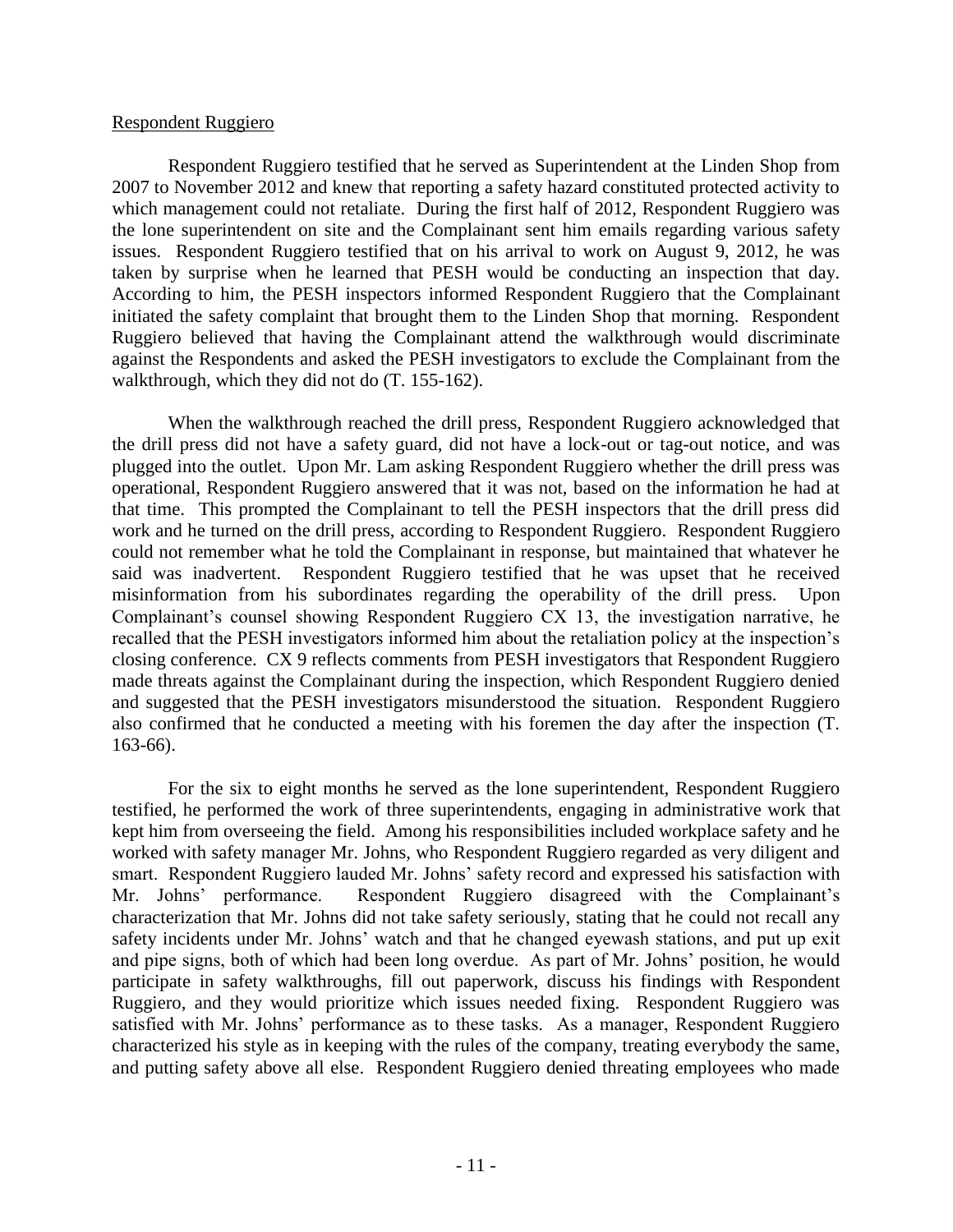safety complaints and arbitrarily reassigning employees to less desirable jobs as part of his management style (T. 167-71).

During his morning briefing on the day of the PESH inspection, Respondent Ruggiero indicated that his subordinates told him that the drill press was broken and that they could not use it. Respondent Ruggiero testified that he learned that the gears on the inside were stripped, which indicated why when the Complainant turned on the drill press the motor would turn on, but Respondent Ruggiero explained that if one put any pressure on the drill bit, it would stop. Because it could not perform its intended function, the drill press was broken, Respondent Ruggiero stated. As the PESH inspectors arrived, they walked onto the property unescorted and Respondent Ruggiero was not informed about their presence until after their arrival, which caught him off guard. The employees at the Linden Shop knew about their presence not long after the PESH inspectors had arrived, according to Respondent Ruggiero. The PESH inspectors" arrival aggravated Respondent Ruggiero because he perceived that they had taken over his authority and prevented the Complainant from doing his work, as he was not on union release time. Respondent Ruggiero also noticed that nobody had their PPE on in preparation for the walkthrough and instructed them to don their gear, including the Complainant, and everyone complied (T. 171-75).

As the inspection arrived at the drill press, Mr. Lam commented about its lack of a safety guard. Then, Respondent Ruggiero explained, the inspection became heated because the Complainant turned on the drill press, Respondent Ruggiero shut off the breaker, and everyone stepped back from the drill press. However, Respondent Ruggiero could not recall saying anything to the Complainant and testified that he would have no reason to threaten him, but that he was frustrated that no one had informed him about the condition of the drill press so he could fix it. After the group departed the drill press, Respondent Ruggiero told the Complainant that his shift ends at 2 P.M. and offered that he could continue on the walkthrough and not earn at the overtime rate or he could return to the rack and work overtime as scheduled. The Complainant opted for the latter. Respondent Ruggiero denied that he made threatening or hostile remarks to the Complainant during or after the walkthrough and also denied taking actions that day or in the days after the walkthrough that would cause the Complainant to lose overtime. Respondent Ruggiero did not intend to punish or prejudice the Complainant and stated that he would feel terrible if the Complainant felt that way. In general, Respondent Ruggiero testified, he wanted his employees to come to him with safety concerns so they can be corrected such that no one injures himself or herself, and he lauded his own impeccable record as to employee safety. Respondent Ruggiero also denied the Complainant's accusation that a culture of punitive action against employees who make safety complaints existed in the Linden Shop and contended that safety had improved since he started in 1982 (T. 174-78).

On redirect examination, Respondent Ruggiero characterized the Complainant"s turning on the drill press as showing that the gears did not work correctly, but not evidence of a safety concern. The safety concern focused on the lack of a guard; Respondent Ruggiero said he was upset at his subordinates who did not alert him that the guard was missing, not at the Complainant. Respondent Ruggiero confirmed that the drill press did not have a lock-out or tagout that morning but he did not learn about the gear problems until after the incident at the drill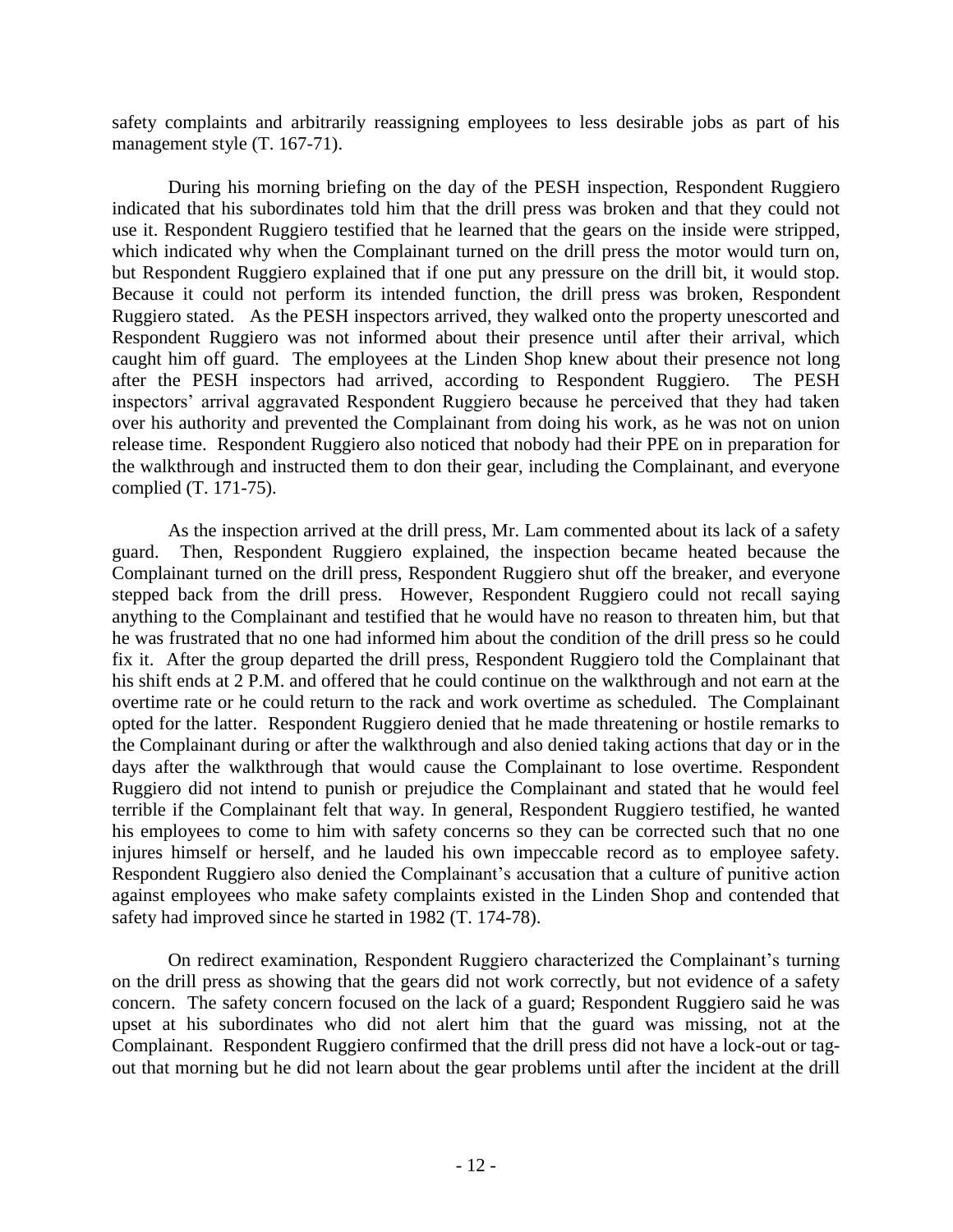press. Once again, although Respondent Ruggiero could remember that the incident became heated, he could not remember what he said to the Complainant (T. 179-80).

At the conclusion of Respondent Ruggiero"s testimony, he indicated that Maintenance Supervisors Level 2 were responsible for scheduling overtime and they did so on a rotating, seniority basis. However, an employee could opt not to be on the overtime list if he or she desired. Employees would know a day or two in advance if they were eligible for overtime based on the rotation. During August 2012, the shop assigned a large number of overtime hours because it had to construct the interlocking switches within a specific timeframe for installation during periods when the trains were out of service. Respondent Ruggiero testified that he had the power to remove employees from the overtime list, but he never took that action so as not to cause an uproar with the union. However, he had no power over employees' picks for their regular jobs. As to the period of time in which Respondent Ruggiero served as the lone superintendent, he described the situation as overwhelming because he had to do the work of three people and indicated that he did not receive overtime during this period. At that time, Respondent Ruggiero stated that he worked 50 or 60 hours per week and as such, certain issues would fall between the cracks. Respondent Ruggiero asserted that he did not know the Complainant made his complaint until the PESH inspectors arrived at the shop and the PESH inspectors volunteered that it was the Complainant who specifically filed the complaint (T. 181- 85).

#### Summary of Deposition Testimony

#### The Complainant (EX A)

The Complainant, a specialist chauffeur, track worker, truck driver, welder/burner, has worked for Respondent NYCTA at its Linden Shop for 18 years (EX A at 8-13). The Complainant started working at the rack in the Linden Shop in 2004, where he built panels. According to the Complainant, the rack is composed of two rails set up on ties for three rail lengths and he would have to lay out the ties, rails, plates, pads and build a track with a gang of four or five people. The Complainant also worked as a welding inspector at the Linden Shop and served in that capacity until Respondent NYCTA eliminated his job in 2012. Next, the Complainant picked into a dual-rate chauffeur in fleet operations, a motor pool for a division of support services for capital construction in any department that needed equipment moved. The Complainant operated the equipment under the supervision of the Maintenance Supervisors, level 1 (MS-1). Id. at 15-21.

Throughout his time at the Linden Shop, the Complainant testified that he had several safety concerns, especially starting in January 2012 after receiving walkthrough safety training from the union and Respondent NYCTA. Specifically, the Complainant noticed fire hazards and exposed electrical wires. The Complainant contacted the superintendent at the time, Respondent Ruggiero, to address these safety issues, which included unclean and broken eyewash stations, exposed electrical wires, strewn cables, fire hazards, a building with a crack in it that needed to be condemned, and a failure to follow lock-out/take-out<sup>4</sup> procedures. Because of Respondent

<sup>&</sup>lt;sup>4</sup> The transcript of the Complainant's deposition refers to this procedure as a "lock-out/take-out" (EX A at 24). In all other references to this procedure throughout the record, it is known as a "lock-out/tag-out."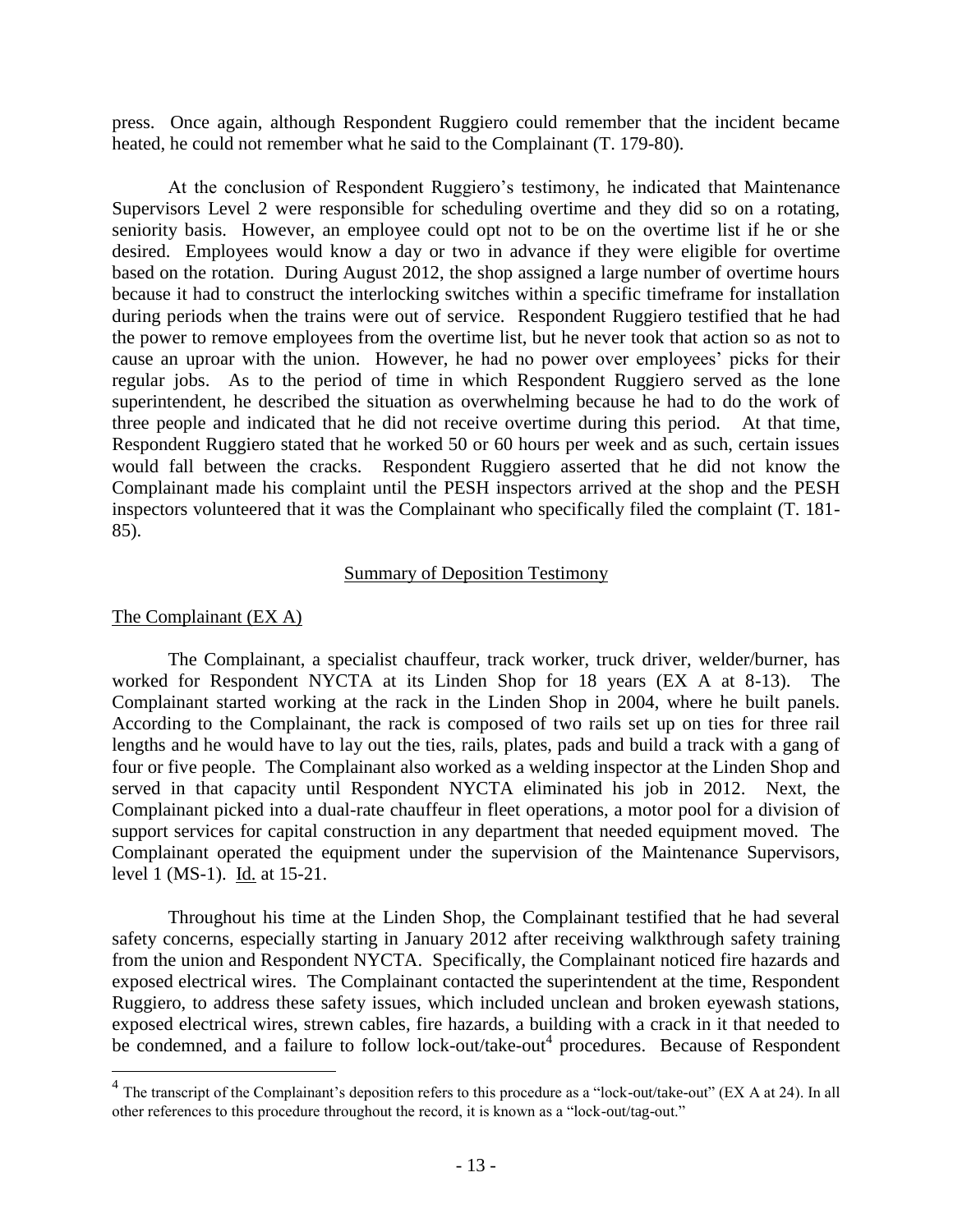Ruggiero"s non-responsiveness, the Complainant and a joint labor-management safety committee pushed for regular inspections, which were supposed to be done monthly but had not occurred regularly. The Complainant testified that management was not cooperative, despite its contacting Respondent Ruggiero via email to address these problems. Thereafter, the Complainant told Mr. Blazejewicz that the union and management need to reinstitute the walkthrough and advised him of the existing problems. Mr. Blazejewicz directed the Complainant and Respondent Ruggiero to arrange the walkthrough. Starting in March 2012, the Complainant and Mr. Johns, a safety officer appointed by Respondent Ruggiero, performed walkthroughs for three months, whereupon Mr. Johns filled out forms that served as a guide to conduct repairs for issues discovered during the walkthrough. These forms would then be disseminated to Mr. Johns" superiors, including Respondent Ruggiero. Id. at 21-35.

When these safety issues remained unaddressed, the Complainant, with the assistance of union safety liaison Mr. St. Hill, completed a PESH safety complaint that detailed various safety hazards in June 2012. On August 9, 2012, PESH inspectors appeared at the Linden Shop for a walkthrough in response to the Complainant's complaint. The Complainant testified to not having foreknowledge of the walkthrough that specific day, but in July 2012, Mr. St. Hill advised him that PESH would come to visit the facility at some point in response to the complaint. Employer's counsel then marked the Complainant's letter to Mr. Blazejewicz and copied to others as EX A, detailing the events that transpired the day of the inspection, as the Complainant perceived that Respondent Ruggiero retaliated against him during the walkthrough.<sup>5</sup> EX A also included a list of about 30 safety issues at the Linden Shop. The Complainant copied a number of recipients when he dispatched this list, including John Samuelson, the union president at the time; Earl Phillips, the recording secretary for the union; Mr. Jerome, Respondent Ruggiero, and the New York State Department of Labor to emphasize the importance of this issue. Id. at 29-60.

The Complainant learned of the walkthrough at 7 A.M. that morning when Mr. St. Hill called him and indicated that PESH investigators were on their way to the facility and instructed the Complainant to join them in the main building. Upon reaching the main building, the Complainant greeted the inspectors, who sought out Respondent Ruggiero so they could begin the opening conference, in which the Complainant did not participate. After concluding the opening conference, the Complainant rejoined the group in the yard and observed that Respondent Ruggiero was unhappy about the union"s presence there. The Complainant testified that he perceived Respondent"s unhappiness based on his demeanor, loud voice, and a call he made to Mr. Jerome requesting that he join the walkthrough. Mr. Jerome did not join the inspection until the group reached the fleet building. When Respondent Ruggiero asked who was leading the walkthrough and whether the Complainant had to be there, the inspector responded that no one person leads the walk and that the union must be present, including the Complainant, because he has knowledge of the complaints. Id. at 43-53.

As the inspection made its way to different areas of the Linden Shop and the inspectors took note of various hazards, Respondent Ruggiero exuded his upset based on his gestures, mannerisms, and comments, the Complainant testified. Respondent Ruggiero made comments indicating that the Linden Shop would be closed due to the Complainant's complaint and the

 $\overline{a}$ 

 $<sup>5</sup>$  This letter, marked as CX 11 in the record, was introduced as EX A during the Complainant's deposition.</sup>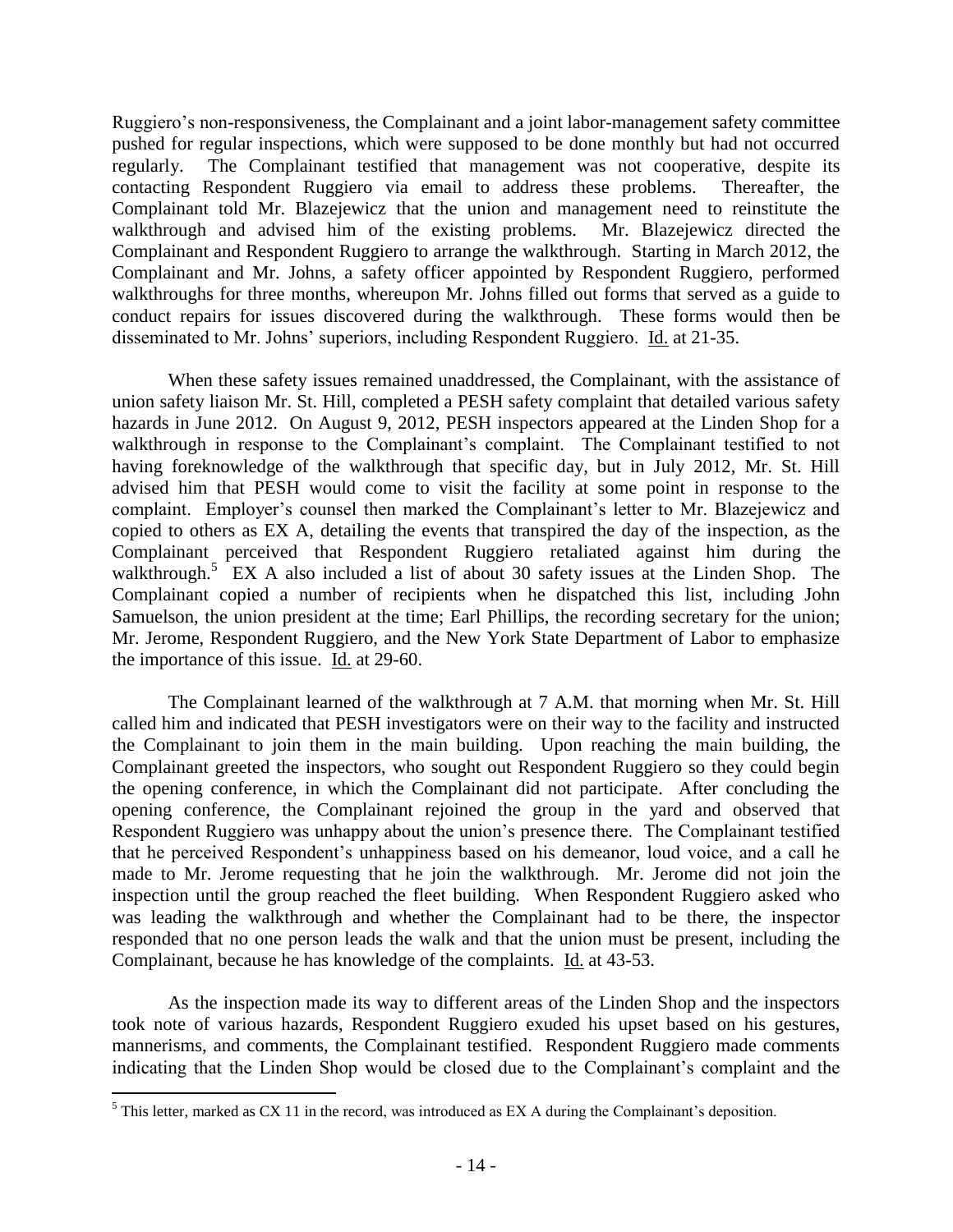Complainant perceived that Respondent Ruggiero was becoming increasingly aggravated as the walkthrough continued, the Complainant stated. In general, according to the Complainant, employees at the Linden Shop described Respondent Ruggiero as hotheaded and harsh in the way he dealt with people. In addition, the Complainant described Respondent Ruggiero as difficult to convince, citing an anecdote in which Respondent Ruggiero refused employees' request to salt ice over walking areas in front of the building, which had been standard protocol. Id. at 66-72.

Returning to the events of August 9, 2012, the group proceeded to the fabrication shop. The Complainant directed the group"s attention to the drill press, which the Complainant noted as having malfunctioned, and he mentioned a problem with the safety guard. The main purpose of the drill press, according to the Complainant, is to make a hole used to fasten a steel plate, which holds the rail in place. The inspectors asked whether the drill press worked, and Respondent Ruggiero responded that the drill press did not work, employees did not use it, and they had been instructed not to use it. The Complainant testified that he had knowledge that the drill press had been used that morning or the night before and he pressed the button to activate the machine. When he turned on the drill press, the Complainant recalled, Respondent Ruggiero reacted in an agitated manner, his face turning red and pointing and screaming "You"re going to do that to me? You are going to see what happens to you, I"m going to take you off the overtime list. I'm going to put you on the rack." The Complainant described Respondent Ruggiero's manner as serious and believed this threat to be credible because Respondent Ruggiero had the authority to alter the Complainant's overtime schedule. Id. at 83-85.

The Complainant interpreted Respondent Ruggiero's words as a credible threat because he knew the rack to be a dirty area that requires aggressive labor and most people try to avoid it. As such, the Complainant believed Respondent Ruggiero was using the prospect of assigning this job against him. Up to this point, the Complainant perceived that Respondent Ruggiero was growing more and more agitated with each item the inspectors noted and would tell passersby that the inspectors would shut down the shop because of the Complainant's complaint. Once Respondent Ruggiero made these comments, the other attendees appeared flabbergasted, according to the Complainant. The Complainant testified that he felt humiliated and degraded in front of the inspectors and reiterated that he construed Respondent Ruggiero"s words as a credible threat, as he was known to exercise his will over people in the shop, which the inspectors took note of and instructed him not to do. At 2 P.M., Respondent Ruggiero adamantly stated that he would not pay the Complainant overtime for his participation in the walkthrough, as his shift ended at 2 P.M. The Complainant conferred with Mr. St. Hill, and because Mr. St. Hill was familiar with safety issues that lay ahead, the Complainant did not see a need to continue and departed the inspection at 2 P.M. to begin his overtime shift. In the days following the walkthrough, the Complainant worked his overtime shift according to the rotation schedule and continued to do so throughout August 2012. Id. at 85-97.

The Complainant testified that he did not write the letter to Mr. Blazejewicz immediately after the drill press incident, but after other events transpired over the next few days  $(CX 11)$ .<sup>6</sup> In addition, the Complainant filed a retaliation complaint with PESH regarding the inspection

<sup>&</sup>lt;sup>6</sup> This letter, marked as CX 11, was introduced at the Complainant's deposition as Exhibit A and is dated August 9, 2012, the day of the PESH inspection.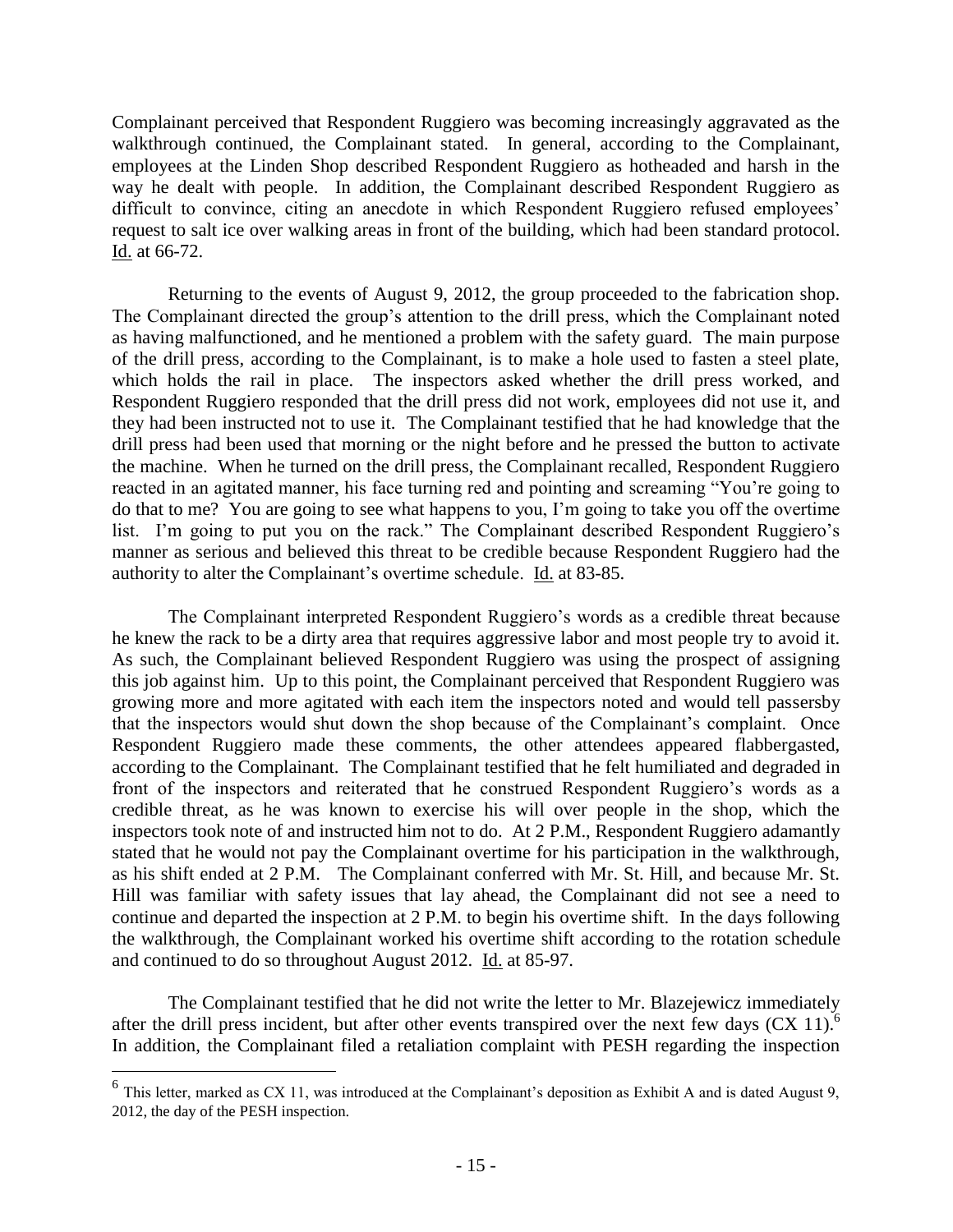and later consented to PESH forwarding his complaint to OSHA. Mr. Lam, one of the PESH inspectors present at the inspection, believed the matter would be more appropriately handled by OSHA due to the PESH inspectors' presence at the walkthrough (CX 15). OSHA began an investigation into the inspection incident and an OSHA investigator, Aisha Ferrel-Jennings, interviewed the Complainant regarding the alleged retaliation at the walkthrough. Another OSHA investigator, Michael Burros, communicated with the Complainant regarding subsequent retaliation and instructed the Complainant to continue documenting any other retaliatory treatment. Id. at 97-99.

The day after the walkthrough, the Complainant averred that Respondent Ruggiero held a meeting with his supervisors. At the conclusion of the meeting, the supervisors began discarding certain items, including a microwave and toaster oven, and informed employees that they could not enjoy certain privileges they used to have thanks to the Complainant"s complaint to OSHA. According to the Complainant, the PESH inspectors noted that the toaster oven and microwave were not grounded properly with a three-prong plug, and the Complainant believed the discarding of the microwave and toaster stemmed from the PESH investigation. The Complainant perceived that the foremen"s comments that accompanied these actions constituted retaliation. Specifically, the Complainant recalled that another level one manager, John Kiever, started pointing to various items that he maintained had to go due to the Complainant's complaint. The Complainant described the negative reaction from co-workers when supervisors intimated that Complainant's complaint caused the loss of certain privileges. For example, when the Complainant would come in contact with co-workers such as Pat Dalton and Jeffrey Phillips, they would jokingly ask what appliances or privileges they would lose next, the Complainant recalled. Mr. Kiever suggested that the Complainant be tarred and feathered for his actions. The Complainant described a work atmosphere in which his co-workers held him in negative regard due to the complaints he made. Id. at 112-120.

### Marc Ruggiero (EX B)

Marc Ruggiero ("Respondent Ruggiero") served as a superintendent of the Linden Shop from 2007 to 2012 and became the general superintendent over the entire Linden Shop complex from 2011 to 2012. Respondent Ruggiero testified that he did not receive training in preparation for the superintendent position, but as an MS-1, he was trained on subjects such as safety, sexual harassment, and right to know regulations. Upon seeing CX 1, the text of NTSSA Section 1412, Respondent Ruggiero claimed that he had never seen the document and did not take training related to the statute. However, he stated that he was familiar with the term "protected activity" based on disseminated policy instructions, and acknowledged that an employer could not retaliate against an employee who reported a safety concern. Respondent Ruggiero also claimed familiarity with CXs 2 and 3, the NYCTA anti-discrimination policy and safety policy, respectively, and confirmed their application to the Linden Shop. Id. at 6-19.

In the first half of 2012, as general superintendent, Respondent Ruggiero developed, implemented, and regularly scheduled inspections of the workplace environment by having Mr. Johns and a union representative walk through the shop to document any hazards. Mr. Johns would then place work orders for items in need of repair, he stated. Respondent Ruggiero testified that he directed Mr. Johns to keep an ongoing list of deficiencies in the shop on a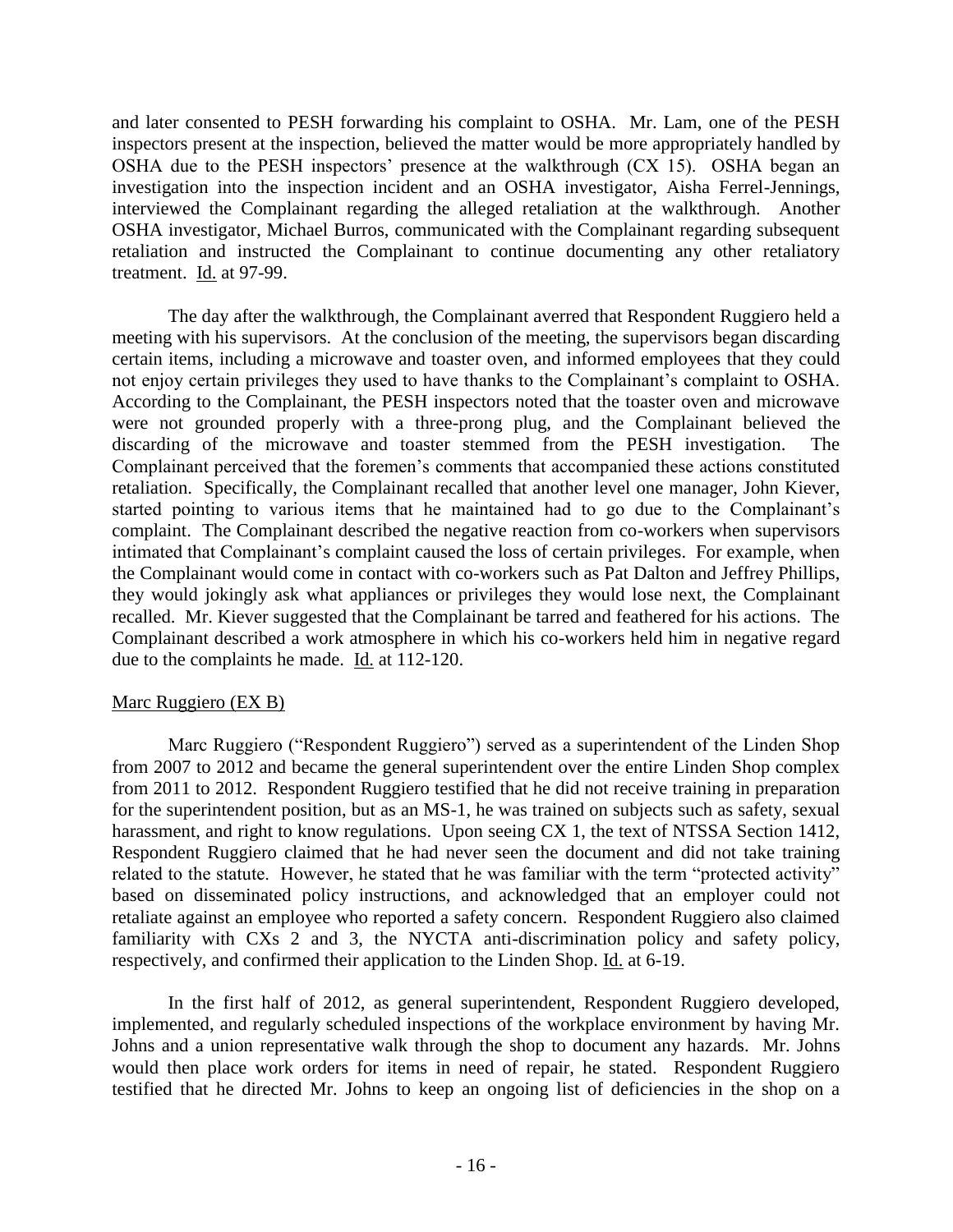monthly basis and each item would be addressed by priority. Respondent Ruggiero also asserted that he and Mr. Johns convened regularly regarding the operation of this process and that he did the best he could under the circumstances, as he was performing the jobs of three people. Id. at 19-24.

During his time as superintendent, Respondent Ruggiero stated that he received multiple safety complaints from the Complainant via e-mail. Upon learning of these complaints, Respondent Ruggiero testified, he would delegate the issue to Mr. Johns. Complainant's counsel showed Respondent Ruggiero CX 4, a list of safety issues created by the Complainant, and he claimed that he did not receive the list, but had seen it before. Most other complaints, according to Respondent Ruggiero, came to the foreman via word of mouth. Upon the foreman relaying the issue to Respondent Ruggiero, he directed the foreman to fix the problem, as Respondent Ruggiero described himself as a "hands-off superintendent." Respondent Ruggiero did not recall whether these issues listed at CX 4 came to his attention before August 9, 2012 because of his preoccupation with adjusting employees" schedules, the demands of the fabrication shop, and because he was the lone superintendent. Id. at 24-27.

Respondent Ruggiero stated that he had no foreknowledge of the PESH inspection of the Linden Shop and first became aware of the inspection when the inspectors arrived early in the day of the inspection. Respondent Ruggiero said he was taken by surprise by the visit because the security guard did not inform him of their arrival, and ordinarily Respondent Ruggiero had to escort them on to the property, as he had done previously. Up until August 9, 2012, Respondent Ruggiero stated, he had participated in one such inspection about two years prior with thengeneral superintendent, Mr. Smith. Respondent Ruggiero maintained that he did not question the union representatives' participation in the inspection, but did object to the Complainant's participation because the Complainant was not on union release time and he believed the Complainant's presence at the inspection would create a bias against him. Mr. Jerome and later, Mr. Johns, accompanied Respondent Ruggiero during the inspection. As the group set out, Respondent Ruggiero did not alert the employees or managers on the floor as to the inspection because it was self-evident and word would spread throughout such a loose-lipped environment; nor did he comment to others about the status of the Linden Shop as a result of the inspection, he testified. Id. at 29-39.

The group stopped at the drill press in the fabrication area. Respondent Ruggiero confirmed that the drill press did not have a guard or lock-out and explained that the drill press would only have a lock-out if it was working. Respondent Ruggiero recalled that Mr. Lam asked him if the drill was operational, to which Respondent Ruggiero responded that it was not, based on a report he received that morning that the drill press needed special plates. Respondent Ruggiero added that the lack of a guard was an issue, but he told the inspectors that the drill machine was not operational because the gear was stripped such that when one would turn on the drill press, it would run, just as a car would run, but not move, if its transmission did not work. He then explained to the PESH inspectors that the track equipment maintainer would lockout/tag-out the drill press when they were able to and that it was not the responsibility of track workers to lock-out/tag-out the machine. Respondent Ruggiero stated that the machine was plugged in at the time and the Complainant indicated that the machine works and turned it on. In response, Respondent Ruggiero said the machine turns on, but does not work, to which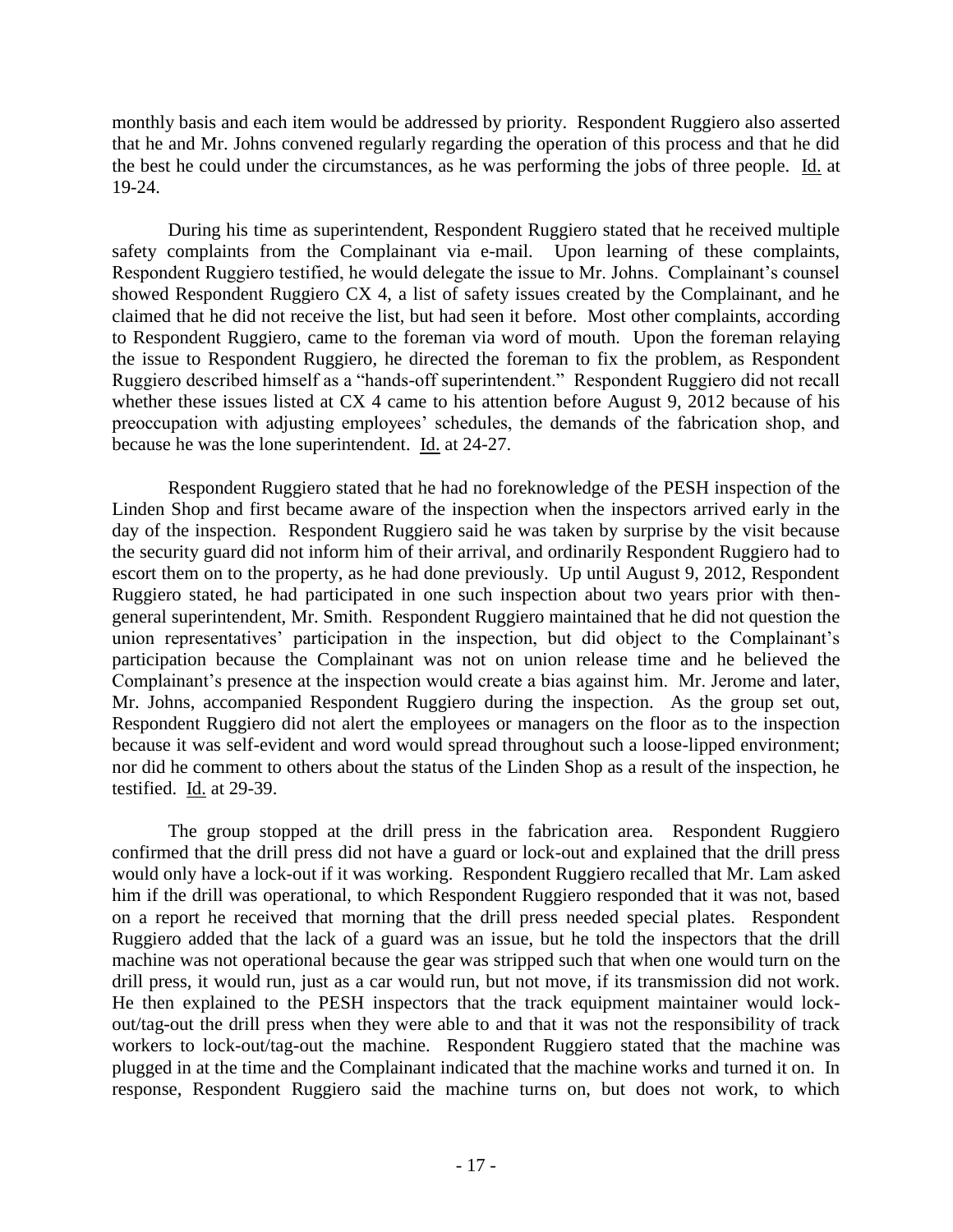Respondent Ruggiero did not recall the Complainant reacting one way or another. Respondent Ruggiero indicated that he felt frustrated that the Complainant turned on the machine, but did not speak to the Complainant. Id. at 40-43.

Upon leaving the drill press area around 1:45 P.M., Respondent Ruggiero instructed the Complainant, in a calm voice, that he could either continue on with the inspection but not receive overtime since his shift ended at 2 P.M., or could work his overtime shift at the rack, to which the Complainant chose the latter. Complainant"s counsel showed Respondent Ruggiero CX 9, a signed field note from the PESH inspectors indicating that they observed threatening conduct made by management to the Complainant during the inspection, but Respondent Ruggiero refuted that account. Id. at 43-44.

The next day, August 10, 2012, Respondent Ruggiero held a meeting with his foreman in which he informed them that the inspection did not go well, expressed his disappointment, and reprimanded them. Respondent Ruggiero deemed their performance unacceptable because he believed safety to be his first priority and he was upset that they did not alert him as to the safety hazards uncovered at the inspection. Respondent Ruggiero added that the electrical appliances needed to be removed. After the meeting, Respondent Ruggiero recalled, he did not discuss the inspection further and never knew the outcome of the inspection until after he retired. Respondent Ruggiero averred that at no time did he read the Complainant's complaint with PESH or OSHA as to the events of August 9, 2012, nor did he even know about it. Id. at 46-49.

On cross-examination, Respondent Ruggiero reiterated that he did not learn about the Complainant's complaint until early 2013, after his retirement in November 2012. Employer's counsel showed Respondent Ruggiero CX 8, a picture of the drill press that was inspected, and Respondent Ruggiero indicated that, due to the wiring of the circuit breaker that creates the electrical power, it cannot be unplugged. In order to stop the power, one would have to throw the knife switch on the circuit breaking board, Respondent Ruggiero explained. Finally, Respondent Ruggiero indicated that on the day of the inspection, the employees in the shop did not use the drill press. Id. at 50-53.

# Alexander Umana (EX C)

Alexander Umana, an employee of Respondent NYCTA, worked in fleet operations at the Linden Shop (EX C at 6-7). His department"s work consisted of operating vehicles for purposes of delivering various materials, but it did not repair or maintain the vehicles. Id. at 8. During his time at the Linden Shop in 2011, Respondent Ruggiero served as the lone superintendent, but upon moving to the fleet department, Mr. Umana had little contact with Respondent Ruggiero. Id. at 19-20. Mr. Umana became aware of the August 9, 2012 PESH inspection through word of mouth, but did not interact with the inspectors on that day nor did he discuss the consequences of the inspection with others afterwards. Id. at 21-22. Mr. Umana could not recall whether he learned that the Complainant filed a complaint based on the events that transpired at the inspection in the months following the inspection, but he testified that he knew the Complainant to file grievances or complaints often. Id. at 23-25. After August 2012, the Complainant came under Mr. Umana"s supervision as a fleet supervisor, and Mr. Umana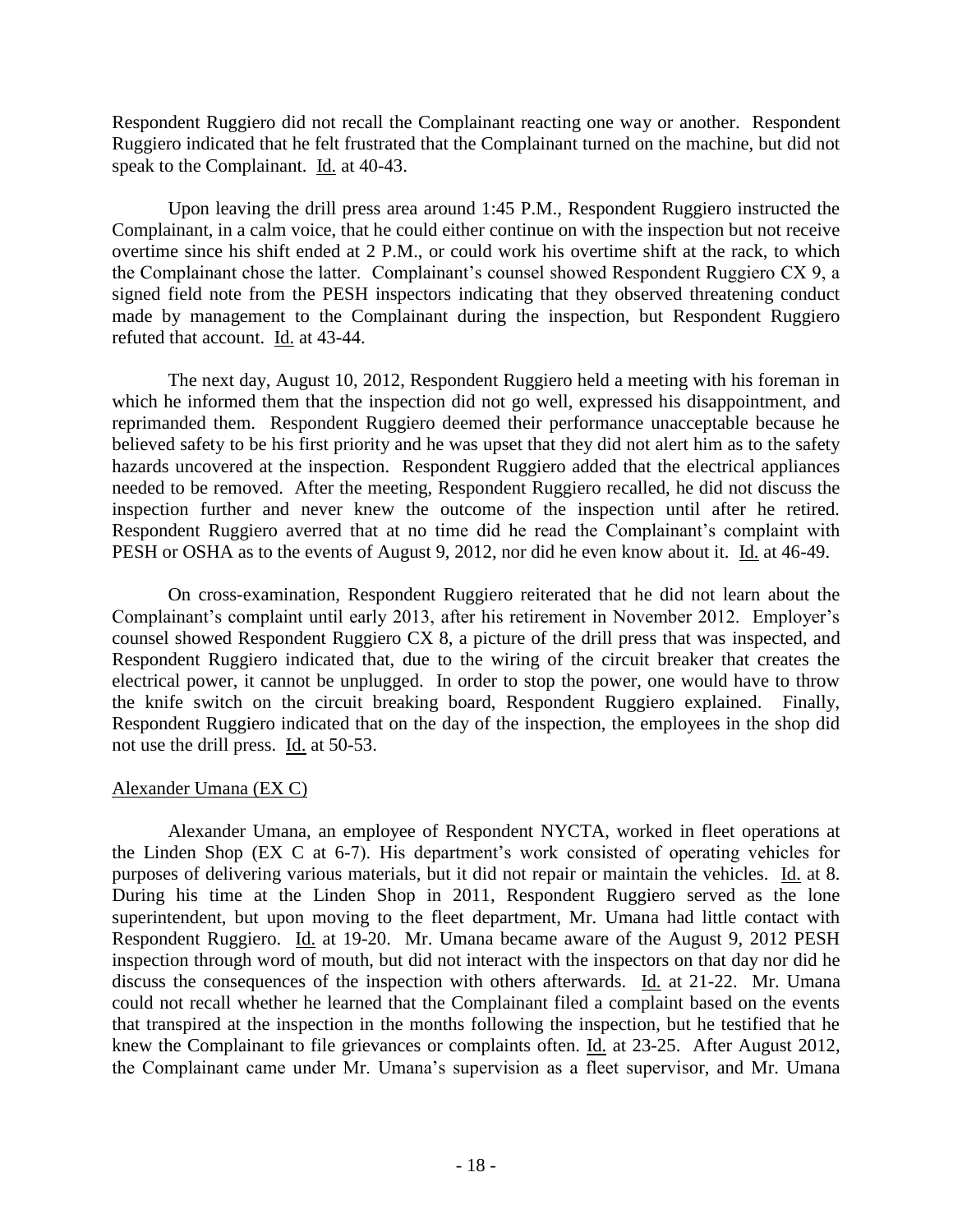recalled that he overheard that the Complainant filed grievances related to internal matters at the fleet, such as overtime. Id. at 8-27.

#### Kwo Lam (EX E)

 $\overline{a}$ 

Mr. Lam works for the New York State Department of Labor as a discrimination investigator and investigates instances where, for example, an employee was retaliated against for filing a safety complaint (EX E at 4-5). When Mr. Lam conducts inspections where he discovers a violation, he will issue a citation and confer with the employer as to try to fix the issue on the spot or otherwise provide an abatement period for it to do so. On August 9, 2012, PESH investigators Mr. Lam and Ms. Rivera arrived at the Linden Shop to conduct an inspection with a list of health and safety violations gleaned from a sanitized version of the Complainant's complaint. This version did not include the identity of the Complainant. Employer's counsel also entered a one page document entitled "Inspection Fields Notes" as  $EX B<sup>7</sup>$  into evidence, to which Mr. Lam testified that he signed the document on October 9, 2012. Finally, Mr. Lam stated that he signed the New York State Department of Labor Voluntary Discrimination Complaint Referral Request on September 27, 2012, marked as EX C,<sup>8</sup> which is a referral from PESH to OSHA, the federal agency exercising jurisdiction over such matters via the NTSSA. Id. at 5-15.

Based on the complaints listed, Mr. Lam characterized the August 9, 2012 inspection as a major one prior to his arrival at the Linden Shop. Upon arrival, Mr. Lam and Ms. Rivera conducted an opening conference in which they gathered the union and management representatives together to address the complaints, explained why the inspectors were present, and explained the scope of the inspection. Mr. Lam recalled a number of people who attended the opening conference, including the Complainant, Respondent Ruggiero, Messrs. St. Hill and Navarro of TWU Local 100, and Mr. Jerome. As the inspection began, Mr. Lam recollected, Respondent Ruggiero asked him if the union had to be present, as it appeared that he did not want the union there, to which Mr. Lam indicated that its presence was required. Id. at 17-39.

While in the fabrication shop, the group approached the drill press, the juncture that Mr. Lam identifies as the starting point of the alleged retaliation. Mr. Lam recalled asking whether the drill press worked, to which Respondent Ruggiero responded that it did not. Mr. Lam replied by asking why the drill press was plugged in and had no safety guard or lock-out/tag-out notice, at which time the Complainant indicated that the drill press was working and proceeded to turn it on. According to Mr. Lam, Respondent Ruggiero became upset and alluded to the Complainant losing his overtime and made a reference to the rack. Mr. Lam described Respondent Ruggiero's manner as intense, recognized that others had overheard this exchange, and testified that he heard Respondent Ruggiero"s words fairly clearly. Id. at 33-36.

The inspection continued to other locations in the shop and Mr. Lam indicated that he did not have further interaction with Respondent Ruggiero, except as to the observation of unsafe conditions. When Mr. Lam addressed subsequent safety hazards, he characterized Respondent Ruggiero as responsive to some of the issues, but became upset regarding other issues. For

<sup>&</sup>lt;sup>7</sup> These field notes, marked as CX 9 in the record, were introduced at Mr. Lam's deposition as Exhibit B.

<sup>&</sup>lt;sup>8</sup> This request, marked as CX 15 in the record, was introduced at Mr. Lam's deposition as Exhibit C.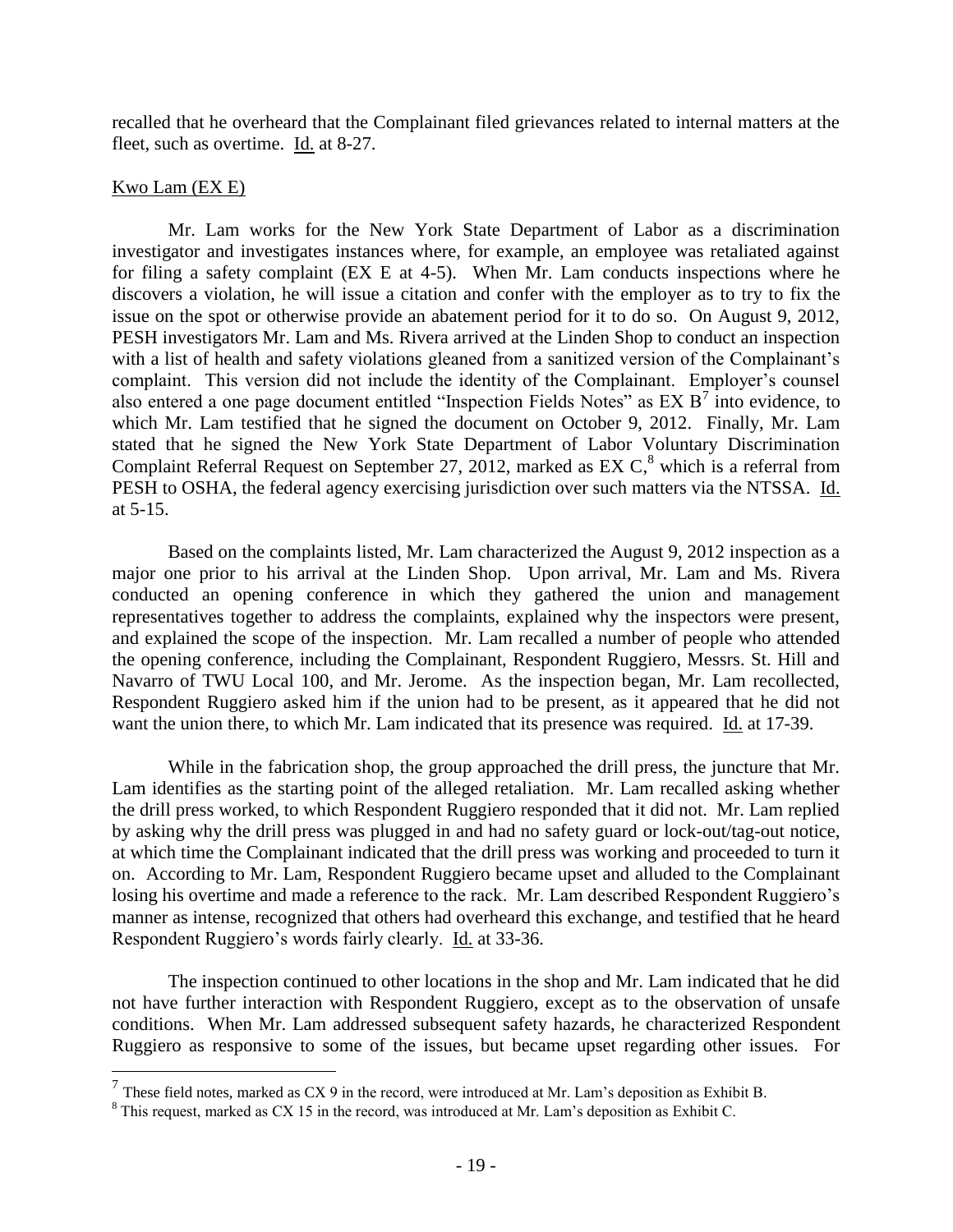example, Mr. Lam recalled that Respondent Ruggiero became upset with safety issues in the locker room and specifically spoke in a harsh tone to Mr. Johns. Mr. Lam did not recall any additional threatening remarks made by Respondent Ruggiero to the Complainant that day aside from the drill press incident. Id. at 41-50.

Employer"s counsel directed Mr. Lam toward the referral that he signed on September 27, 2012, and Mr. Lam stated that the Complainant withdrew his retaliation complaint to allow for its referral to OSHA. Mr. Lam explained that PESH offers complainants the option to file under PESH or OSHA when their respective jurisdictions overlap and that he has generated such referrals through his office in the past. He characterized this instance as "one of the few that actually federal OSHA will take over." Mr. Lam discussed this option with the Complainant by phone, but did not recall advising the Complainant as to which path to pursue. Mr. Lam also noted federal OSHA"s broader reach under the NTSSA. Id. at 51-55.

Returning to the on-site inspection at the Linden Shop, Mr. Lam observed that a toaster oven in the break room was non-compliant, as it was either not properly grounded or the cord penetrated a wooden wall. Mr. Lam believed that the latter concern was abated, but noted that the presence of the toaster, coffeemaker, and microwave represented violations because the label on these appliances read "for household use only." However, Mr. Lam could not recollect whether Ms. Rivera issued a citation as to these violations. Mr. Lam believed that the Complainant remained with the group for the duration of the inspection and through the closing conference. Id. at 55-57.

On cross-examination, Mr. Lam described Respondent Ruggiero"s voice as agitated and louder than his normal tone and his demeanor as unhappy upon the Complainant activating the drill press. Onlookers seemed shocked at Respondent Ruggiero"s reaction because of the rareness of such an exchange between a manager and employee, according to Mr. Lam. At the closing conference, Mr. Lam recalled informing Respondent Ruggiero that, as a discrimination investigator, it was not wise for Respondent Ruggiero to conduct himself the way he did at the drill press. Respondent Ruggiero responded by indicating that his comments at the drill press were in jest, and Mr. Lam intuited that after Respondent Ruggiero learned that Mr. Lam was a discrimination investigator, it was only then that he characterized the incident as a joke. Finally, Mr. Lam testified that between the inspection on August 9, 2012 and the referral of Complainant"s complaint on September 26, 2012, the Complainant and Mr. St. Hill spoke to Mr. Lam and Mr. Lam advised that PESH could refer the case to OSHA. Id. at 58- 61.

# Iris Rivera (EX F)

Ms. Rivera indicated that her job as a public employee safety and health inspector with the New York State Department of Labor includes responding to employee complaints and conducting investigations regarding those complaints (EX F at 3-5). Ms. Rivera testified that PESH gave Respondent NYCTA forewarning of the inspection, which is standard practice. Ms. Rivera recalled that Respondent Ruggiero appeared annoyed at her and Mr. Lam"s presence during the opening conference. The inspectors provided Respondent Ruggiero with a sanitized copy of the Complainant"s complaint, which Ms. Rivera described as having several items and a wide variety of types of complaints. Id. at 8-22.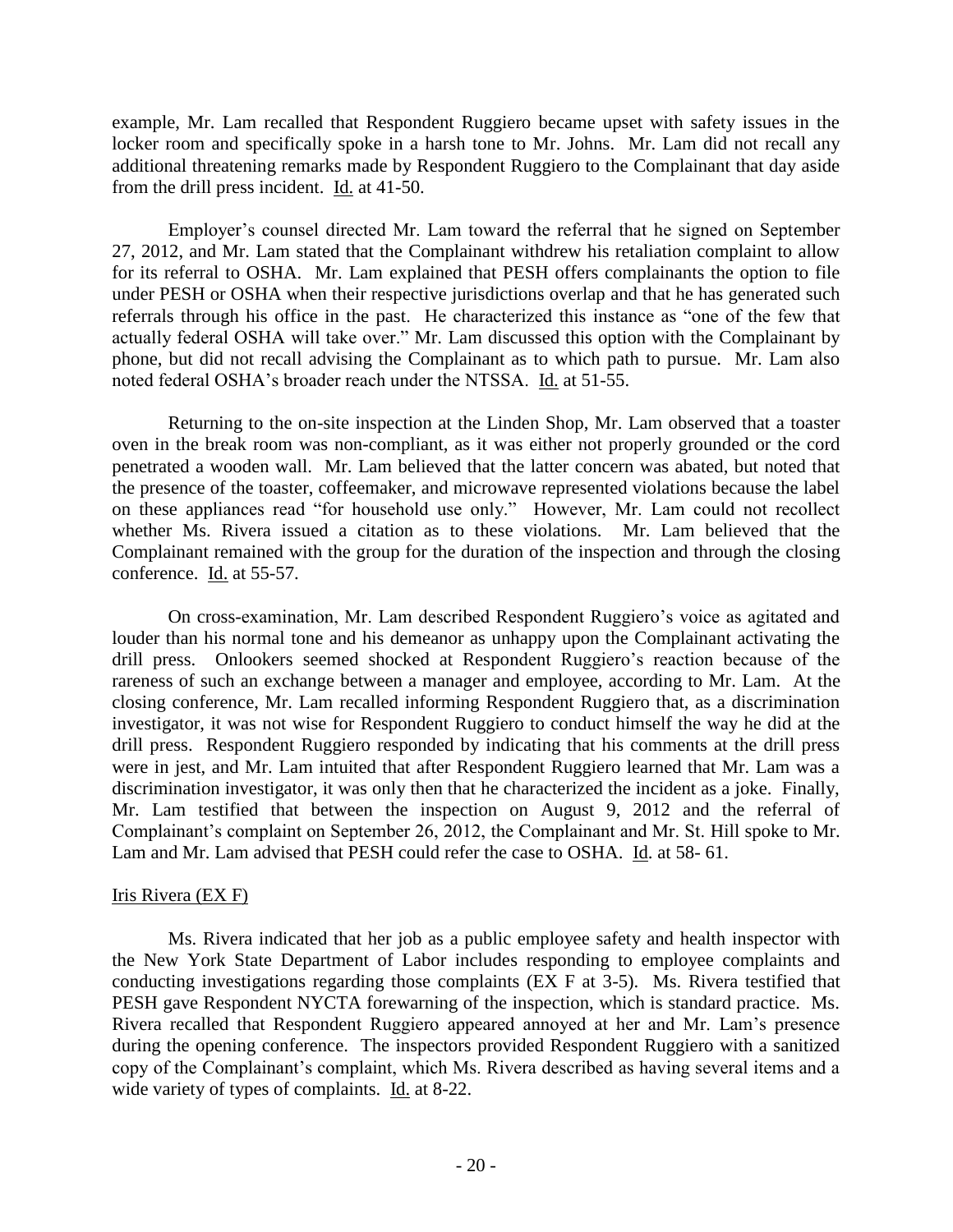During the inspection, the group evaluated the second floor, which included a coffee pot that constituted an electrical hazard because the wire ran through a makeshift wooden structure and was plugged in, which Ms. Rivera stated she noticed immediately. Ms. Rivera recounted that Respondent Ruggiero abated this hazard by directing Mr. Johns to remove the coffee pot from the break room in what Ms. Rivera described as a demeaning tone, indicating that Respondent Ruggiero was upset with Mr. Johns. Id. at 15-17.

Ms. Rivera did not recall noticing when the Complainant left the inspection and was under the impression that he remained at the inspection through its entirety. When asked whether she received any correspondence from the Complainant between the date of inspection, August 9, 2012, and his subsequent complaint related to the inspection dated September 26, 2012, Ms. Rivera responded that she did not. She noted that any complaints would have filtered to Mr. Lam and indicated that Mr. Lam received a complaint from the Complainant within that period of time. Id. at 23- 25.

Later, the group stopped at the drill press. Rivera recalled that the Complainant, who was there in both his capacities as a union representative and the complainant, Respondent Ruggiero, Mr. St. Hill, Mr. Navarro, Mr. Lam, and she were all present at this juncture of the inspection. Ms. Rivera recounted that Mr. Lam observed that the drill press did not have a protective guard and asked Respondent Ruggiero if the machine was in operation, to which Respondent Ruggiero responded it was not. At that point, the Complainant stated the drill press was in operation, as his crew used it all the time and he proceeded to turn it on, causing the drill bit to spin around. Next, Respondent Ruggiero said, "Oh, you"re going to do this to me? You"re going to see what's going to happen to you. You're going to be taken off the overtime rack and you'll see what's going to happen," according to Ms. Rivera, who indicated that these were Respondent Ruggiero"s exact words and interpreted them as a threat due to Respondent Ruggiero"s loud, harsh, and intimidating tone.

Ms. Rivera interpreted the Complainant"s actions as protected activity because he drew attention to an alleged safety hazard for purposes of protecting employees and demonstrated that his employer was not forthright about the condition of the hazard when, but for the Complainant's actions, the inspectors would otherwise have thought that there was no hazard based on Respondent Ruggiero"s representation. Further, Ms. Rivera was shocked because she characterized a normal discrimination complaint as "a gray area," and to her, what Respondent Ruggiero did was clear due to his aggressive tone. Mr. Lam admonished Respondent Ruggiero that he could not speak to an employee that way, Ms. Rivera noted, and she also observed a look of shock and embarrassment on the Complainant"s face before explaining to the Complainant his whistleblower rights. Ms. Rivera told the Complainant if Respondent Ruggiero retaliated against him in some form, including changing his schedule, he had 30 days to file a complaint. Ms. Rivera could not recall whether others at the inspection overheard her explanation to the Complainant. For the rest of the walkthrough, Respondent Ruggiero did not interact with the Complainant, according to Ms. Rivera. Id. at 18-33.

Ms. Rivera confirmed that CX 5 was the Complainant's June 28, 2012 complaint sent to the PESH office, and identified CX 6 as the sanitized version of the complaint without the Complainant's name. The sanitized version indicated that the date of the notice of alleged safety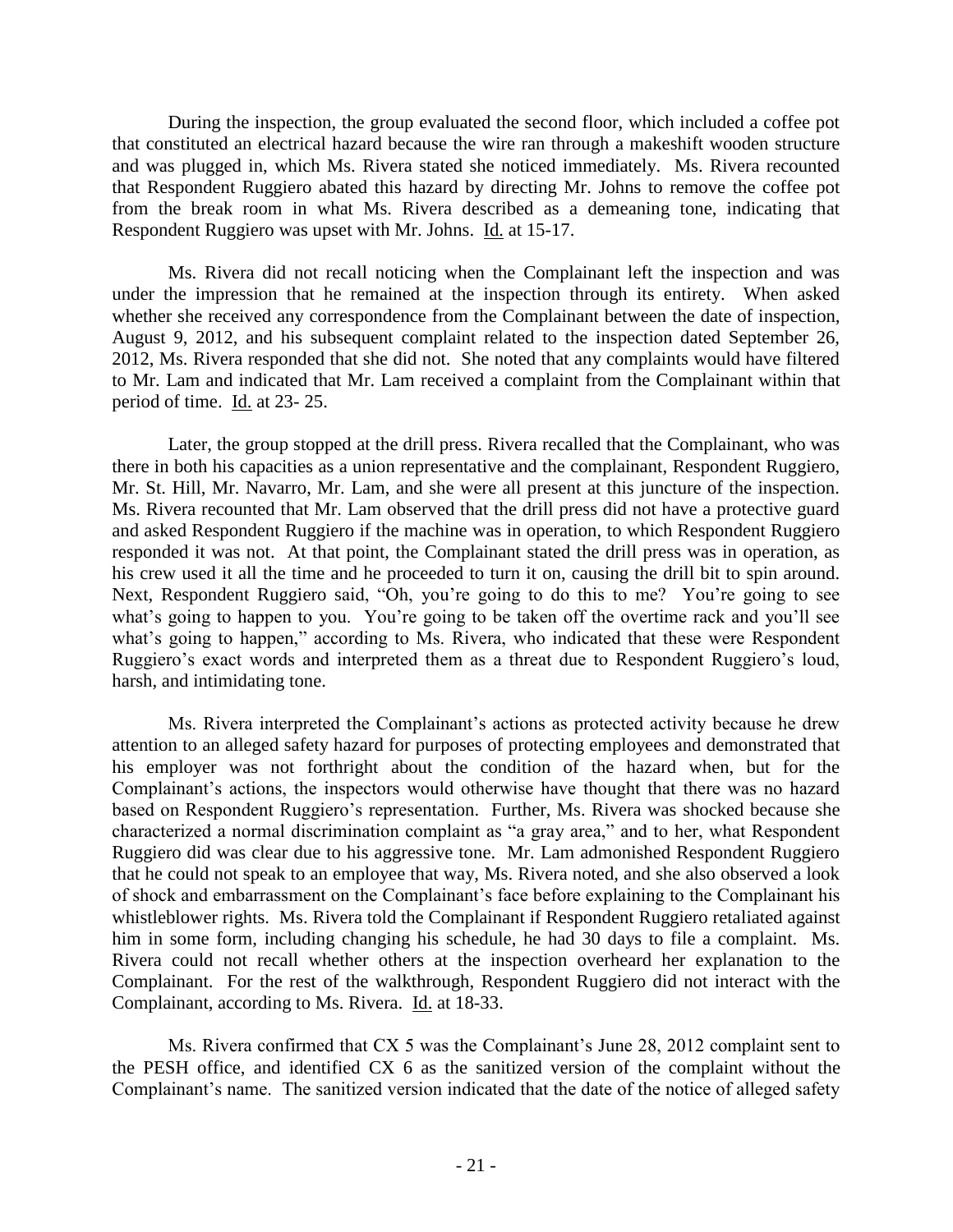hazards was July 13, 2012 and was directed to Respondent Ruggiero, who would receive it at the opening conference on the day of the inspection. Next, Ms. Rivera confirmed that  $CX 12<sup>9</sup>$  was a May 29, 2013 letter from the Department of Labor, Division of Health and Safety to the Complainant which indicated that the Department addressed eight items from CX 5 that the Complainant brought to attention and sustained them. Id. at 31-33.

#### Discussion

During the hearing, I had the opportunity to observe the Complainant, as well as several other witnesses. I find that the Complainant was credible in his testimony and conclude that he testified in accordance with his memory of the PESH inspection that occurred on August 9, 2012. Furthermore, I found the other witnesses called at the hearing to be largely credible and sincere in their testimony. Their recollections about the events of August 9, 2012 were mostly consistent with each other and the exhibits contained in the record. I note that evidence was offered regarding the Complainant"s exercise of his right to engage in protected activity during the PESH inspection, as well as the Complainant"s perceived treatment of him by his superiors and co-workers after having filed his safety complaint.

#### The Complainant's Burden

The Act adopts the procedures and burdens of proof for claims brought under the Wendell H. Ford Aviation and Investment Reform Act for the 21st Century ("AIR-21"), 49 U.S.C. § 42121 (2011). See 49 U.S.C. § 20109(d)(2). Thus, the NTSSA requires a complainant to prove, by a preponderance of the evidence, that: (1) he engaged in protected activity or conduct; (2) he suffered an adverse action; and (3) the protected activity was a contributing factor in the adverse action alleged in the complaint. See 29 C.F.R. § 1982.109(a). If the complainant succeeds, the burden then shifts to the respondent, who must demonstrate "by clear and convincing evidence that it would have taken the same adverse action in the absence of any protected activity." § 1982.109(b).

### Protected Activity

 $\overline{a}$ 

By its terms, the NTSSA prohibits public transit agencies from discriminating against an employee if such discrimination is due, in whole or in part, to the employee's good faith act "to" provide information, directly cause information to be provided, or otherwise directly assist in any investigation regarding any conduct which the employee reasonably believes constitutes a violation of any Federal law, rule, or regulation relating to public transportation safety or security." 6 U.S.C. § 1142(a)(1)(A). Moreover, "a public transportation agency... or an officer or employee of such agency, shall not discharge, demote, suspend, reprimand, or in any other way discriminate against an employee for reporting a hazardous safety or security condition." 6 U.S.C. § 1142(b)(1)(A).

The Respondents argue that the Complainant's conduct at the August 9, 2012 PESH inspection does not constitute protected activity under the NTSSA because the statute provides

<sup>&</sup>lt;sup>9</sup>Complainant's Counsel referred to the May 29, 2013 letter from the New York State Department of Labor to the Complainant as Plaintiff"s Exhibit 12, but that letter is marked as CX 14 in the record.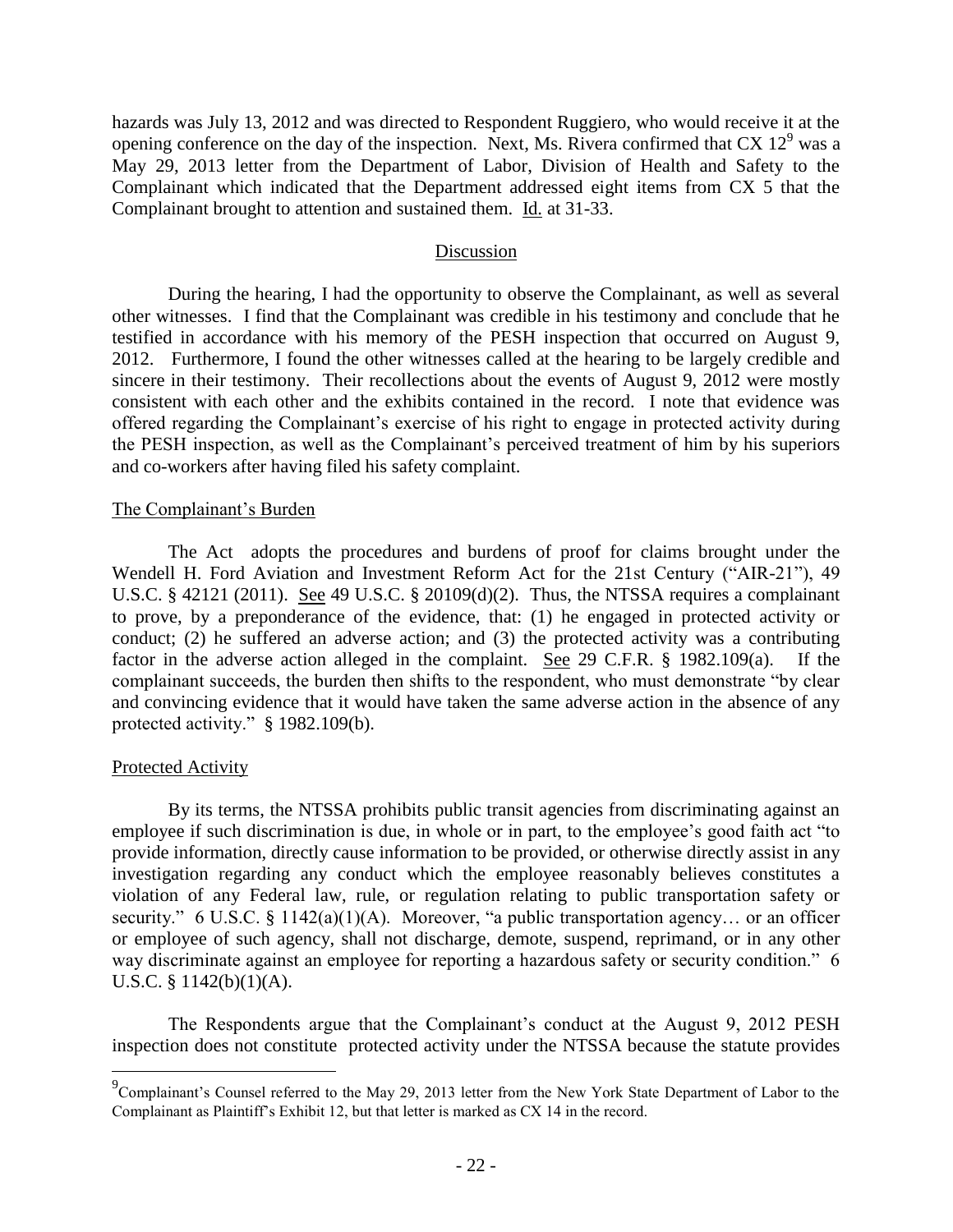limited jurisdiction regarding safety and security concerns that relate to the nation"s public transportation system. See Respondent"s Brief, at 12. Instead, the Respondents assert that New York state labor law would more properly have jurisdiction over the kind of protected activity the Complainant alleges. Id. As such, the Respondents contend, an employee may not bring just any retaliation complaint under the NTSSA whistleblower provision, but only retaliation complaints that relate to the statute"s goal of promoting public safety and preventing terrorist attacks. Id. at 13. Notably, the Respondents emphasize that the NTSSA whistleblower provision was modeled after the protections available to railroad workers under the Federal Railroad Safety Act (FRSA) , 49 U.S.C. § 20109 as amended, citing the 2007 "Implementing Recommendations of the 9/11 Commission Act." Id. at 15-16. Specifically, the Respondents point to an excerpt contained in § 1521 of the Implementing Regulations that updated the FRSA whistleblower provision: "to protect railroad employees from adverse employment impacts due to whistleblower activities related to *rail security*." (emphasis in original). Id. at 16. The Respondents seem to argue that this updated provision limits the scope of protected activity to security matters affecting the public by emphasizing the words "rail security."

However, the Respondents' reliance on this seemingly restrictive language does not provide a complete picture. While the Respondents accurately cite the language above, if one reads § 1521 in its entirety, one also finds the following language:

The Conference substitute adopts a modified version of the Senate language. It modifies the railroad carrier employee whistleblower provisions and expands the protected acts of employees, including refusals to authorize the use of safety-related equipment, track or structures that are in a hazardous condition.

Section 1521 continues:

The Conference notes that railroad carrier employees must be protected when reporting a safety or security threat or refusing to work when confronted by a hazardous safety or security condition to enhance the oversight measures that improve transparency and accountability of the railroad carriers.

(Emphasis added)

H.R. Rep. No. 110-259, at 348 (2007)

By inserting these provisions into the NTSSA, Congress evidenced a goal to enlarge the scope of the FRSA whistleblower provision beyond matters promoting public safety and preventing terrorist attacks. The language in the first paragraph cited above plainly indicates an aim to prohibit railroad carriers from taking retaliatory action in response to an employee"s refusal to authorize the use of safety-related equipment. The reference to safety-related equipment cannot reasonably be read to apply only to hazards that expose the public to danger based on the language relating to "use" of safety-related equipment. Riders on railroad or public transit systems do not utilize safety-related equipment on their commute, but employees use safety-related equipment on a regular basis in the ordinary course of their employment. It may be argued that Congress did not modify the FRSA whistleblower protection to include the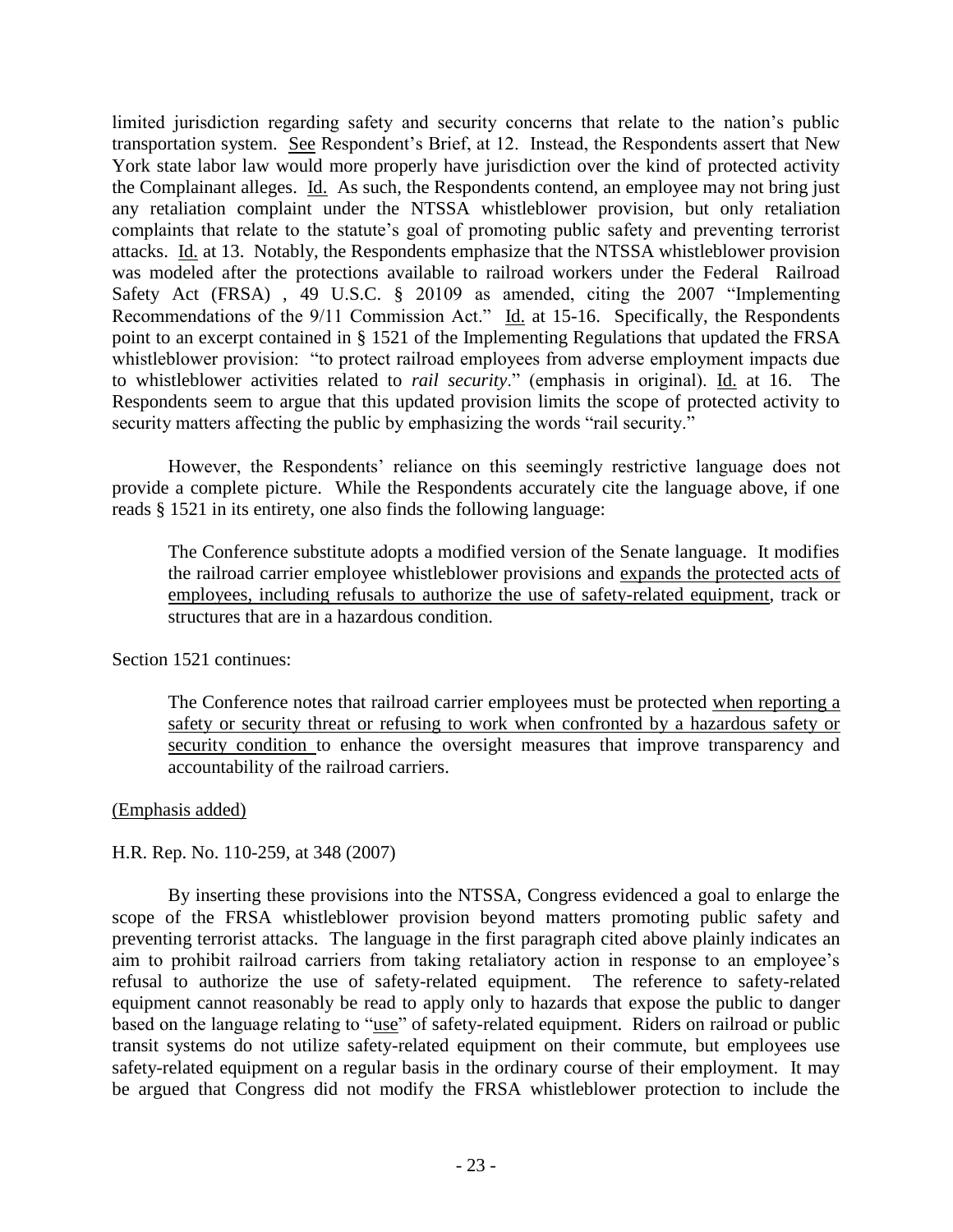reporting of safety equipment in hazardous condition, only the refusal to authorize its use. However, the use of the word "including" suggests that Congress did not intend to limit such protected activity to a refusal to authorize, but instead used "refusal to authorize" as just one example of many types of unenumerated protected activities that it anticipated the statute would address.

Moreover, the second cited paragraph makes particular reference to the importance of protecting employees who report a safety threat. Again, the language indicates that Congress did not evidence an intention to exclude employee-only safety hazards from this broad umbrella of safety threats. The clause "or refusing to work when confronted by a hazardous safety or security condition" also indicates that Congress meant to include reports of hazards specific to employees, not just the public at large.

At issue, the Complainant's complaint concerns an incident during a PESH safety inspection at the Linden Shop on August 9, 2012. During the inspection, the PESH investigators observed that the drill press did not have a mandated safety guard attached to it and asked Respondent Ruggiero if the drill press was operable (EX A at 83-84; EX B at 40-41; EX E at 34; EX F at 19). Further, the Complainant testified that he observed co-workers using the drill press, without the safety guard, just prior to the inspection  $(T, 71-72)$ . This testimony is consistent with that of Respondent Ruggiero, who acknowledged that the drill press did not have a lock-out/tagout notice such that employees would know not to use it (EX B at 53, T. 163). Because the Complainant drew attention to an operable machine without a safety guard meant to protect the safety of employees during a PESH investigation, I find that the Complainant's actions constitute protected activity. The investigation narrative written by Ms. Rivera reinforces that the absence of a machine guard represented a hazard to Linden Shop employees. In it, she observed that at the "Indoor Linden Shop, between Bay 2 and Bay 3, a drill press [was] observed operational and without a machine guard, exposing employees to possible puncture wounds at the point of operation." CX 13 at 9. Ms. Rivera even cited 29 C.F.R. § 1910.2129(a)(3)(iii) which states:

The point of operation of machines whose operation exposes an employee to injury, shall be guarded. The guarding device shall be in conformity with any appropriate standards therefore, or, in the absence of applicable specific standards, shall be so designed and constructed as to prevent the operator from having any part of his body in the danger zone during the operating cycle.

# Id.

At the hearing, Ms. Rivera asserted that she believed the Complainant"s conduct to be protected activity "because here the employer [is] telling us it's not operational, and then we have [Complainant] actually saying it is operational and actually showing us it's operational. That's creating a danger, which means actually the employer was not telling us the truth" (T. 22-23). She added that the issue that concerned her most about the drill press was "employee safety, of puncture wounds if they were to use it, and if it did not have the machine guard…some very serious hazards can happen" (T. 55). Even though the drill press, located within the Linden Shop yard, does not face the public and therefore does not present a direct threat to the public, the danger to employees in the Linden Shop yard is self-evident. Respondent Ruggiero contended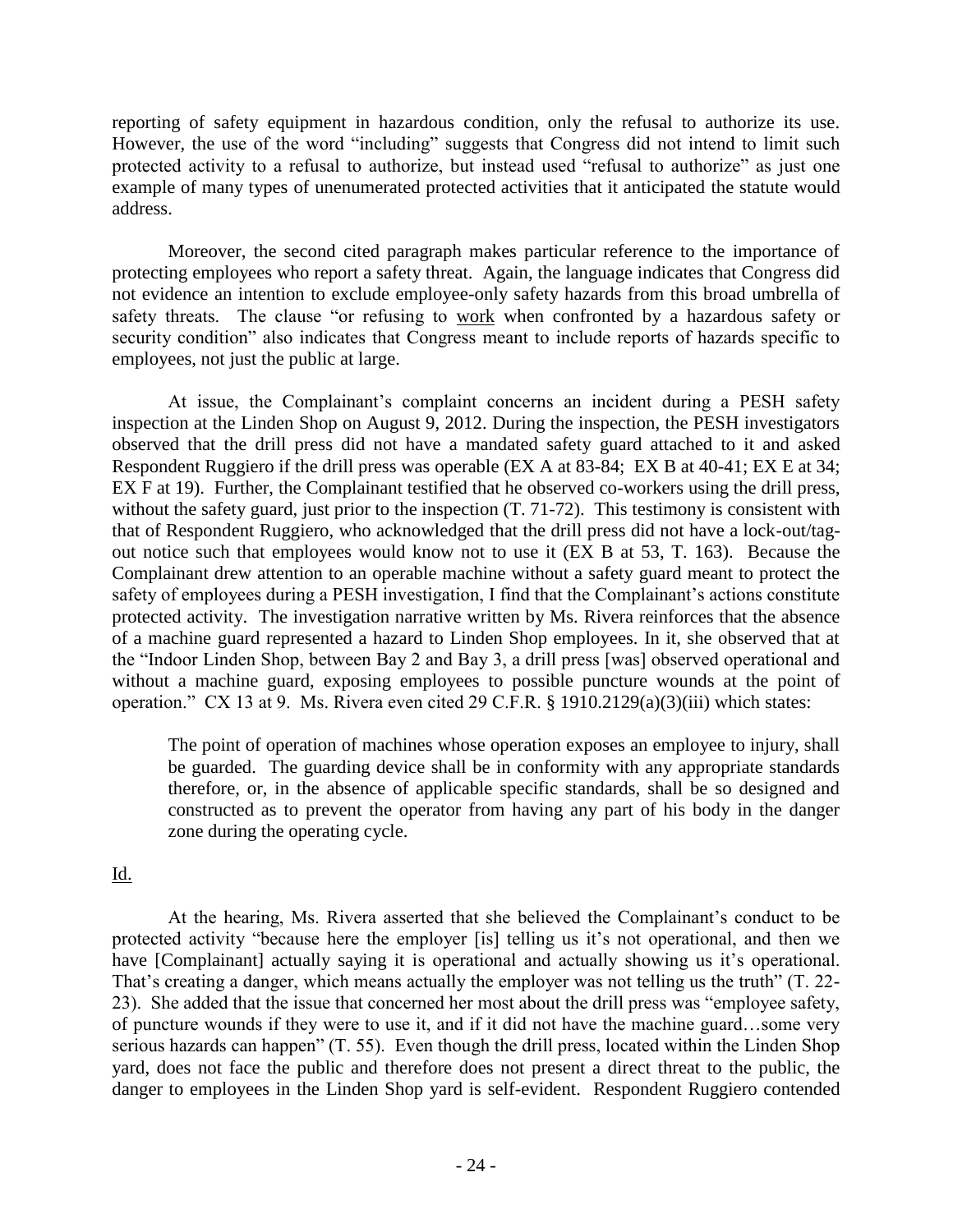that the drill press could turn on but could not operate (EX B at 41-42). Although one could argue that this suggests the drill press may not have posed a danger to the employees, Ms. Rivera characterized her observation of the resultant spinning of the drill press, after the Complainant activated the machine, as an "actual alleged hazard." (EX F at 27-28). Moreover, Respondent Ruggiero acknowledged that the track equipment maintainers ("TEMs") had not yet placed the lock-out/tag-out notice on the machine, but explained to the investigators that "they just haven't gotten to it," indicating that the employees should have been put on notice of the hazard. As discussed above, legislative history indicates that Congress did not intend to limit the reach of the FRSA whistleblower provision, the statute upon which the NTSSA is modeled, to danger to the public only. Instead, NTSSA protected activity extends to reporting hazards that present a threat to employee safety. As such, the Complainant's conduct at the drill press during an investigation conducted by New York State Department of Labor's PESH, a state regulatory agency, constitutes protected activity under subsections  $(a)(1)(A)$  and  $(b)(1)(A)$  of the NTSSA.

In addition, case law suggests that administrative law judges (ALJs) in the past have treated similar workplace safety concerns as protected activity under the NTSSA. In Serrano v. Metro Transit Auth. and NYCTA, ALJ No. 2008-NTS-00001, slip op. 4, 10-11 (ALJ Oct. 17, 2008), the complainant reported that other workers failed to use the required mats intended to protect them from the electric third rail that powers the subway system. Despite the fact that these safety issues did not concern safety to the public or the prevention of a terrorist attack, the ALJ deemed the complainant's report as protected activity under subsection  $(b)(1)(A)$  of the NTSSA. Id. at 11. Similarly, in Winters v. S.F. Bay Area Rapid Transit. Dist., ALJ No. 2010- NTS-00001, slip op. 6, 17 (ALJ July 16, 2012), the ALJ determined that the complainant's complaint about the insufficiency of cleaning products and the need for proper protective equipment used to clean vomit from a train car constituted protected activity under the same subsection. Finally, in Graves v. MV Transp., Inc., ALJ No. 2011-NTS-00004, slip op. 7, 14 (ALJ Apr. 18, 2012), the parties stipulated that the complainant"s memorandum objecting to the practice of backing his bus between two other buses in the yard without a spotter was protected activity. The protected activity at issue in these cases mirror that of the Complainant because, like the reporting of a defective drill press, they invoked workplace safety concerns and did not pose a danger to the public, yet were deemed protected activities under subsection (b)(1)(A) of the NTSSA.

The Respondents also argue that matters of workplace safety, such as the issue in this case, belong exclusively within the purview of New York state law and its enforcement mechanism, PESH. See Respondents" Brief, at 16. PESH was created to address workplace safety concerns and because the Complainant's complaint does not relate to matters of public transportation or national security, his complainant is not covered under the NTSSA, they contend. Id. at 17-18. However, 6 U.S.C. §1142(e) provides an election of remedies provision which states: "An employee may not seek protection under both this section and another provision of law for the same allegedly unlawful act of the public transportation agency." As discussed above, the NTSSA, modeled after the FRSA, extends protected activity to workplace safety. Moreover, the election of remedies provision reinforces the notion that the Complainant may pursue a remedy through either the NTSSA, or a statute that affords similar protections such as Section 11(c) of the Occupational Safety and Health Act or its state equivalent, but not both. See Secretary of Labor's Amicus Brief, at 9. New York Lab. Law § 27-a, which created PESH,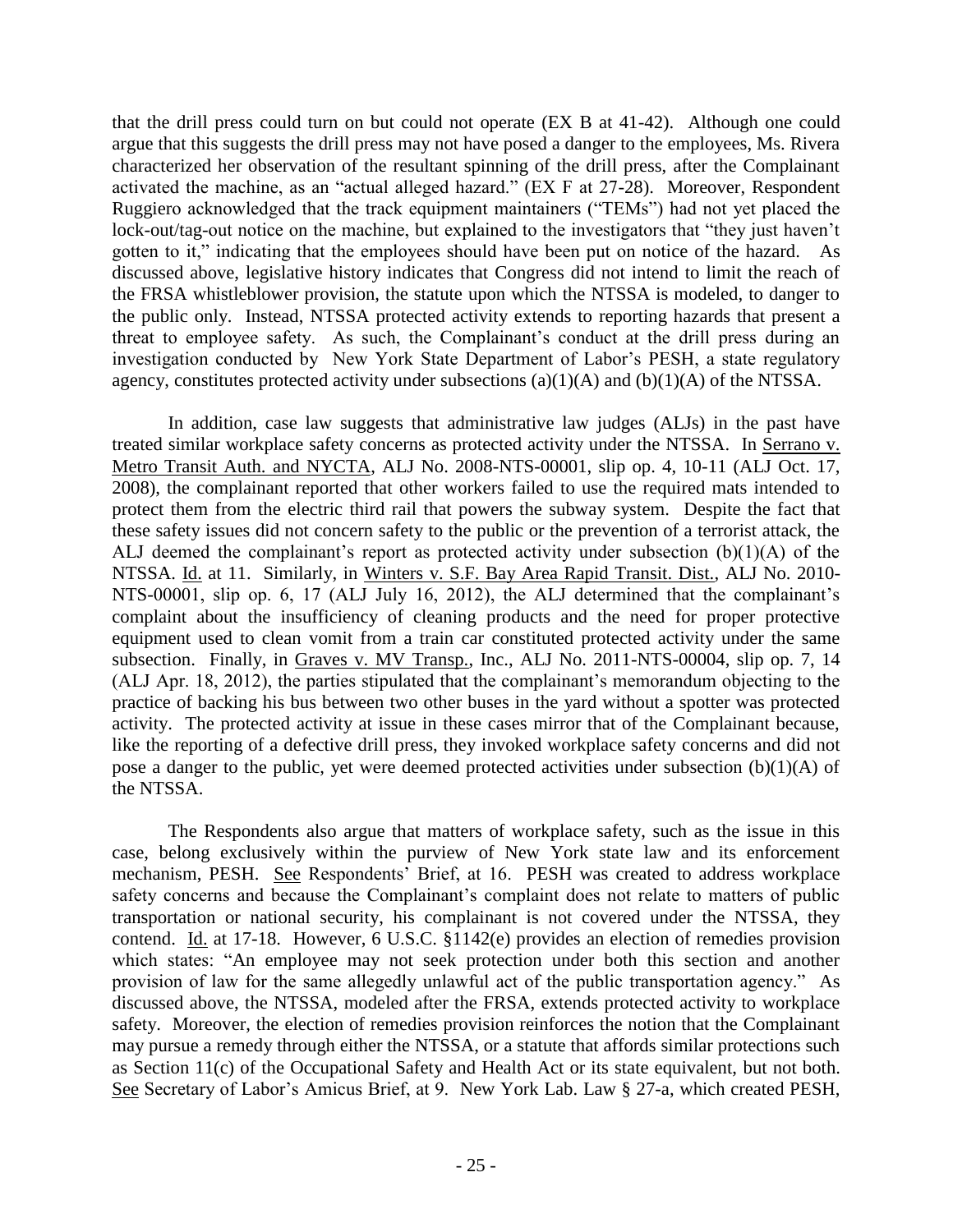affords workplace safety protections similar to that of the NTSSA and is one such state equivalent:

The commissioner shall by rule adopt all safety and health standards promulgated under the United States Occupational Safety and Health Act of 1970 (Public Law, 91-596) which are in effect on the effective date of this section, in order to provide reasonable and adequate protection to the lives, safety and health of public employees and shall promulgate and repeal such rules and regulations as may be necessary to conform to the standards established pursuant to such act…

### [NY CLS Labor § 27-a\(](https://advance.lexis.com/api/document/collection/statutes-legislation/id/5CT3-15D1-6RDJ-84D1-00000-00?context=1000516)4)

Because New York Lab. Law § 27-a and 6 U.S.C. §1142 both serve to ensure workplace safety, the Complainant may choose which statute to pursue his claim under the latter's election of remedies provision. Furthermore, the FRSA provides a nearly identical provision to 6 U.S.C. §1142(e): "An employee may not seek protection under both this section and another provision of law for the same allegedly unlawful act of the railroad carrier." § 20109(f). The Fourth Circuit held, in Lee v. Norfolk S. Ry. Co., 802 F.3d 626, 634 n.6 (4th Circ. 2015), that "Congress intended the Election of Remedies provision to address only the potential overlap between the OSH Act, various state versions of the OSH Act, and the FRSA." Based on the language of NY [CLS Labor § 27-a\(](https://advance.lexis.com/api/document/collection/statutes-legislation/id/5CT3-15D1-6RDJ-84D1-00000-00?context=1000516)4), I find that PESH is a state version of the OSH Act as contemplated by Section 20109(f) of the FRSA. By extension, because the NTSSA whistleblower provision was modeled after the FRSA whistleblower provision, it stands to reason that the Complainant has an identical choice to pursue his complaint either under PESH, an OSH state equivalent, or the NTSSA.

The testimony of PESH Inspector Kwo Lam buttresses this interpretation. At his deposition, Mr. Lam indicated that when the Complainant filed his complaint, he had the option to file with PESH or with OSHA (EX E at 15). Most notably, Mr. Lam stated that when individuals opt for the latter route, his office will "refer it over to federal OSHA, and they will cover it under the National Transportation Surface Security Act." Id. Mr. Lam proceeded to testify that the Complainant's complaint was "one of the few that actually federal OSHA will take over." Id. at 53. Based on legislative history, prior case law, and Mr. Lam"s testimony, I find that the Complainant's demonstration of activating the drill press during a PESH investigation constitutes protected activity under subsections  $(a)(1)(A)$  and  $(b)(1)(A)$  of the NTSSA and is not a matter covered exclusively under the New York State PESH law.

Moreover, I find the complaint that the Complainant filed with PESH on June 28, 2012, in which he brought a number of safety issues to PESH"s attention to be protected activity under 6 U.S.C. § 1142(b)(1)(A). Under this subsection, an employee may report a hazardous safety or security condition without fear of the public transportation agency discharging, demoting, suspending, reprimanding, or in any other way discriminate against the employee. Here, the Complainant filed a complaint with PESH, a state agency that enforces safety and health standards, concerning safety issues such as pile ups of debris that could potentially cause fires, utility poles with missing covers, exposed wires, tripping hazards, and other problems that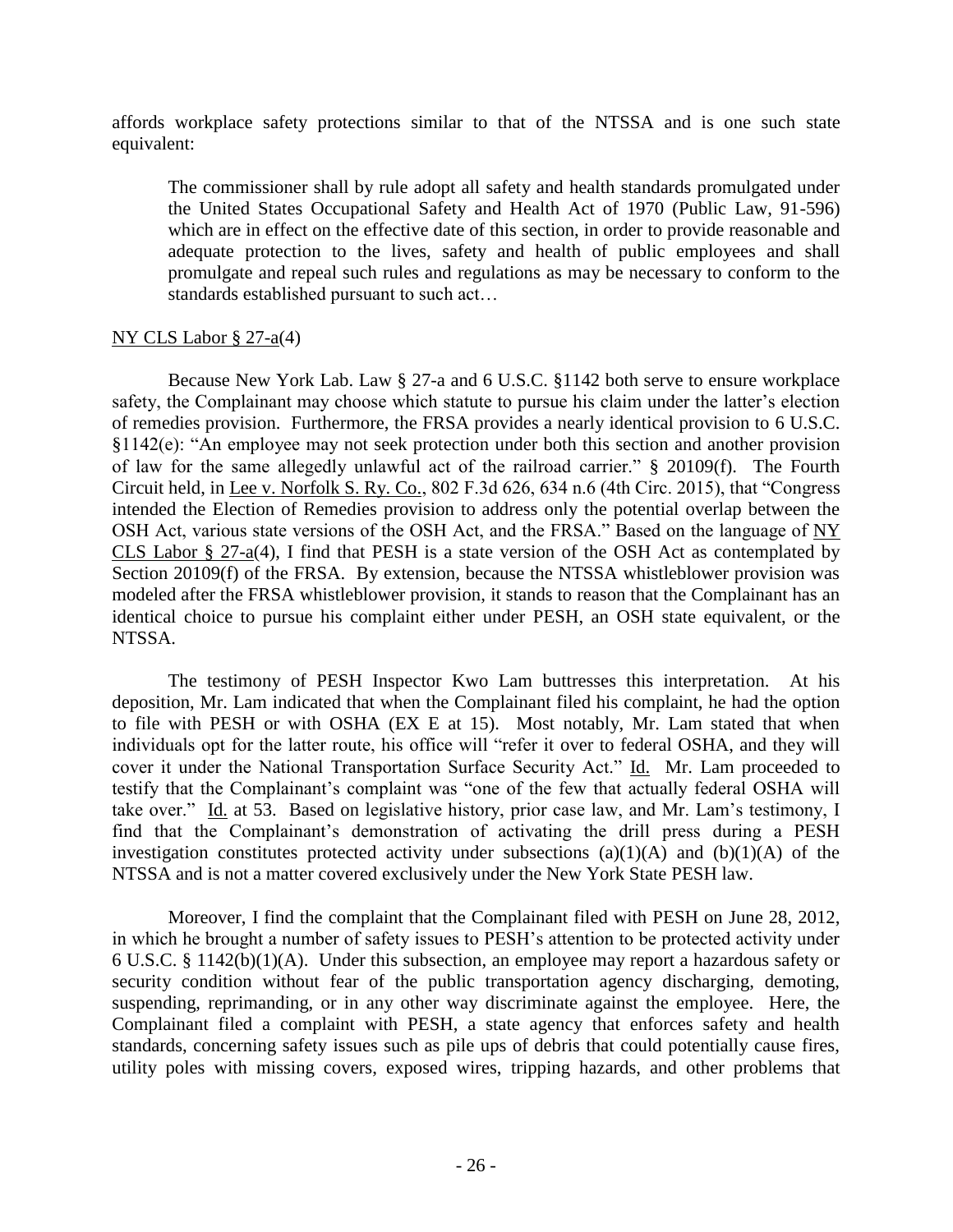spanned eight pages (CX 5). Because the Complainant reported such hazards to PESH, I find that his June 28, 2012 complaint constituted protected activity under subsection  $(b)(1)(A)$ .

### Adverse Action- Threat of Overtime Removal and Rack Assignment

The NTSSA provides a broad definition of adverse action, stating that an employer cannot "discharge, demote, suspend, reprimand, or in any other way discriminate against an employee," if that employee engages in protected activity. 6 U.S.C. § 1142(a).

At the inspection's stop at the drill press during the walkthrough, Respondent Ruggiero informed Mr. Lam that the drill press was not operational, at which point the Complainant asserted to the contrary and turned on the drill press to show its operability. Based on several reports of the incident, Respondent Ruggiero angrily reacted and, by some testimony, threatened to remove the Complainant from the overtime list and place him on the rack. (EX A at 84; EX E at 35; EX F at 19-20; T. at 22, 75). The Respondents contend that Ms. Rivera and Mr. Lam did not clearly hear the words Respondent Ruggiero uttered at the drill press and they described the atmosphere in which they heard these words as busy and noisy. See Respondent"s Brief, at 8. Based on this description, the Respondents argue that Ms. Rivera did not understand Respondent Ruggiero's statement to the Complainant about overtime or the rack, adding that Mr. Lam's recollection of the events at the drill press was equally as unclear and that he had no knowledge of what the term "rack" meant. Id. at 9.

The Respondents" depiction of Mr. Lam"s testimony conflicts with what Mr. Lam stated at his deposition. When asked what Respondent Ruggiero said to the Complainant when the Complainant pressed the button to operate the machine, Mr. Lam stated:

Something referring to overtime. Okay. He's not going to be getting overtime. Something about taking off the rack. Now, I don't know what the "off the rack" means. That's transit jargon, I'm assuming. So – but, once you say that you're not going to be getting overtime and started, all of a sudden acting much more intense with [Complainant], then I said, okay, you know, there's a problem here.

EX E at 35.

While it is true that Mr. Lam was unfamiliar with the term "rack," Mr. Lam could clearly piece together that Respondent Ruggiero had threatened to remove the Complainant from the overtime list, based on Respondent Ruggiero"s demeanor and his overt reference to overtime. Mr. Lam did not need to understand the term "rack" to recognize that the Complainant's protected activity of drawing attention to the defective drill press triggered an immediate reaction, described by Mr. Lam as intense and accompanied by a threat to make the Complainant ineligible for overtime. Moreover, Mr. Lam's testimony directly contradicts the Respondents' characterization that the atmosphere at the time of the inspection was busy and noisy such that Mr. Lam could not clearly understand Respondent Ruggiero. Rather, Mr. Lam continued, "There was a lot of people that was hearing a lot of the conversation that was going on" and Mr. Lam also indicated that it appeared Respondent Ruggiero was denying the Complainant overtime, which Mr. Lam stated he heard clearly and from a short distance. Id. at 36. Mr. Lam"s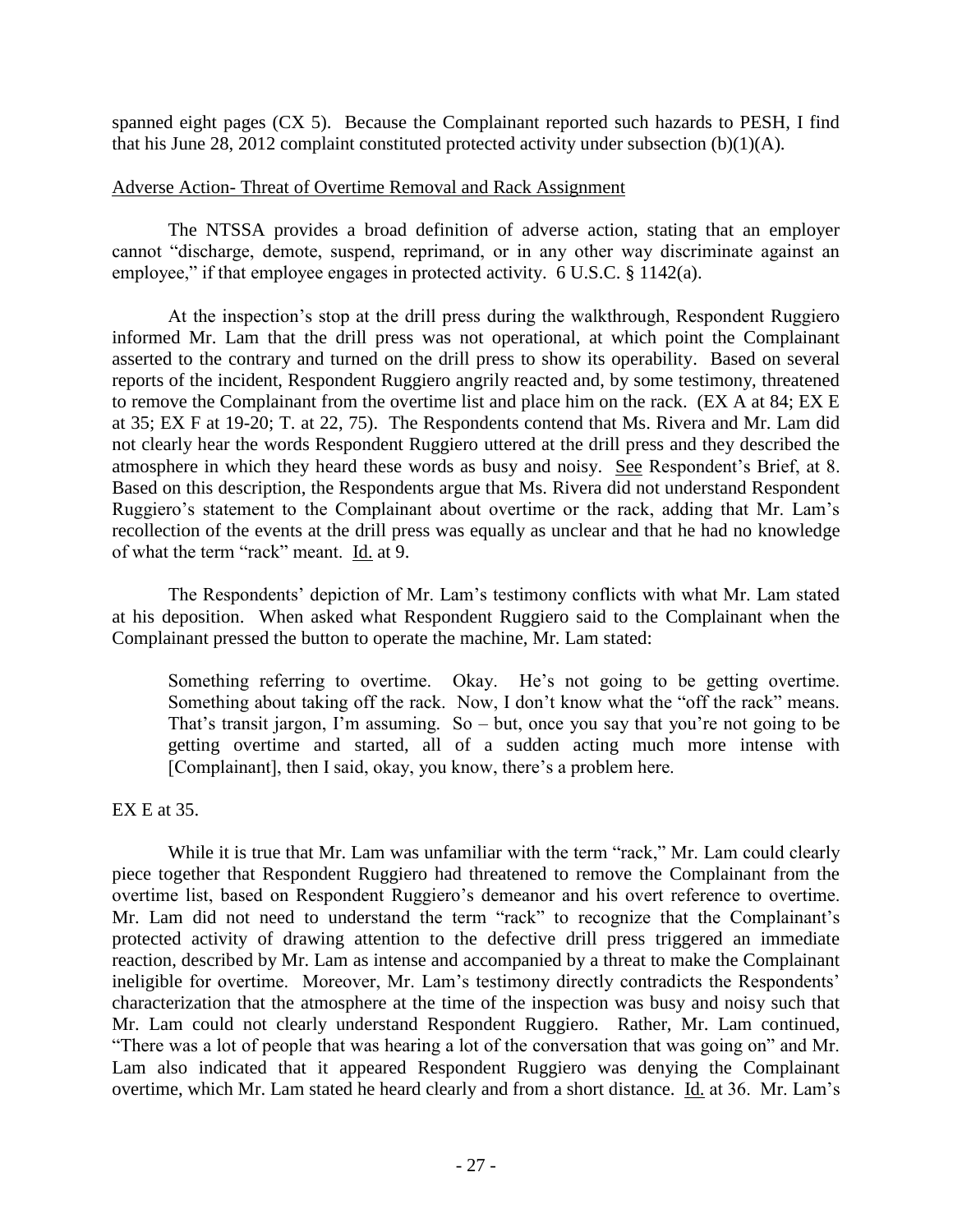perception that Respondent Ruggiero engaged in questionable conduct is further evidenced by his deposition testimony, in which he recalled speaking to Respondent Ruggiero at the closing conference: "[T]owards the end, that"s when I mentioned to [Respondent] Ruggiero, you know, I was the last person that you wanted to do that in front of, because I happen to be the discriminatory investigator for the PESH office in New York City." Id. at 59.

Ms. Rivera"s recollection of what transpired at the drill press tracks Mr. Lam"s testimony and reinforces her belief that Respondent Ruggiero"s words can be construed as an adverse action. She testified at deposition that Mr. Lam asked Respondent Ruggiero whether the drill press worked. Respondent Ruggiero responded that it did not, and the Complainant stated, "Yes, it is. It is in operation, my members use it all the time," and proceeded to turn on the machine (EX F at 19). The words Ms. Rivera spoke to the Complainant upon observing Respondent Ruggiero"s reaction to the Complainant starting the drill press demonstrates her belief that such conduct set the foundation for a potentially actionable whistleblower claim:

So, at this point, Mr. Lam explained to [Respondent Ruggiero] that he shouldn"t be speaking in that way... I saw that [Complainant] looked embarrassed and I saw what happened, I immediately explained his whistleblower rights to him. And I explained to him, you know, if [Respondent] Ruggiero retaliates you in any way, if he changes your schedule – I gave him some examples – you have 30 days to file.

Id. at 20.

At the hearing, Ms. Rivera expounded on her recollection from that moment of the inspection. She quoted Respondent Ruggiero as telling the Complainant, ""Really? You"re going to do this to me?" He was like, "I am taking you off the rack." I don"t know what that term means. That's what I heard." (T. 22) Like Mr. Lam, Ms. Rivera was not familiar with this transit terminology, but that did not prevent Ms. Rivera from understanding the nature of what she had observed: "I personally was shocked. I have never seen something like that happen in front of me. Usually as an inspector and an investigator, we kind of  $-$  it's kind of a gray area. This one was like right there. It was immediate. The tone was harsh. I felt like I was witnessing something" (T. 24).

Her recollection and advice to the Complainant upon witnessing Respondent Ruggiero's suggests that Ms. Rivera believed there to be no doubt that the Respondent Ruggiero took an adverse action against the Complainant. These observations and perceptions are memorialized in Ms. Rivera's inspection field notes, dated August 10, 2012, in which she states "During the inspection, we witnessed the threats made by management towards [Complainant]." CX 9. Like Mr. Lam, her unfamiliarity with transit jargon did not stop her from realizing that Respondent Ruggiero was unhappy with the Complainant and made a threat to take away the Complainant"s overtime eligibility.

The Complainant's recollection of what transpired at the drill press is strikingly similar to Mr. Lam's and Ms. Rivera's accounts. At his deposition on October 29, 2015, the Complainant testified that he turned on the drill press to demonstrate the power was on and described Respondent Ruggiero"s reaction: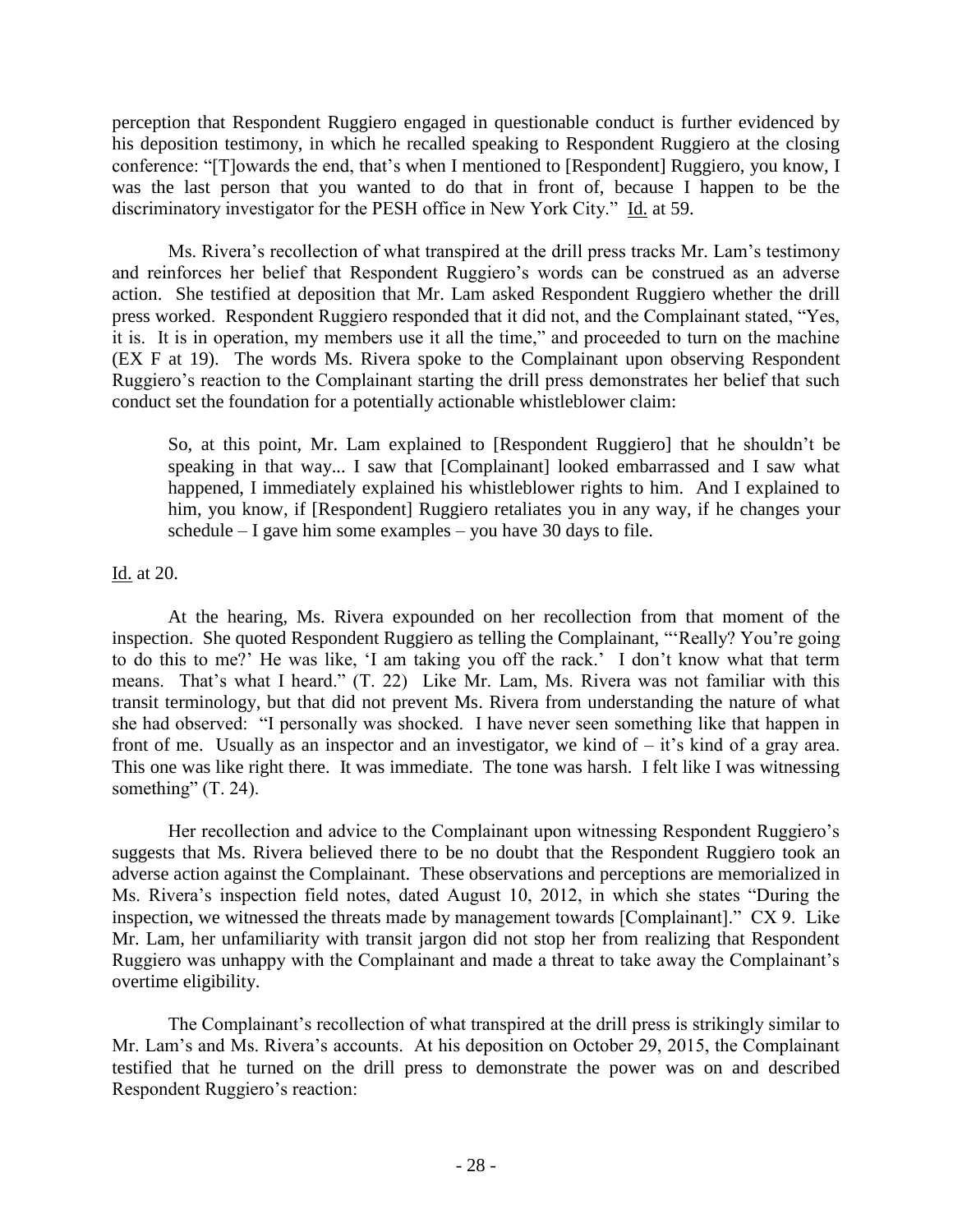[Respondent] Ruggiero was very agitated at that and, I mean, he got hot. You could see it in his face. He was mad and it was red. He started screaming…He just blew up. He was like, "You're going to do that to me?" He was pointing. He said, "You are going to see what happens to you, I"m going to take you off the overtime list, I"m going to put you on a rack." He said, I"m the boss," and I was just floored…

### EX A at 84.

The Complainant further testified that he interpreted Respondent Ruggiero's reaction as a credible threat because he has the power to alter the Complainant"s overtime and work assignments. Id. at 84-85. Further, the Complainant explained that his understanding of the rack is that not many people want that job and described the work as hard, aggressive, and dirty. Id. at 86-87. Because such work is so undesirable, the Complainant perceived that Respondent Ruggiero had used this job assignment against him. Id. at 87. At the hearing on March 29, 2016, exactly five months after his deposition, the Complainant provided a nearly identical description of Respondent Ruggiero"s reaction at the drill press:

My observation of [Respondent] Ruggiero was that he was incredibly upset and he blew up. And he basically said – he said, "You are going to do this to me? And he was using these hand gestures. His face was red. He was irate. He was like, "I"ll take you, and I"ll put you on the rack. I"ll take you off the overtime list." He was pointing his finger, using hand gestures. He was very serious. He was adamant about what he was saying.

### T. 75

In addition, the Complainant similarly testified that Respondent Ruggiero had the ability to affect his overtime earnings (T. 76). Respondent Ruggiero verified this statement, testifying that he had the power to remove an employee from the overtime list, but never did so to avoid the union grievance process (T. 183). Because the Complainant provided such strikingly similar accounts of an event that occurred three years prior to his deposition, and these accounts corroborate the testimonies of Mr. Lam and Ms. Rivera, I find the Complainant's testimony credible.

In contrast, Respondent Ruggiero did not have as sharp a recollection as the other individuals who provided testimony. At his deposition, Respondent Ruggiero testified that when the Complainant started the drill press, he told Mr. Lam that the machine turns on, but does not work (EX B at 42). Respondent Ruggiero described himself at the time as frustrated, but testified that he did not say anything to the Complainant or the PESH inspectors. Id. at 42-43. About five months later at the hearing, Respondent Ruggiero testified that he could not recall what he said to the Complainant after he turned on the drill press (T. 164). Due to the comparatively vague and inconsistent accounts provided by Respondent Ruggiero, I give more credit to the Complainant"s testimony regarding the events at the drill press as compared to Respondent Ruggiero's. Moreover, as described above, both Ms. Rivera and Mr. Lam gave similarly detailed accounts at their depositions and the hearing. As PESH investigators, Ms. Rivera and Mr. Lam are trained in investigating workplace disputes and are familiar with situations in which supervisors take adverse actions against employees. Due to their background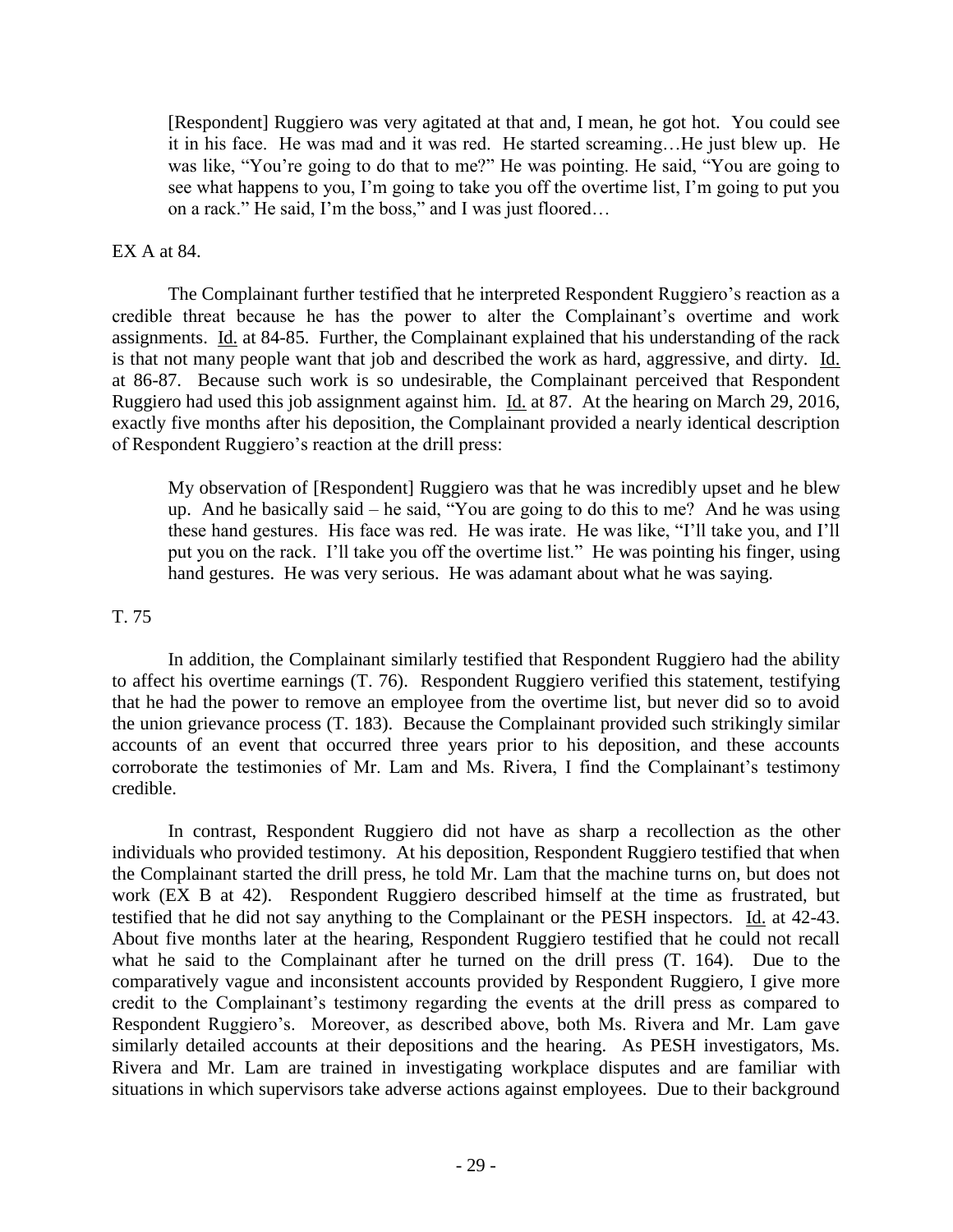training and because they personally observed Respondent Ruggiero"s remark, construed it as an adverse action at the time it occurred, and testified to that effect years later, I find Ms. Rivera and Mr. Lam"s testimony persuasive.

Irrespective of what Respondent Ruggiero told the Complainant at the drill press, the Respondents contend that Respondent Ruggiero not only did not prohibit the Complainant from working overtime on the day of the inspection, but he also gave the Complainant the option to do so. See Respondents' Brief, at 9. Further, the Respondents characterize the Complainant's claim that Respondent Ruggiero used his alleged statement that he would put the Complainant on the rack as a weapon as implausible, given that the Complainant picked into the job based on seniority. Id. In fact, one could argue that Ms. Rivera"s advice to the Complainant demonstrates that Respondent Ruggiero had not yet taken an adverse action against the Complainant because she advised him to file if Respondent Ruggiero changed his schedule or retaliated against him in any way. However, Respondent Ruggiero himself testified that, as superintendent, he had the power to remove employees from the overtime list (T. 183). Because Respondent Ruggiero could alter employees" overtime schedules, it was reasonable for the Complainant to interpret this threat as a credible adverse action.

Moreover, a threat need not result in a discharge or other tangible loss of benefits to constitute an adverse action. This principle was established in Williams v. American Airlines, Inc., ARB No. 09-018, ALJ No. 2007-AIR-4, slip op. at 11, n. 51 (Dec. 29, 2010), where the ARB found that the broad reading of SOX"s prohibited adverse actions, including instances of threats and harassment, applied with equal force to the AIR21 Act. In Aymond v. Amtrak, 2014-FRS-00020-21, slip op. at 49 (ALJ Sep. 11, 2015), an administrative law judge reiterated that a threat related to protected activity can, standing alone, constitute an adverse action under the FRSA. In that case, the complainant could only muster second-hand rumors, double hearsay, and speculation to prove that a manager retaliated against the complainant for reporting an injury by blaming the complainant for other employees' loss of overtime work. Id. at  $51-52$ .<sup>10</sup>

More importantly, however, Aymond stands for the proposition that a threat standing alone, without a tangible loss of benefits, can constitute an adverse action under the FRSA. Both 49 U.S.C. § 20109(a) of the FRSA and 6 U.S.C. § 1142(a) of the NTSSA consist of nearly identical wording as far as employers' prohibited actions. The FRSA lists enumerated adverse actions followed by the clause, "or in any other way discriminate against an employee," which indicates that the provision prohibits other adverse actions taken by an employer, such as the threat of lost overtime. Likewise, since the NTSSA was modeled after the FRSA, it follows that a standalone threat constitutes an adverse action under the NTSSA as well. Therefore, that Respondent Ruggiero did not follow through on his threat to take the Complainant off of the overtime list on the day of the inspection does not alter the fact that Respondent Ruggiero made a threat as to the terms of the Complainant"s employment. Despite the Complainant"s picking into the job based on seniority, the Complainant testified that Respondent Ruggiero, as a manager, retained the authority to affect the Complainant's overtime earnings (T. 76). Respondent Ruggiero confirmed that he had the power to remove employees from the overtime

 $\overline{a}$ 

 $10$  In Aymond, because the complainant could not proffer any direct proof of the manager's alleged retaliatory statements, the administrative law judge found that the complainant did not meet the preponderance of the evidence standard needed to prove that an adverse action had occurred. Id. at 52.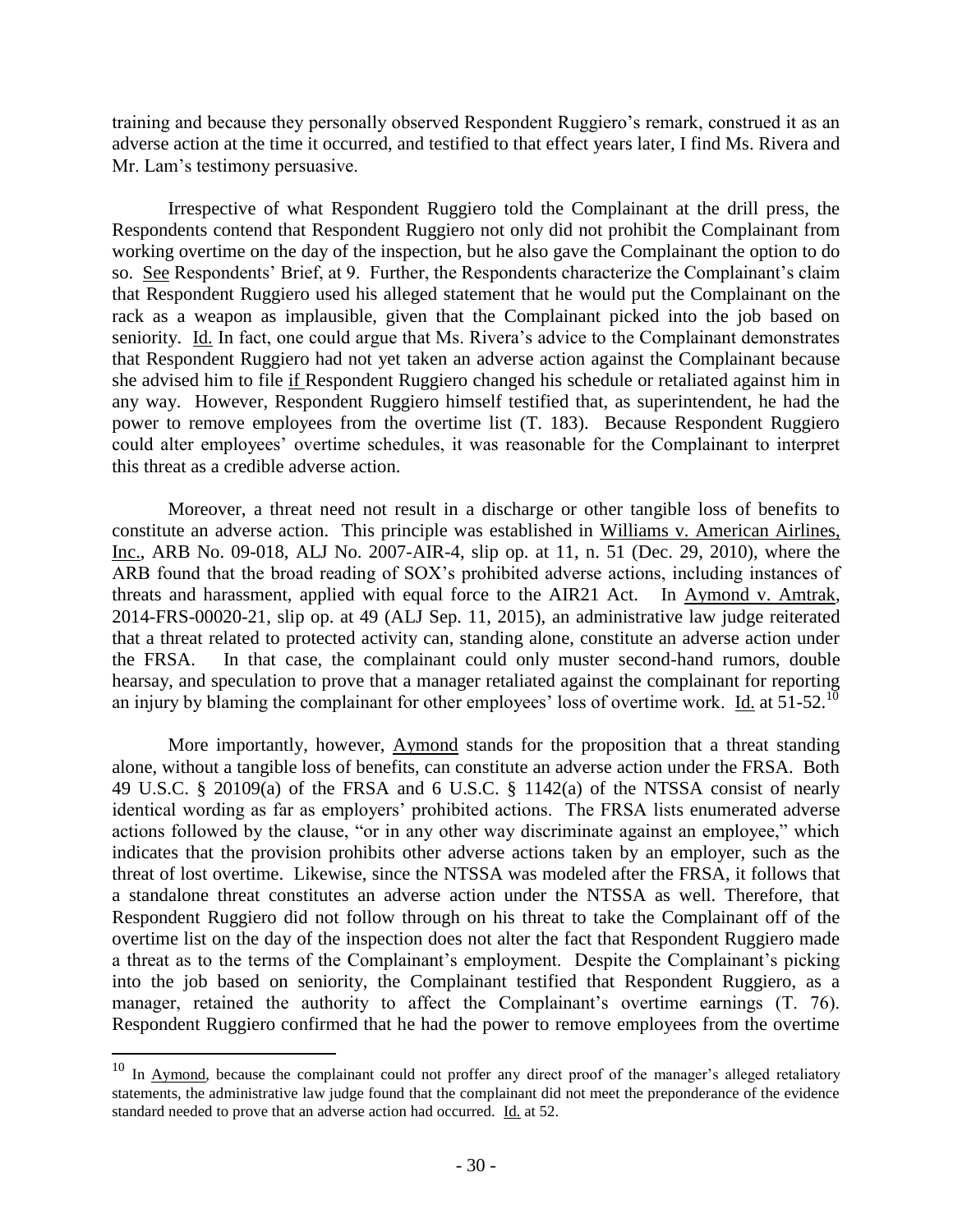list, although he testified that he never did so as not to upset the union (T. 183). Furthermore, that Respondent Ruggiero gave the Complainant a choice as to continuing on with the inspection and taking his overtime shift, as Respondents' counsel aver, reinforces the notion that Respondent Ruggiero had the authority to change the Complainants" overtime hours such that the Complainant reasonably perceived Respondent Ruggiero"s words as a threat.

As discussed above, a standalone threat, without a tangible loss of benefits, is sufficient to constitute an adverse action. Based on the near uniformity of testimony of the Complainant, Mr. Lam, and Ms. Rivera, I find these accounts of Respondent Ruggiero's conduct in response to the Complainant"s protected activity credible. Thus, I find that the Complainant suffered an adverse action when Respondent Ruggiero reacted to the Complainant"s act of plugging in the drill press by threatening to remove the Complainant's name from the overtime list.

### Adverse Action- Attribution to Removal of Appliances

Not only did Respondent Ruggiero threaten to take away the Complainant"s overtime, but the Complainant also asserted events that transpired after the drill press incident strained his relations with other employees. The day after the inspection, the Complainant averred, Respondent Ruggiero held a meeting with the shop supervisors (T. 79). Respondent Ruggiero testified that at that meeting, he instructed his supervisors to remove the electrical appliances based on the inspection and expressed his disappointment in their performance as reflected by and the problems uncovered by the inspection (EX B at 45-46). Upon the conclusion of the meeting, the supervisors told the employees that they could no longer have the coffee pot or microwave, or enjoy other privileges in the break room (T. 79-80). According to the Complainant, some supervisors told their subordinates that they planned to take away their comfort breaks and pinned the removal of the appliances on the Complainant's actions in filing the complaints (T. 80). The Complainant testified that when a co-worker walked to his car to make a phone call one supervisor told the co-worker, "'[n]o, you can't do that. You got to go back inside the building thanks to your boy," referring to the Complainant. Id. When a supervisor informed another co-worker about the new microwave policy, "they threw out one guy"s toaster oven or something and they were like, yeah, you can thank [Complainant] for that" (T. 81). As a result, the Complainant stated that he perceived that his co-workers lost trust in him and began to associate the Complainant with other potential loss of privileges (T. 81-82). The Complainant recalled co-workers saying, "Here comes [Complainant]. What are we going to lose next?" and "What are they going to take from us next? What did you do now?" while in his presence (T. 82). The Complainant testified that he experienced such interactions on a daily basis and had still incurred this treatment at the time of the hearing; one supervisor suggested that he be tarred and feathered, according to the Complainant (T. 82).

The ARB has recognized a hostile work environment as a basis for asserting unlawful whistleblower claims. See Williams v. National R.R. Passenger Corp, ARB No. 12-068, ALJ No. 2012-FRS-016, slip op. at 6 (ARB Dec. 19, 2013). To determine the presence of a hostile work environment, a court must evaluate a number of factors such as "the frequency of the discriminatory conduct; its severity; whether it is physically threatening or humiliating, or a mere offensive utterance; and whether it unreasonably interferes with an employee"s work performance." Id. (quoting Harris v. Forklift Sys., Inc., 510 U.S. 17, 21 (1993)). Neither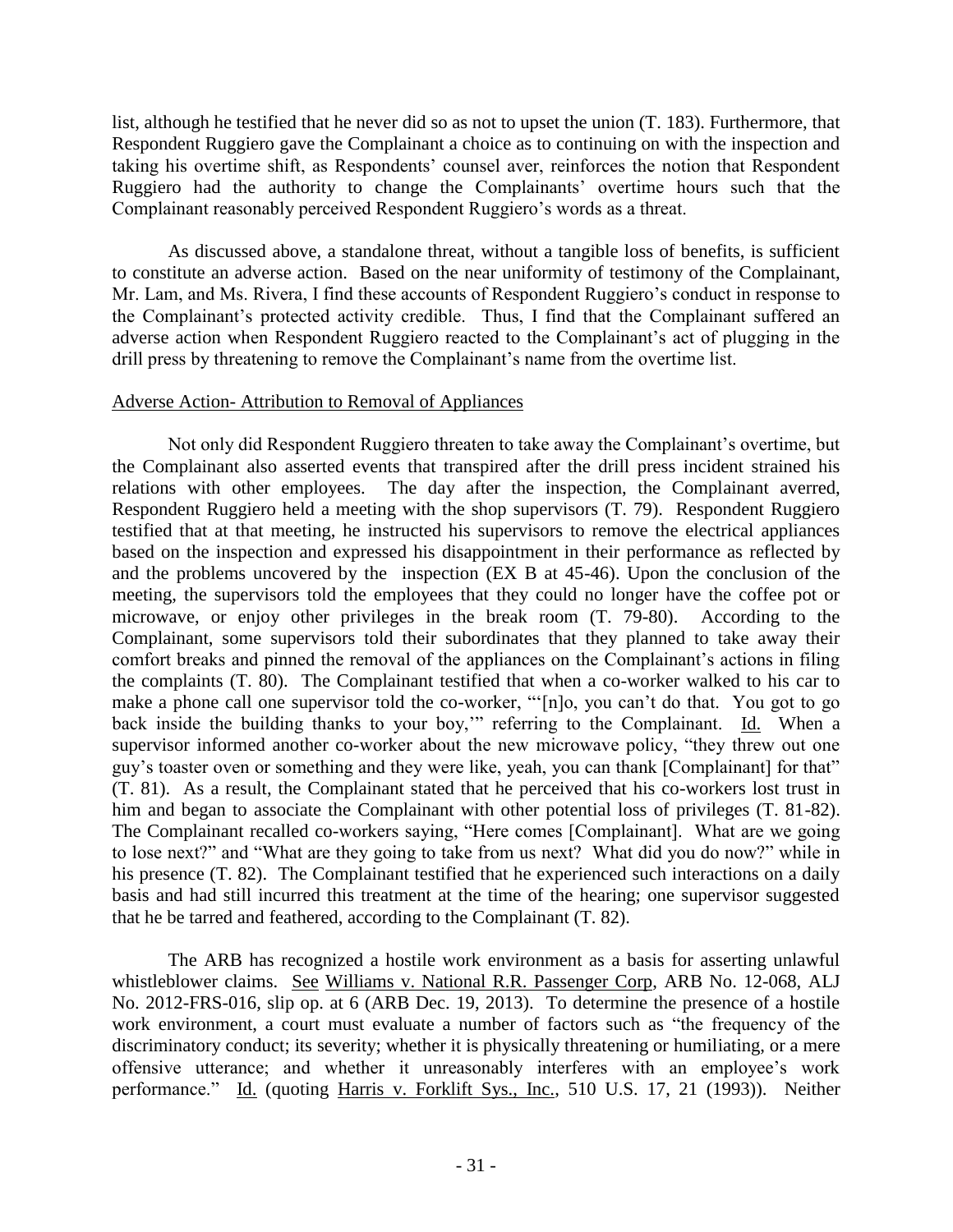discourtesy, rudeness, nor the ordinary tribulations of the workplace, such as occasional teasing or joking about protected activity should be confused with harassment. See Belt v. United States Enrichment Corp*.*, ARB No. 02-117, ALJ No. 2001-ERA-019, slip op. at 8 (ARB Feb. 26, 2004) (citing Faragher v. City of Boca Raton, 524 U.S. 775, 787 (1998)). Finally, the abusive conduct must occur because of the protected activity and must be sufficiently severe or pervasive such that it alters the conditions of employment, from the perspective of a reasonable person. See Williams, ARB No. 12-068, ALJ No. 2012-FRS-016, slip op. at 6.

Although the Complainant testified that he endured offensive remarks from co-workers related to his perceived role in their loss of workplace privileges, this sort of teasing or joking does not constitute a hostile work environment. In looking at the relevant factors that indicate a hostile work environment, the lighthearted nature of these comments cannot reasonably be interpreted as severe. Although the Complainant testified that he heard these comments daily, he did not indicate that his co-workers' razzing interfered with his work performance or represented a physical threat or serious humiliation. Instead, the sarcastic questions posed by his co-workers as to what other privileges will be taken away next because of the Complainant's actions at most amounts to the sort of occasional teasing or joking about the Complainant's protected activity that Belt instructs not to construe as harassment. Thus, taking all factors into account, the Complainant's co-workers' remarks do not represent a hostile work environment or adverse action.

However, the ARB has recognized specific circumstances and contexts in which certain workplace conduct can transform otherwise trivial workplace rancor into an adverse action. Particularly, the ARB has held that the key question in determining when an unfavorable employment action becomes more than trivial is to consider "whether a reasonable employee in the same circumstances would be dissuaded from filing a Title VII claim if subjected to the same employment action in question." Williams, ARB No. 09-018, ALJ No. 2007-AIR-004, slip op. at 30 (Dec. 29, 2010), In that case, the ARB focused on the relationship between supervisor and subordinate, when it definitively wrote that "an employer should never be permitted to deliberately single out an employee for unfavorable employment action as retaliation for protected whistleblower activity." Id. at 33.

Here, the supervisors' scapegoating of the Complainant regarding the loss of these privileges took on a more-than trivial nature by virtue of their clout over the Complainant and their control of the work environment. The supervisors' attribution to the Complainant's actions singled him out in front of his co-workers and caused the Complainant's co-workers to negatively associate the Complainant with these lost privileges. Specifically, supervisors told the Complainant's co-workers that they could not take comfort breaks and no longer use the microwave in the break room thanks to the Complainant (T. 81-82). As a result, the Complainant perceived that his co-workers lost trust in him. The comments from the Complainant's co-workers are distinguishable from those made by his superiors because the latter could reasonably dissuade the Complainant's co-workers from exercising their whistleblower rights due to the supervisors' authority over the employees to alter the terms of their employment. Based on the principle established in Williams and the power imbalance that comes with the supervisor-subordinate relationship, I find that the Respondent NYCTA"s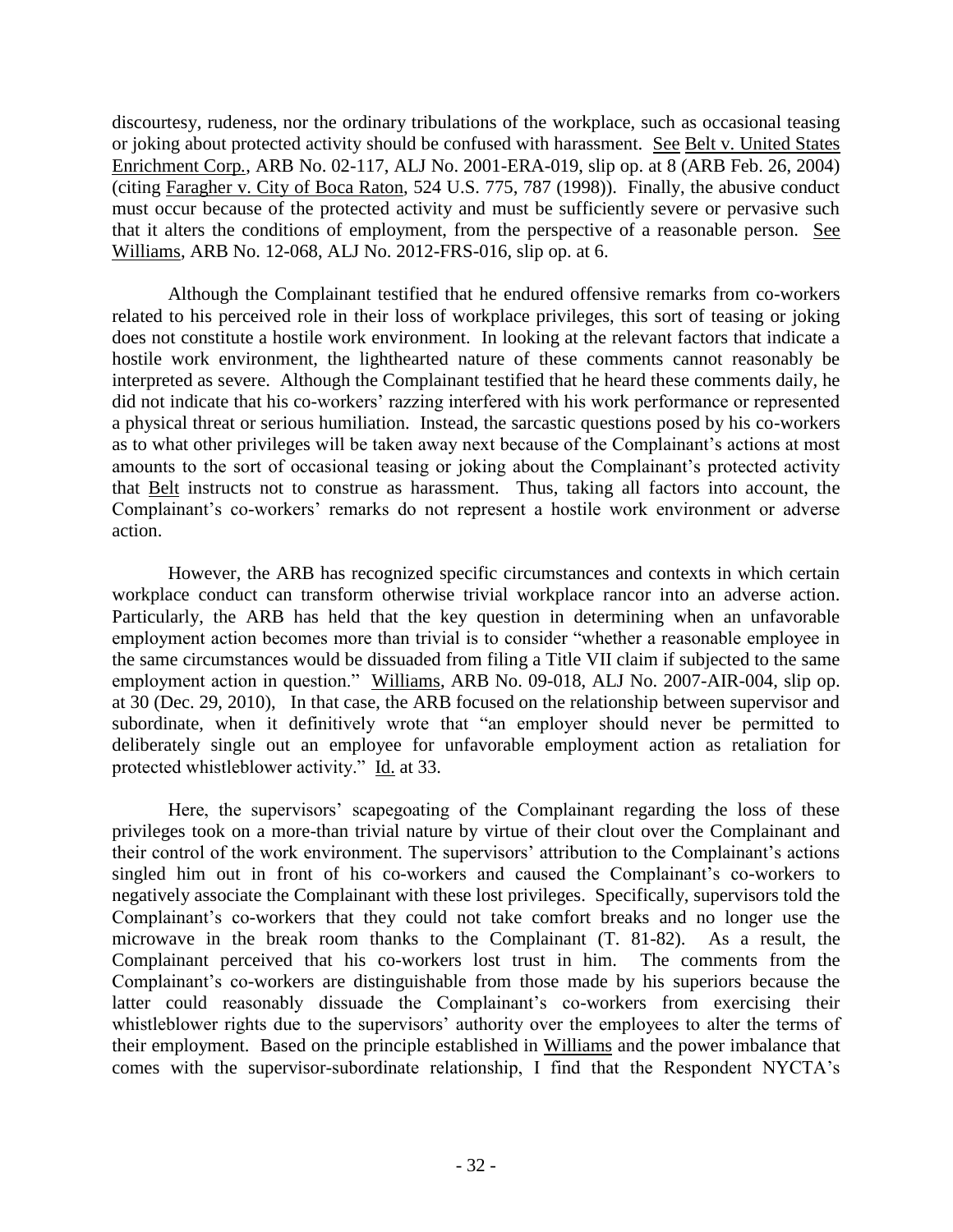supervisors' attribution of the removal of kitchen appliances and comfort breaks to the Complainant's protected activity constituted an adverse action as well.

Finally, I find that the actual removal of the microwave and toaster oven do not constitute adverse actions. After the inspection, Respondent Ruggiero held a meeting with his supervisors and foremen and told them that, as a result of the safety inspection, the electrical appliances had to be removed immediately (EX B at 45). The PESH inspectors' narrative corroborates these safety hazards, as the report took note of an ungrounded toaster oven, which was exposed to contact with an electrical current (CX 14). Because Respondent Ruggiero and his foremen complied with PESH"s findings by abating these safety hazards, and did not do so with the intention of discriminating against the Complainant as a whistleblower, the removal of the appliances cannot be considered an adverse action.

### Contributing Factor

I have found that the Complainant engaged in protected activity and suffered adverse actions. However, the Complainant also has the burden of proving that the protected activity was a contributing factor in the adverse actions. See 6 U.S.C. § 1142(c)(2); see also C.F.R. § 1982.104 $(e)(2)(iv)$ . A contributing factor is a factor "which, alone or in connection with other factors, tends to affect in any way' the decision to take an adverse action." Henderson v. Wheeling & Lake Erie Railway, ARB No. 11-013, ALJ No. 2010-FRS-12, slip op. at 11 (ARB Oct. 26, 2012). The contributing factor element of a complaint can be proven by direct evidence or indirect, circumstantial evidence. See DeFrancesco v. Union R.R. Co., ARB No. 10-114, ALJ No. 2009-FRS-9, slip op. at 6-7 (ARB Feb. 29, 2012). While temporal proximity between the protected activity and adverse action alone may at times be sufficient to satisfy the contributing factor element, ARB precedent has declined to find a contributing factor based on temporal proximity alone, where relevant and objective evidence disproves that element of a complainant's case. See Meadows v. BNSF Railway Co., ALJ No. 2014-FRS-00045, slip op. 51 (ALJ Jun. 30, 2016).

As has been testified to by the Complainant, Mr. Lam, and Ms. Rivera, the Complainant's act of turning on the drill press to demonstrate its operability triggered an immediate reaction from Respondent Ruggiero. The Complainant testified that after he activated the drill press, Respondent Ruggiero became agitated and upset, his face became red, and he told the Complainant that he would take him off of the overtime list and put him on the rack (EX A at 84, T. 75). Mr. Lam stated that Respondent Ruggiero became upset and told the Complainant that he would not be working overtime (EX E at 35). Ms. Rivera likewise testified that after the Complainant pushed the button to operate the drill press, Respondent Ruggiero looked at the Complainant and told him that he would send the Complainant to the rack and take away his overtime, comments that Ms. Rivera perceived to be a threat such that she advised the Complainant of his whistleblower rights immediately after Respondent Ruggiero"s outburst (EX F at 19-21). She also characterized the normal whistleblower case as a gray area in nature, but contrasted that description to Respondent Ruggiero"s reaction, which she described as "immediate" (T. 24). These accounts indicate that Respondent Ruggiero"s threat to remove the Complainant from the overtime list and send him to the rack occurred within seconds of the Complainant activating the drill press. I find that Respondent Ruggiero's rapid response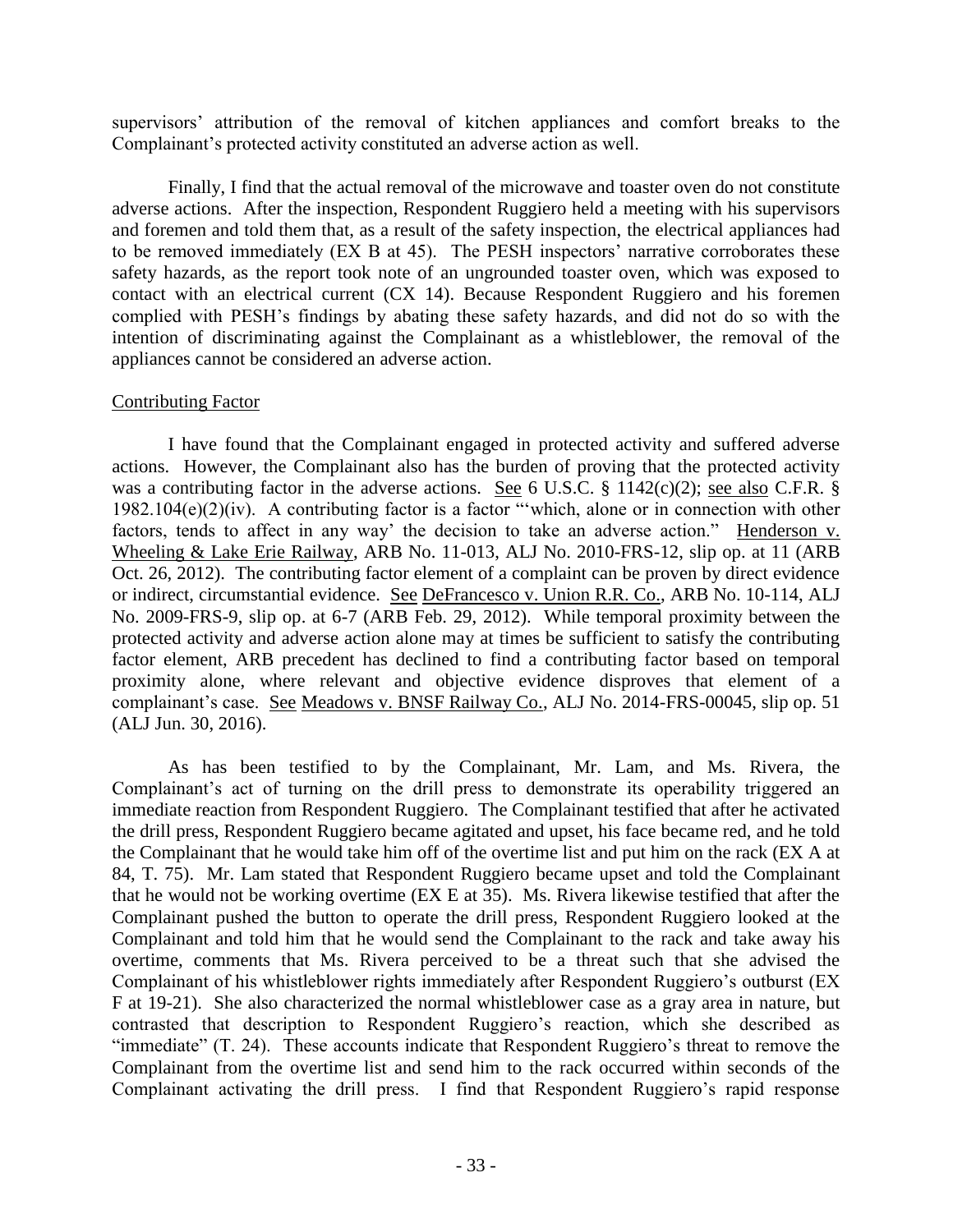demonstrates the exceptionally close proximity between the Complainant's protected activity and the ensuing adverse action. With no relevant or objective evidence indicating otherwise, I find that the Complainant's protected activity of turning on the drill press was a contributing factor of Respondent Ruggiero's threat to take away the Complainant's overtime and assign him to the rack.

Likewise, the supervisors' attribution to the Complainant for the removal of kitchen appliances and discontinuation of employee comfort break immediately followed Respondent Ruggiero's meeting with the supervisors, which stemmed from the previous day's inspection (T. 80-81). The Complainant stated that these new policies resulted in a negative change in attitude toward the Complainant, as the Complainant perceived that his co-workers lost trust in him (T. 81). Based on the close temporal proximity between the date of the inspection, which was prompted by the Complainant"s PESH complaint, and the singling out of the Complainant by his supervisors the very next day, it is clear that the Complainant's protected activity played a contributing role in the supervisors' communications to the Complainant's co-workers that blamed him for their lost privileges. And I so find.

The Respondents do not contest the contributing factor element of the Complainant's case. Instead, they argue only that the Complainant did not suffer any adverse action and did not engage in protected activity. See Respondent's Brief at 11, 16. Based on the above, then, I find that the evidence establishes that Respondent Ruggiero and his supervisors' actions not only immediately followed the Complainant's protected activity, but in fact were triggered by the Complainant"s protected activity.

#### Conclusion

As set forth above, I have found that the Complainant has established all of the elements of proof, as is required for him to establish that a violation under the Act occurred. See 29 C.F.R. § 1982.104(e)(2)(i-iv). Under § 1982.109(b), the burden shifts to the Respondent, who must demonstrate "by clear and convincing evidence that it would have taken the same adverse action in the absence of any protected activity." However, the Respondents have not proffered any evidence that they would have removed the Complainant from the overtime list, assigned him to the rack, or associate his actions with the PESH inspection or loss of workplace privileges in the absence of his protected activity. Accordingly, I find that the Respondent has not met the regulatory standard, and I therefore find that the Complainant has established, by a preponderance of the evidence, that the Respondents violated whistleblower protection provisions of the NTSSA.

### Damages

Having found that the Respondents committed adverse actions directed at the Complainant for engaging in protected activity, I will now consider the appropriate damages for which the Complainant is entitled. Under the Act, a prevailing employee shall be entitled to all relief necessary to make the employee whole. See 6 U.S.C. § 1142(d)(1). Specific elements of damages provided in the Act include reinstatement with the same seniority status that the employee would have had but for the discrimination; backpay with interest; and compensatory damages, including compensation for special damages sustained as a result of the discrimination,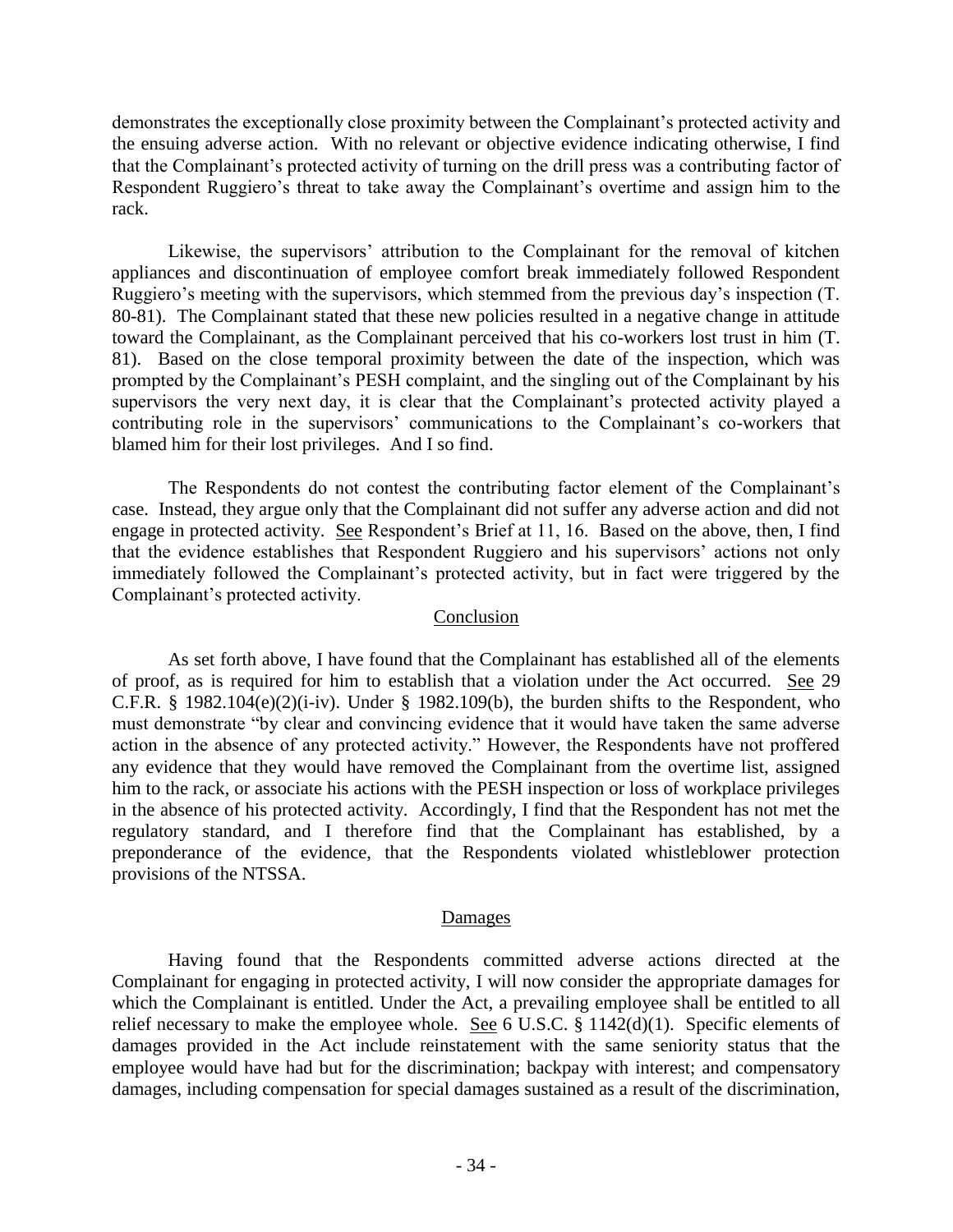including litigation costs, expert witness fees, and reasonable attorney fees. See 6 U.S.C. §  $1142(d)(2)(A-C)$ . Punitive damages in an amount up to \$250,000 may also be awarded. See 6 U.S.C. § 1142(d)(3).

#### Compensatory Damages- Economic Loss

Like other whistleblower statutes, the NTSSA's remedial purpose is to make a prevailing complainant whole. I find that the Complainant is entitled to damages for wages lost as a result of the adverse employment action taken by the Respondents. The Complainant averred that he lost wages of \$276 per day for the eight days he spent prosecuting this retaliation claim for a total of \$2,208 (T. 88). In particular, the Complainant indicated that he had to expend a combination of vacation and personal days for six of those days and met with an OSHA investigator on two other days in which he did not otherwise work (T. 152-53). The Complainant lost six days of work time and should be recompensed that value. Because the Complainant spent a combined six vacation and personal days to pursue his claim, I find that he is entitled to \$1,656, or six days" worth of wages at his \$276 per day rate.

### Compensatory Damages- Emotional Distress

Emotional distress is not presumed; it must be proven. Moder v. Village of Jackson, Wis.*,* ARB Nos. 01-095, 02-039, ALJ No. 00-WPC-005, slip op. at 10 (ARB June 30, 2003). "Awards generally require that a plaintiff demonstrate both (1) objective manifestation of distress, *e.g.,* sleeplessness, anxiety, embarrassment, depression, harassment over a protracted period, feelings of isolation, and (2) a causal connection between the violation and the distress." *Martin v. Dep't of the Army,* ARB No. 96-131, ALJ No. 1993-SWD-001, slip op. at 17 (ARB July 30, 1999). To recover compensatory damages for mental suffering or emotional anguish, a complainant must show by a preponderance of the evidence that the unfavorable personnel action caused the harm. *Gutierrez v. Univ. of Cal.,* ARB No. 99-116, ALJ No. 1998-ERA-019, slip op. at 9 (ARB Nov. 13, 2002).

The Complainant contended that after Respondent Ruggiero's meeting with his foremen, the foremen advised their employees of the discontinuation of various conveniences and laid blame on the Complainant for it. See Complainant's Brief, at 6. At the hearing, the Complainant testified that due to the supervisors' removal of the kitchen appliances and the subsequent negative treatment he incurred from his co-workers, he felt ostracized and believed that his co-workers lost trust in him (T. 81-82). As a result, the Complainant indicated that he feared what management may do next and claimed to have endured stress on a daily basis, which led to weight gain and increased blood pressure  $(T. 89)$ . See also Complainant's Brief, at 6. While the Complainant has pointed to an objective manifestation of his distress, namely weight gain, heightened blood pressure, and generalized anxiety, he offered only vague statements and no supporting evidence, such as medical records, or quantifiable proof that relate to these manifestations. I find that the Complainant has not carried his burden so far as the causal connection between the Respondent"s violation and his resultant distress because he has not provided sufficient evidence linking his physical manifestations to the Respondents" adverse actions. Therefore, I find that the Complainant has not demonstrated, by a preponderance of the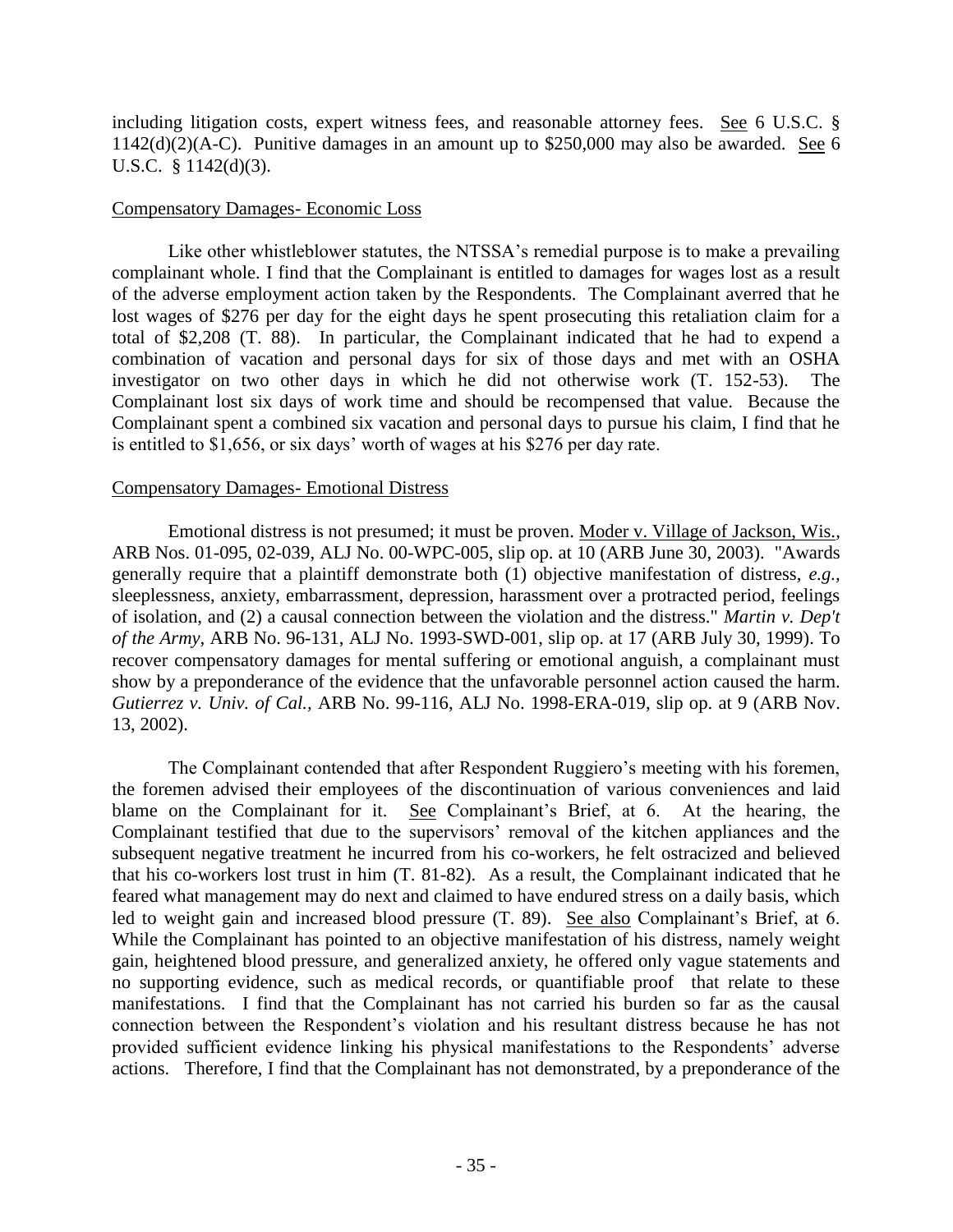evidence, a causal connection between the Respondents' violation and his distress. As such, I find the Complainant is not entitled to damages stemming from emotional distress.

### Punitive Damages

The inquiry as to whether the Respondents' violation warrants punitive damages focuses on the Respondents" state of mind, and does not necessarily require that their conduct be egregious. See Carter v. BNSF Railway Co., ARB Nos. 14-089, 15-016, 15-022. ALJ No. 2013- FRSA-082, slip op. at 31 (ARB June 21, 2016). In particular, the fact-finder must determine whether the Respondents acted with reckless or callous disregard for the Complainant's rights or intentionally violated the law. Id. at 31-32. The size of the punitive award "is fundamentally a fact-based determination" Youngerman v. United Parcel Serv., ARB No. 11-056, ALJ No. 2010- STA-047, slip op. at 10 (ARB Feb. 27, 2013). In analyzing the amount of damages awarded, the focus is on the employer's conduct and "whether it is of the sort that calls for deterrence and punishment." Id. at 10.

The record does not indicate any reckless or callous disregard or intentional violation of the Complainant's whistleblower rights. As has been testified to consistently, the Complainant's act of turning on the drill press triggered an immediate reaction by Respondent Ruggiero in which he confrontationally threatened to take away the Complainant's overtime and put him on the rack (EX A at 84; EX E at 35; T. 75). That Respondent Ruggiero reacted so instantaneously supports the contention that this was not an intentional act, but instead an instinctual response without foresight. Furthermore, the immediate reaction demonstrated by Respondent Ruggiero is not the sort of conduct that could be easily be deterred because it did not involve any kind of forethought.

Likewise, the supervisors' removal of the kitchen appliances in the break room at Respondent Ruggiero's direction represented an attempt to comply with the PESH investigators' findings, not an adverse action. Instead, it was only the supervisors' comments to employees about the removal that constituted an adverse action. Even so, these comments were not a concerted effort by all of the supervisors to compromise the Complainant"s whistleblower rights, but rather an expression of frustration by a few concerning the change in the workplace environment.

In Raye v. Pan Am Railways, Inc., ARB No. 14-074, ALJ No. 2013-FRS-084, slip op. at 8 (ARB Sep. 8, 2016), the ARB found that an employer"s charge of baseless and serious accusations against a complainant constituted a willful act of retaliation such that punitive damages were appropriate. Some of these accusations included charging the complainant with terminable offenses such as dishonesty, insubordination, and hostility and intimidating and discouraging the complainant and other employees from engaging in protected activity. Id. at 6. These actions caused a chilling effect that dissuaded employees from asserting their whistleblower rights and caused the complainant to second guess his decision to file a complaint and made him reluctant to bring further complaints, the ARB held. Id. In contrast, neither Respondent Ruggiero nor Respondent NYCTA engaged in such actions that would have had a similarly chilling effect on the Complainant or other employees. No evidence in the record suggests that the Complainant hesitated to bring additional complaints even after he began to feel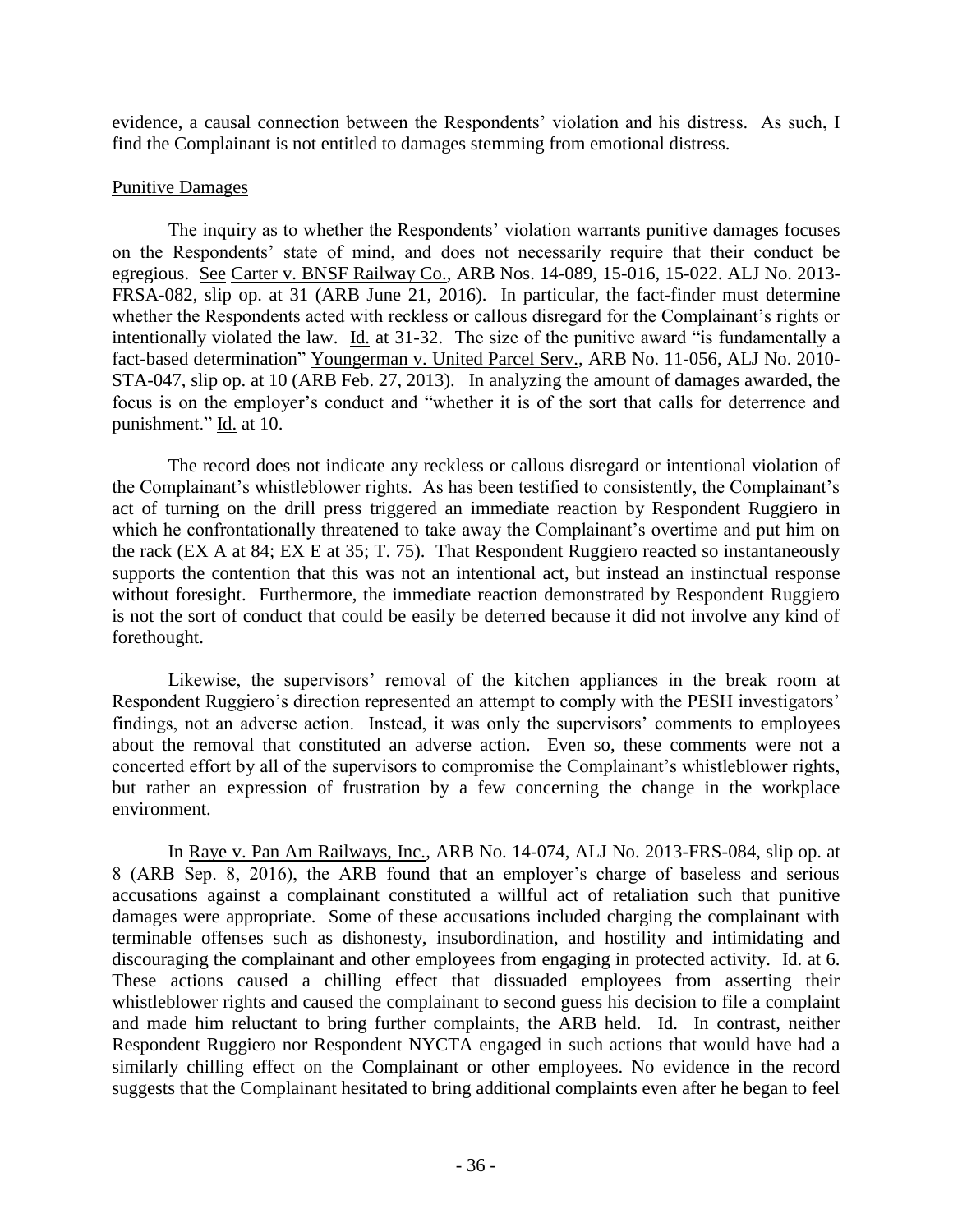ostracized by his colleagues as a result of the supervisors" conduct. In fact, the Complainant brought a grievance in 2013, a year after the PESH inspection, regarding his objection to an overtime procedure (T. 144). Moreover, the Complainant's co-workers treatment did not stop the Complainant from pursuing this current claim. Thus, although the Complainant asserted that some supervisors insinuated that the Complainant's protected activity caused the loss of certain privileges, which led to strained relations between the Complainant and his co-workers, I find that such actions did not rise to the level of a willful act of retaliation such that he is entitled to punitive damages.

# Attorney's Fees

Having prevailed on his claim, the Complainant is entitled to reasonable attorney"s fees. See 6 U.S.C. § 1142(d)(2)(C). Complainant's counsel filed a fee petition with this office on July 15, 2016, seeking \$67,546.50 for services rendered, based on an hourly rate of \$525, and \$3,102.03 for expenses. No opposition or objection to the Attorney Fee Affidavit has been filed by Respondent"s counsel. A respondent seeking an award of attorney fees under the NTSSA, must file any objections within 30 days of receipt of the findings pursuant to § 1982.105. See § 1982.106(a). Accordingly, the Respondent has 30 days from the date of receipt of this decision to file an objection to the Complainant"s Attorney Fee Affidavit.

### Order

The Respondents shall pay to the Complainant the sum of \$1,656 in compensatory damages. Within 30 days of receipt of this decision, the Respondent shall file any objection to the Complainant"s Attorney Fee Affidavit.

SO ORDERED.



Digitally signed by Adele Odegard DN: CN=Adele Odegard, OU=Administrative Law Judge, O=US DOL Office of Administrative Law Judges, L=CHERRY HILL, S=NJ, C=US Location: CHERRY HILL NJ

**ADELE H. ODEGARD** Administrative Law Judge

Cherry Hill, New Jersey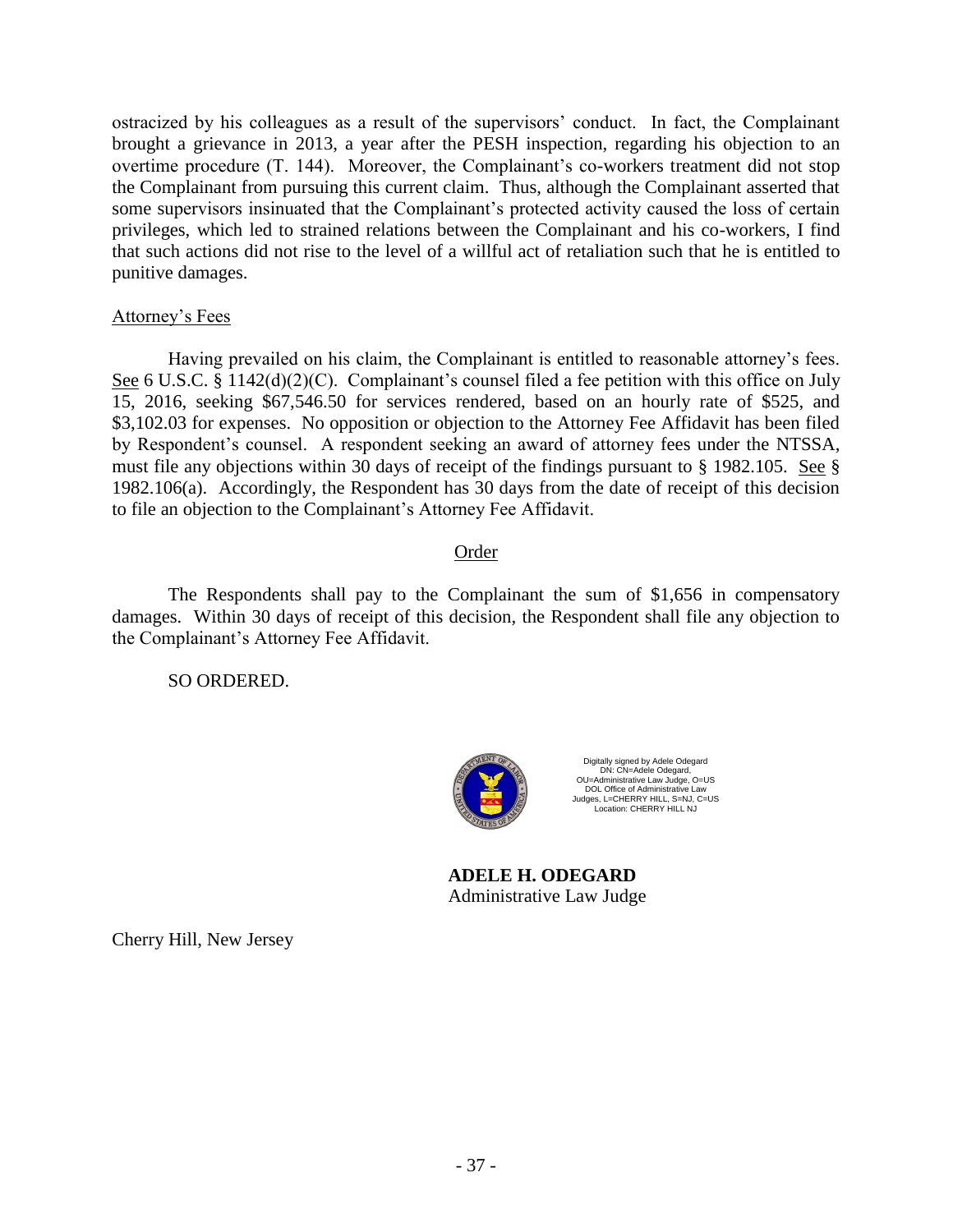**NOTICE OF APPEAL RIGHTS:** To appeal, you must file a Petition for Review ("Petition") with the Administrative Review Board ("Board") within fourteen (14) days of the date of issuance of the administrative law judge's decision. The Board's address is: Administrative Review Board, U.S. Department of Labor, Suite S-5220, 200 Constitution Avenue, NW, Washington DC 20210, for traditional paper filing. Alternatively, the Board offers an Electronic File and Service Request (EFSR) system. The EFSR for electronic filing (eFile) permits the submission of forms and documents to the Board through the Internet instead of using postal mail and fax. The EFSR portal allows parties to file new appeals electronically, receive electronic service of Board issuances, file briefs and motions electronically, and check the status of existing appeals via a web-based interface accessible 24 hours every day. No paper copies need be filed.

An e-Filer must register as a user, by filing an online registration form. To register, the e-Filer must have a valid e-mail address. The Board must validate the e-Filer before he or she may file any e-Filed document. After the Board has accepted an e-Filing, it is handled just as it would be had it been filed in a more traditional manner. e-Filers will also have access to electronic service (eService), which is simply a way to receive documents, issued by the Board, through the Internet instead of mailing paper notices/documents.

Information regarding registration for access to the EFSR system, as well as a step by step user guide and FAQs can be found at: https://dol-appeals.entellitrak.com. If you have any questions or comments, please contact: Boards-EFSR-Help@dol.gov

Your Petition is considered filed on the date of its postmark, facsimile transmittal, or e-filing; but if you file it in person, by hand-delivery or other means, it is filed when the Board receives it. *See* 29 C.F.R. § 1982.110(a). Your Petition must specifically identify the findings, conclusions or orders to which you object. You waive any objections you do not raise specifically. *See* 29 C.F.R. § 1982.110(a).

At the time you file the Petition with the Board, you must serve it on all parties as well as the Chief Administrative Law Judge, U.S. Department of Labor, Office of Administrative Law Judges, 800 K Street, NW, Suite 400-North, Washington, DC 20001-8002. You must also serve the Assistant Secretary, Occupational Safety and Health Administration and, in cases in which the Assistant Secretary is a party, on the Associate Solicitor, Division of Fair Labor Standards. *See* 29 C.F.R. § 1982.110(a).

If filing paper copies, you must file an original and four copies of the petition for review with the Board, together with one copy of this decision. In addition, within 30 calendar days of filing the petition for review you must file with the Board an original and four copies of a supporting legal brief of points and authorities, not to exceed thirty double-spaced typed pages, and you may file an appendix (one copy only) consisting of relevant excerpts of the record of the proceedings from which the appeal is taken, upon which you rely in support of your petition for review. If you e-File your petition and opening brief, only one copy need be uploaded.

Any response in opposition to a petition for review must be filed with the Board within 30 calendar days from the date of filing of the petitioning party"s supporting legal brief of points